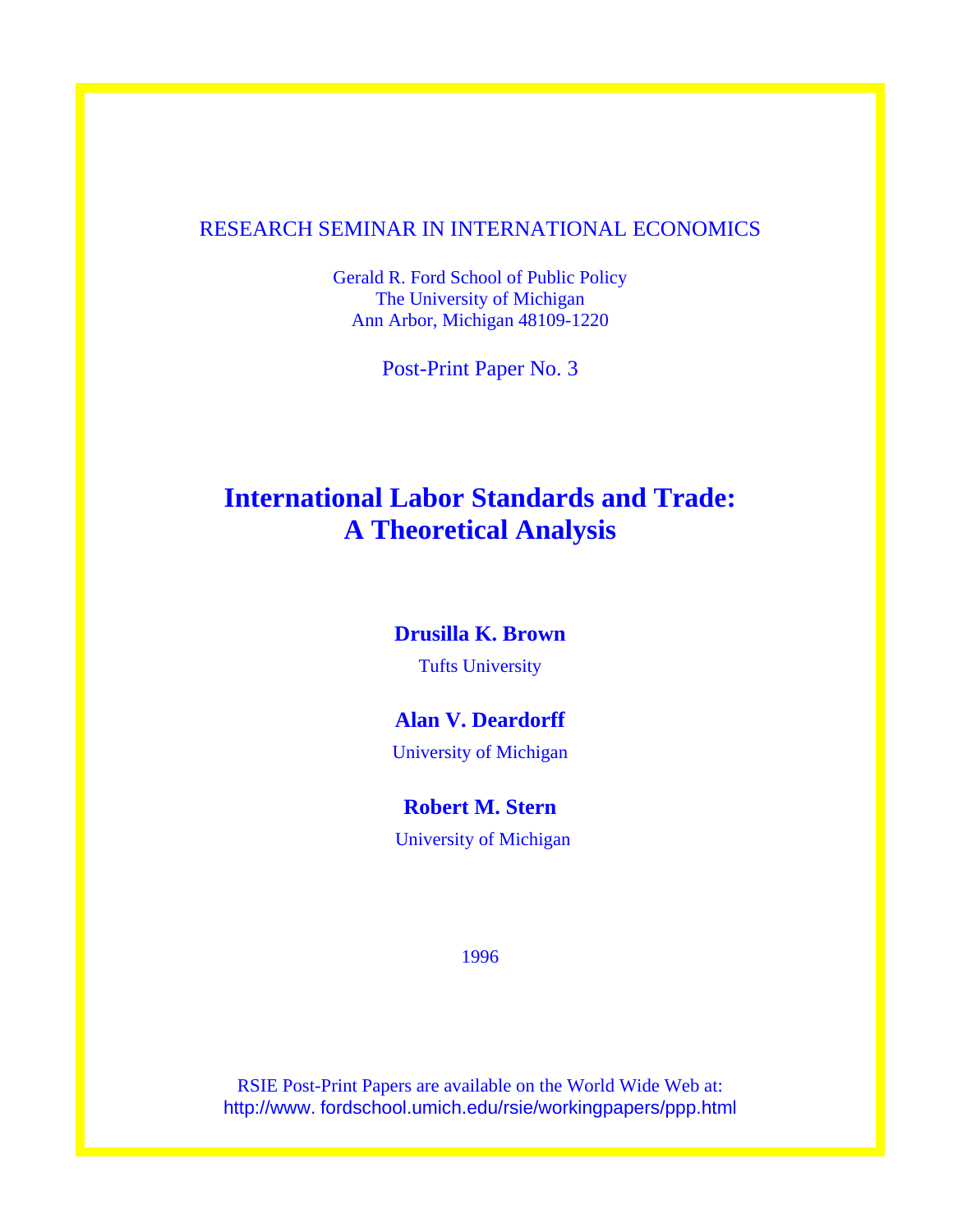# International Labor Standards and Trade: A Theoretical Analysis**[\\*](#page-1-0)**

Drusilla K. Brown Alan V. Deardorff Robert M. Stern

## **5.1 Introduction**

<u>.</u>

The interaction of labor standards and international trade policy is not, as we will note, a new issue. Nonetheless, it has assumed new importance because of the concerns of labor interests in the United States and elsewhere that labor issues were ignored in the Uruguay Round of Multilateral Trade Negotiations and therefore should be placed high on the agenda of any future negotiating round. Issues of labor standards were also at the center of the public debate surrounding the North American Free Trade Agreement (NAFT A). Prominent among the objections to the NAFT A were concerns that labor standards are not enforced at a sufficiently high level in Mexico, and therefore that the competition that will ensue from the NAFTA will place U.S. domestic industries at a disadvantage vis-a. vis their Mexican competitors. The result, it is feared, is that either U.S. firms will shut down or move production to Mexico, or that pressure will be put on the United States to lower labor standards domestically.<sup>[1](#page-1-1)</sup> Because of these concerns, President Bill Clinton placed labor standards on his list of three issues for which side agreements had to be negotiated before bringing the NAFTA to Congress for approval.

While issues of labor standards have obviously taken on a high profile in policy discussions and negotiations, there has been comparatively little theoretical analysis of the connections between labor standards and trade. It is our purpose in this paper to explore these connections more fully. In contrast to and complementing Bhagwati and Srinivasan (1995), who examine principally whether diversity of standards is compatible with the case for free trade, our focus will be on the welfare and other effects of standards themselves, and whether it is in a country's interest to adopt common standards internationally.

After first reviewing the institutional and historical background of labor standards and trade in section 5.2, we will devote the rest of the paper to examining several theoretical approaches to the issue. In section 5.3, we begin with a partial equilibrium analysis of standards as a general problem, not limited necessarily to labor standards. Our

<span id="page-1-0"></span><sup>\*</sup> We wish to thank Asad Alam, Jagdish Bhagwati, Steve Chamovitz, Robert Hudec, Greg Schoepfle, participants in the July 1993 Fairness-Harmonization Project Meeting and the September 1994 project conference, and members of the International Economics and the Labor Economics seminars at the University of Michigan for helpful comments on earlier versions of this paper. 1

<span id="page-1-1"></span><sup>&</sup>lt;sup>1</sup> For a theoretical evaluation of this "race to the bottom" problem, see Wilson (1995). An assessment of this issue, taking the empirical aspects into account, can be found in Bhagwati and Srinivasan (1995), Klevorick (1995), and Levinson (1995).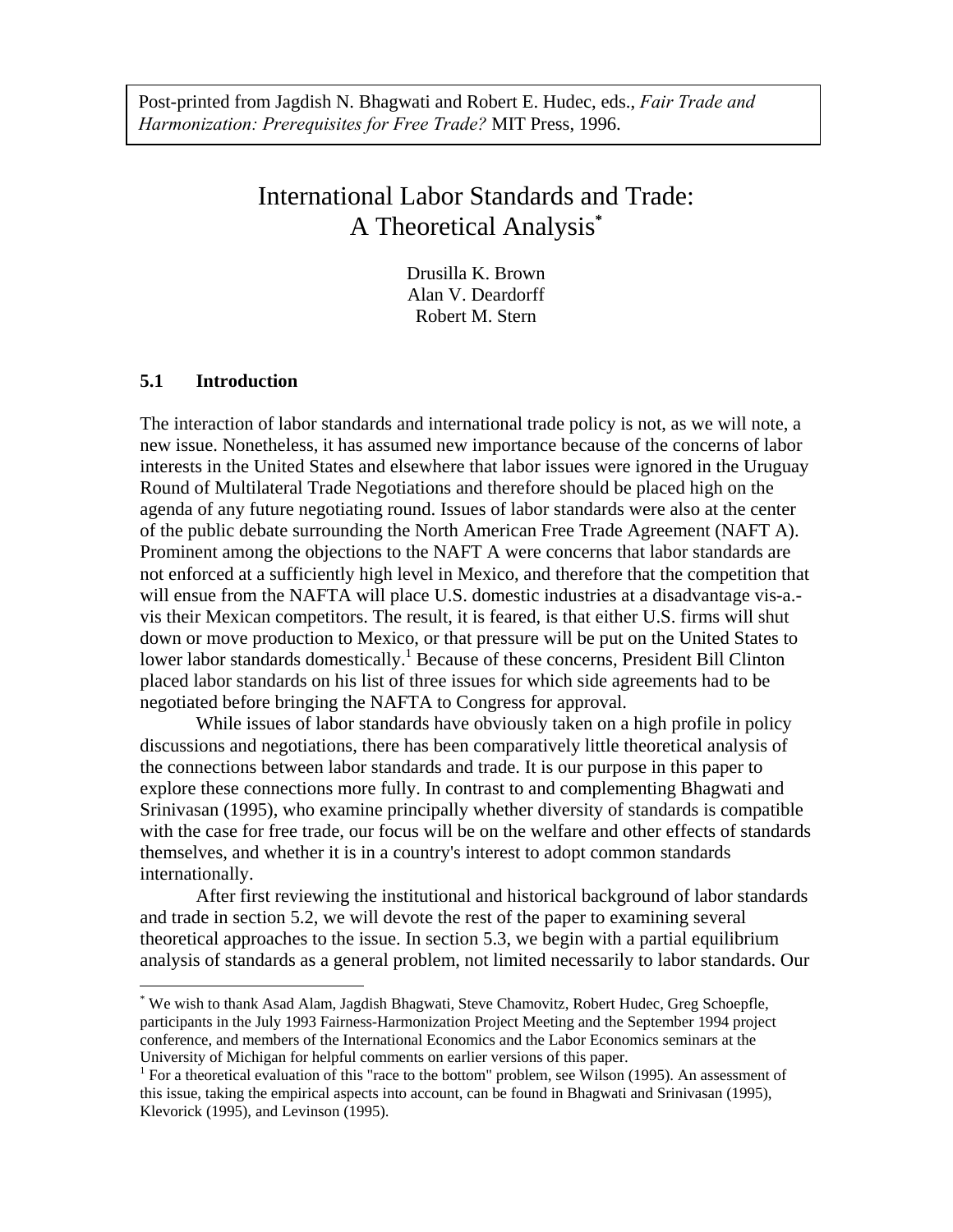first conclusion is that if one abstracts from effects of labor standards on a country's terms of trade, then the general economic interest of a country will determine the level of its labor standards independently of standards that exist abroad. Similarly, to the extent that countries agree internationally on the implementation of a common standard, it is not necessarily the case that each country's self-interest is in establishing an international standard most like its own. Rather, their position in international trade, as either a net exporter or net importer of those goods most affected by labor standards, will determine whether they favor international standards that are high or low.

The reason for this result turns out after all to have to do with the terms of trade, and we therefore turn in section 5.4 to several models that focus explicitly on the effects of standards on the terms of trade. The models here are all two-sector general equilibrium models. They differ in the extent to which countries are assumed to be specialized in production, and in whether the standards themselves merely divert resources from production in all sectors, or whether they instead raise production costs directly in particular sectors. In all cases, in this section of the paper, we confine attention to standards that are imposed exogenously, rather than explicitly modeling the market failure to which they may be a response.

In section 5.5 we make a first attempt at modeling the market failure, considering a case in which standards take the form of occupational health and safety regulations. Looking at a case in which workers choose among industries that differ in their inherent riskiness of illness or accident, we allow firms to select endogenously the levels of occupational safety that they provide, at some cost, and also the wage that they will pay their workers. With homogeneous preferences over safety and wages on the part of workers, or with enough competitive firms to tailor their offerings to heterogeneous worker preferences, there is no apparent market failure. If the government nonetheless intervenes, mandating a higher standard than is provided endogenously, then we work out the effects that this standard will have, in a context of international trade, both on the level of worker safety and on the trade, terms of trade, and welfare of the country as a whole. We then modify the model to allow for heterogeneous workers. With more kinds of worker preferences than there are firms to cater to those preferences, this heterogeneity causes a market failure that may plausibly be the basis for policy. We examine this case too, showing the possibly perverse effects that such standards may have in the context of. international competition.

In section 5.6 we summarize the main results of our theoretical inquiries and conclude by examining the implications for the international harmonization of labor standards.

#### **5.2 Labor Standards in Historical Perspective**

#### 5.2.1 Definition and General Principles of Labor Standards

Because labor standards are multifaceted, it is useful to begin by detailing the most important standards and by outlining the general principles involved in their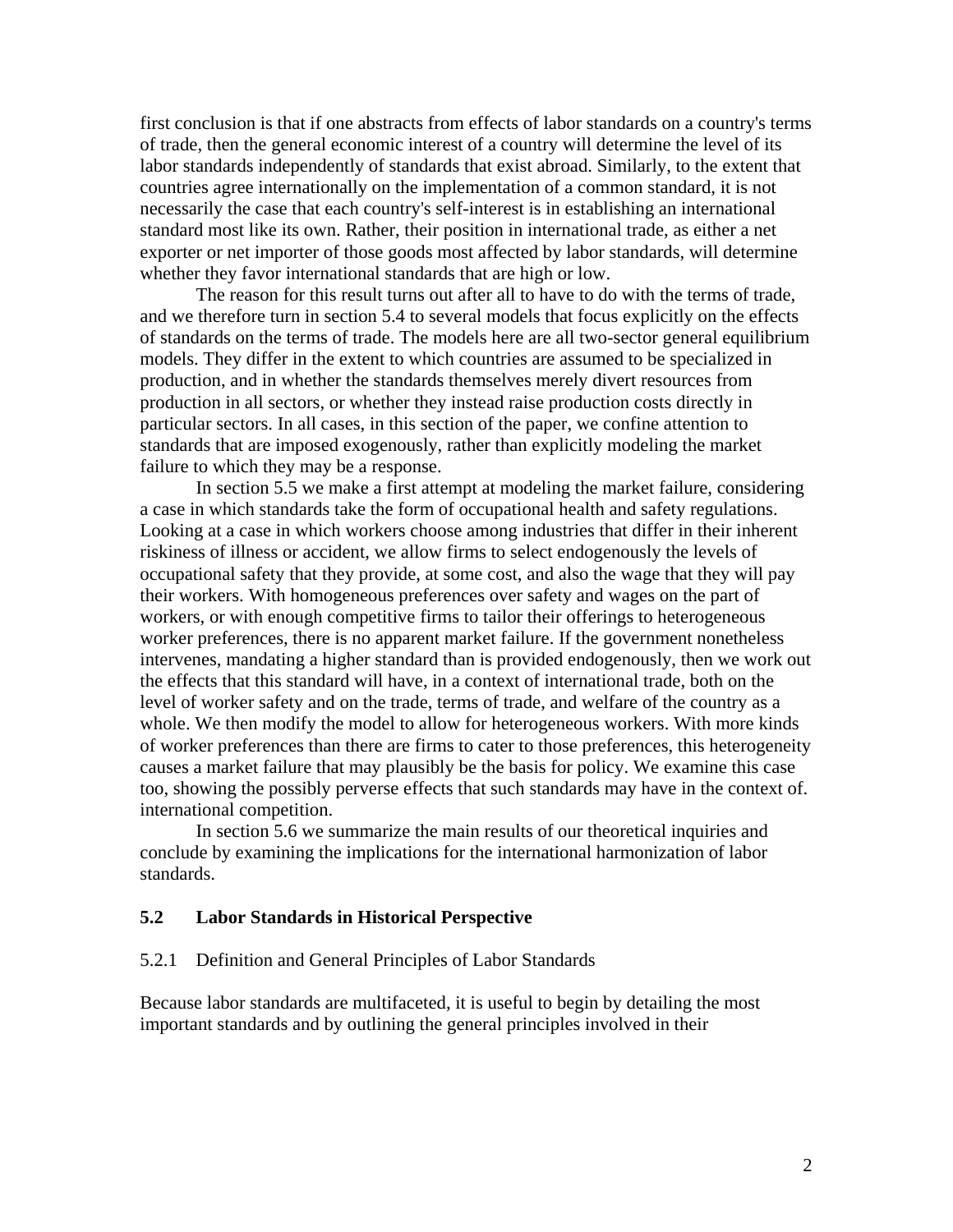interpretation and implementation.<sup>[2](#page-3-0)</sup> For this purpose, we shall follow the definitions 'and principles set out by Lyle (1991. pp. 20-31). These are summarized in the Appendix. It should be noted that the definitions and principles listed in the Appendix do not cover all aspects of international worker rights. Rather, they are intended to highlight those worker rights standards that are set forth in U.S. trade law, but not to give the full legal text. The standards include (1) freedom of association. (2) the right to organize and bargain collectively, (3) freedom from forced labor, (4) a minimum age for employment, and (5) acceptable conditions of work, including a minimum wage, limitations on hours of work, and occupational safety and health rights in the workplace. We shall have more to say later in this chapter on these standards when we address issues of modeling and analysis of the presence or absence of particular standards in the context of international trade and the effects of harmonization of standards between trading countries.

## 5.2.2 Trade Effects of Intercountry Differences in Labor Standards

As will be noted in more detail later, there has been long-standing concern in the world economy about the absence or relatively weak official acknowledgment and enforcement of labor standards, especially in developing countries. The sources of concern have been both ethical and economic. It has been maintained on ethical grounds that there are certain basic human rights that are universal to mankind, and that governments everywhere should therefore be urged or maybe even coerced to institute measures that will insure that these rights are available to their citizens. The economic argument is that countries that do not guarantee and enforce these rights domestically may have an undue cost advantage in their export trade insofar as private costs do not fully reflect the social costs that would incorporate various standards. This argument presumes that the labor standards are defined to be absolute and universal rather than matters to be decided by sovereign nations. Of course, the issue becomes immediately ambiguous if it is recognized and granted that the choice of labor standards may depend on a country's stage of development and per capita income, and therefore that the weights attached to standards in an individual nation's social welfare function may differ. Clearly, many of the world's developing countries have found themselves in a situation historically of opting for standards lower than those that prevail in richer neighboring countries, and many continue to do so today.

In more advanced countries in which high labor standards are articulated and legally enforced, private and social costs will presumably be reconciled through policy. There may be a perceived disadvantage for the country's firms, however, as importcompeting firms may argue that they cannot compete effectively against imports from countries with lower labor standards. Exporters may likewise argue that they also cannot compete effectively in third markets against foreign firms whose costs are artificially low because of the absence or weak enforcement of labor standards abroad. Import-competing and exporting firms in the high-standards country may respond to this situation by instituting measures to adjust to the domestic standards by undertaking capital-labor substitution, or, depending on their market power, by depressing wages. Exporting firms

 $\overline{a}$ 

<span id="page-3-0"></span> $2^2$  For additional details and perspective on the history of labor standards, see Leary (1995).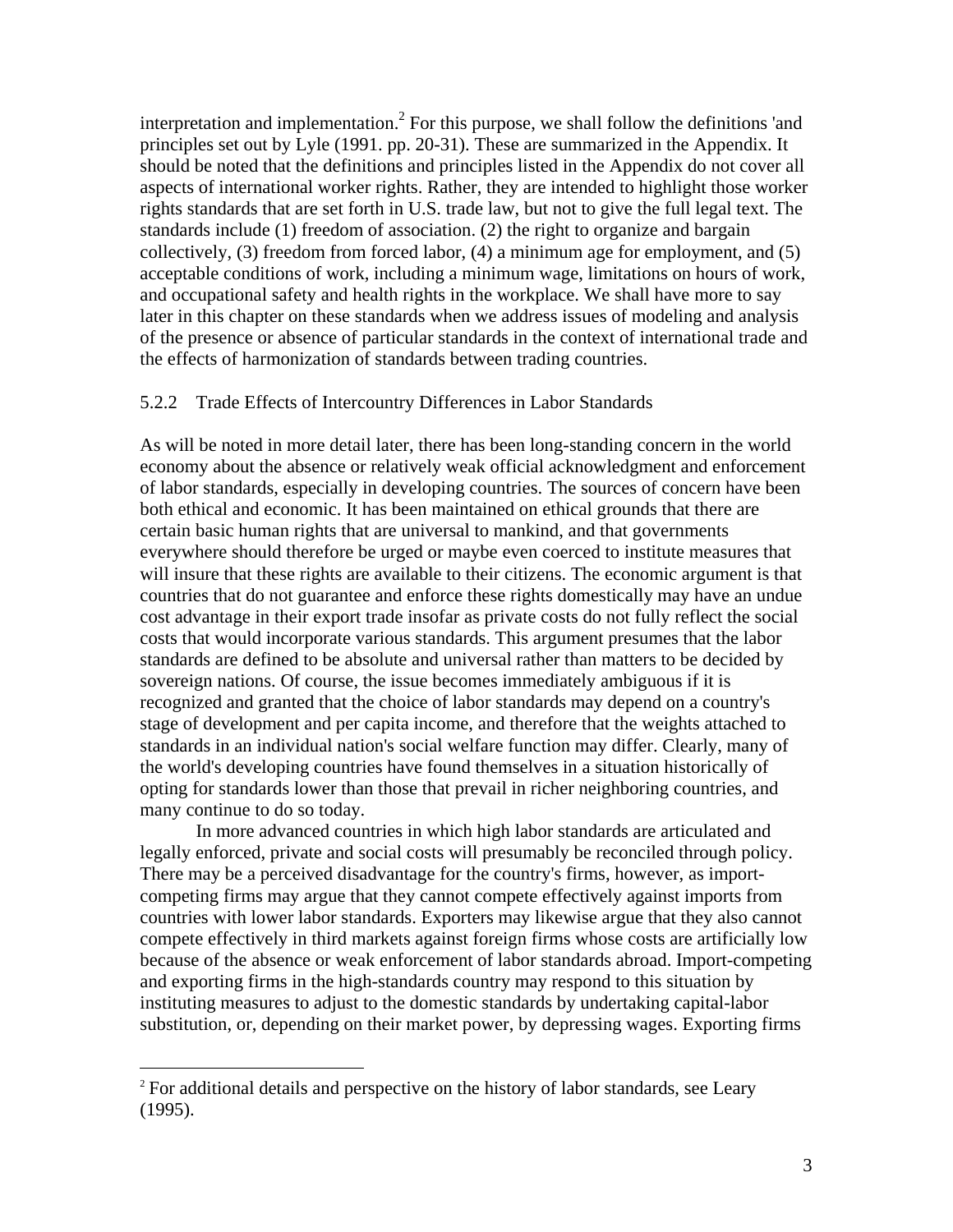may also decide to relocate some of their production to foreign locations with lower standards. Another conceivable consequence is that efforts may be made to induce the government authorities to weaken or remove what are believed to be particularly onerous and costly standards.

To avoid all this, it seems appealing to urge or require that the foreign government raise its standards to the same levels as in the high-standard nation. If the foreign nation resists, the high-standard nation may wish to take punitive measures of some kind that are designed to bring about the desired change. Such actions could involve imposing import restrictions or some other type of sanction that will be costly to the foreign nation.

There is evidently, therefore, a range of responses that may occur in the highstandard country, and it is not always clear what the economic effects of the responses may be. As will be developed more fully in our theoretical discussion, the economic effects of certain responses may be counterintuitive and indeed counterproductive from a welfare point of view.

The preceding discussion abstracts from the political economy of protectionism and trade liberalization insofar as the focus is on the particular issue of the presence or absence of effective labor standards. What is missing is that both import-competing and export firms and workers may use issues of lower foreign labor standards to further their own narrow interests to the detriment of their nation's welfare. Thus, for example, there may be pressure for trade restrictions or some other restrictive measures ostensibly aimed at getting the foreign nation to raise its labor standards. In such an event, we encounter the same problem that is found generally when a government is requested to intervene in trade, namely, how to separate the ostensibly genuine motive from the more purely protectionist motive. It is also possible that forcing developing countries to adopt costraising labor standards may be harmful to their economic interests and could interfere with their efforts to pursue less interventionist and more export-oriented economic policies. $3,4$  $3,4$ 

### 5.2.3 International Monitoring and Enforcement of Labor Standards

<u>.</u>

As noted by Hanson (1983, pp. 11 ff.), the call for international legislation dealing with labor standards dates from the first half of the 19th century in Europe.<sup>[5](#page-4-2)</sup> These early movements were motivated in large measure by ethical considerations and were designed

<span id="page-4-0"></span> $3$  The view being expressed here is at variance with the view of the so-called neoinstitutionalists, who argue that the imposition of labor standards may have positive welfare and growth effects. These positive effects may result from the labor-income-raising effects of capital-labor substitution, greater harmony in the workplace, more emphasis on worker training, and increased incentives for productivity-enhancing investments. For a more complete statement of this neoinstitutionalist position and a critique of the "neoclassical" view with its emphasis on comparative advantage and the gains from (free) trade, see Hanson (1983, esp. pp. 53-63), Herzenberg (1988), Kochan and Nordlund (1989), Office of Technology Assessment (1992, esp. pp. 77-78), Portes (1990), and Singh (1990). <sup>4</sup>

<span id="page-4-1"></span><sup>&</sup>lt;sup>4</sup> Bhagwati (1995) provides further insight into the issues involved in the arguments made in support of reducing the diversity of institutions and policies among trading nations. See also Howse and Trebilcock (in process) and Schoepfle and Swinnerton (1994).<br> $5$  This section is based in large measure on Alam (1992, esp. pp. ]0-44), Charnovitz

<span id="page-4-2"></span><sup>(1986, 1987, 1992),</sup> Hanson (1983, esp. pp. 11-32), and ILO (1988).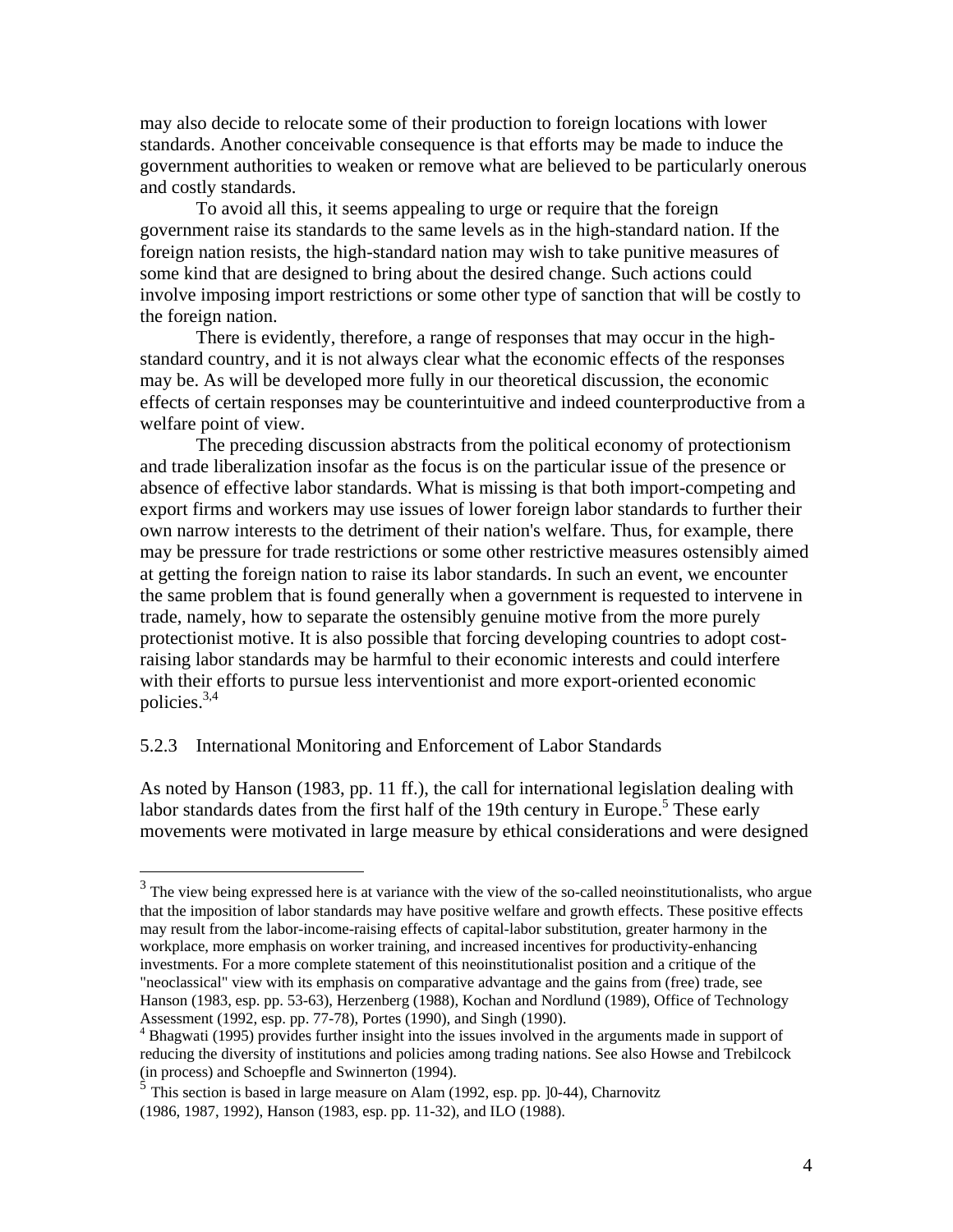especially to improve working conditions in relation to hours of work, women's and children's labor, the use of hazardous materials, and so on. The links between labor standards and trade were recognized then and later. But, as Alam (1992, p. 13) points out. the early reformers generally took free trade as a given and desirable objective and sought to use moral suasion and international agreements to deal with differences in labor standards. Various international meetings were convened in the latter part of the 19th century and in the first part of the 20th century to deal with international labor standards on ethical as well as competitiveness grounds. By and large, however, the results of these (and later) efforts could be characterized as "rather modest" on the whole (Charnovitz, 1987, p. 580).

Following World War I, as Part XIII of the Treaty of Versailles of 1919, the International Labor Organization (ILO) was founded. The methods and principles set out in the ILO constitution deal with all conceivable aspects of labor standards, although no explicit trade sanctions are included. As stated in ILO (1988, p. 4), ILO action designed to promote and safeguard human rights takes three main forms: (1) definition of rights, especially through national adoption of ILO conventions and recommendations; (2) measures to secure the realization of rights, especially by means of international monitoring and supervision but not by imposition of trade sanctions; and (3) assistance to nations in implementing measures, particularly through technical cooperation and advisory services. Since World War II, the role and influence of the ILO regarding labor standards have been central to the declarations and efforts of the United Nations and associated regional organizations designed to protect and promote human rights.

As noted by Charnovitz (1987, pp. 566-567) and Alam (1992, p. 16), issues of alleged unfair competition involving labor standards were addressed in Article 7 of Chapter II of the 1948 (Havana) Charter of the (stillborn) International Trade Organization (ITO): "The members recognize that unfair labor conditions, particularly in the production for export, create difficulties in international trade, and accordingly, each member shall take whatever action may be appropriate and feasible to eliminate such conditions within its territory." Since the General Agreement on Tariffs and Trade (GATT) was conceived with a more narrow mandate in mind, it did not address issues of labor standards, except in Article  $XX(e)$ , which provides for prohibition of goods made with prison labor.

Charnovitz (1987, p. 574) notes that as early as 1953 the United States proposed (unsuccessfully) adding a labor standards article to the GATT. The proposed standard, which was supported by organized labor, was very broad and would have empowered GATT members to take measures against other countries under GATT Article XXIII. The United States continued to push for negotiation of a GATT article on labor standards in both the Tokyo and Uruguay rounds of multilateral trade negotiations. While receiving some support from other GATT member countries, the U.S. efforts continued to be unsuccessful.<sup>6</sup>The issue of labor standards in the GATT is thus in a state of limbo. However, in its April 1994 statement at the Marrakesh signing of the Uruguay Round accords, the United States put the international community on notice that it intends to pursue issues of labor standards in future multilateral negotiations.

1

<span id="page-5-0"></span><sup>&</sup>lt;sup>6</sup> See Marshall (1990) for a forceful argument in favor of trade-linked labor standards as part of the GATT system and Charnovitz (1992) for some recommendations on GATT actions regarding labor standards.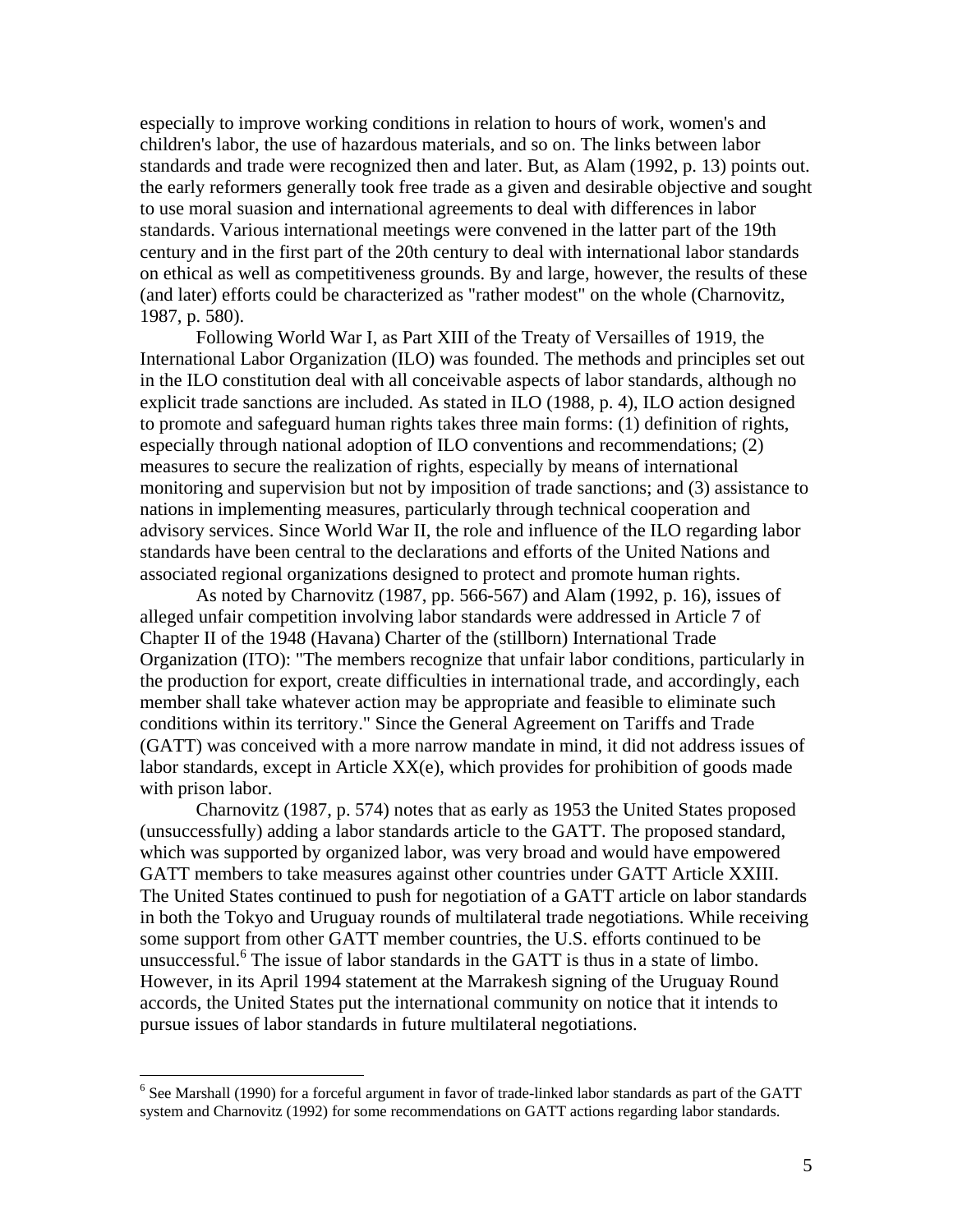Issues of worker rights have also been given prominence in the European Community (EC) because of concern over low-wage competition from some EC member countries. It is interesting that many of the arguments that have been voiced in the United States about the potentially detrimental effects of imports from developing countries with lower labor standards have been made in the EC context as well. As De Boer and Winham (1993, p. 17) note, the issue of a Community-wide social charter was first broached in 1972. Subsequently, with the issuance in 1985 of the white paper intended to remove remaining barriers to trade and creation of a single market, the Community Charter of Fundamental Social Rights for Workers was drafted in 1988. This charter was adopted in 1989 on a voluntary basis by all EC members except the United Kingdom. It was hoped to incorporate the Social Charter into the Maastricht Treaty in December 1991, but this action was opposed once again by Britain. The Social Charter was subsequently approved by the other eleven EC members, but on a voluntary basis and not as part of the Maastricht Treaty.<sup>7</sup>

The issue of a social charter for North America was brought up in the context of NAFTA as a possible means of protecting the interests of workers.<sup>8</sup> It is interesting, accordingly, to consider what lessons, if any, the experience of the EC has for NAFTA. The answer appears to be not much. First, the EC efforts to forge a social charter have to be regarded in the broad context of the integration process that is intended to harmonize social programs and policies in the EC member countries.<sup>[9](#page-6-2)</sup> Second, while limited in amount, the EC provides financial transfers to the less advanced and lower-income regions and countries in the Community to assist with structural adjustment and development. Being a free trade agreement, the NAFT A does not contemplate an EC type of economic and eventual political union, and, at least for now, funds have not been set aside to deal with problems of low-wage workers. This is not to say of course that there is no scope for the harmonization of labor standards in the NAFTA. In this connection, Weintraub and Gilbreath (1993) favor a tiered agreement on issues of labor standards, with the timing of the implementation of particular standards geared to increases in Mexican real wages.<sup>10</sup> But there is a catch to all this, as Watson (1993) points out, since a North American social charter would affect Mexico asymmetrically and have

 $\overline{a}$ 

<span id="page-6-0"></span> $7$  The highlights of the EC Charter of Fundamental Social rights are summarized in De Boer and Winham (1993, pp. 36-37), and the full text is to be found in Commission of the European Communities (1990). See also Campbell (1990). For an analysis of the economic effects of social protection in the EC, see Abraham (1994).<br> $8$  A useful reference is Lemco and Robson (1993).

<span id="page-6-1"></span>

<span id="page-6-2"></span><sup>&</sup>lt;sup>9</sup> Bhagwati (1995) notes that the EC can be viewed as representing a process of building a *federal* political structure, close, say, to those of the United States, Canada, and India, and therefore having a set of *minimum* labor standards makes *political* sense. See Sapir (1995) for a review of the process of social harmonization in the EC from the 1950s to the present. Sapir concludes that, while there have been noteworthy efforts to formalize the objectives of EC social policies, the implementation of explicit measures has remained limited and is not likely to change at least in the near future.

<span id="page-6-3"></span> $10$  In connection with the NAFTA debate, Bhagwati (1995) notes that he favored asking for some minimum labor standards because the NAFTA could be construed as a *preferential* gift to Mexico for which something could be asked for in exchange. Notwithstanding this suggestion, it seems apparent that the EC model became the prototype for a number of nongovernmental organizations that were seeking to introduce explicit labor standards requirements into the NAFTA, which were reflected in the side agreements on the environment and labor that were negotiated.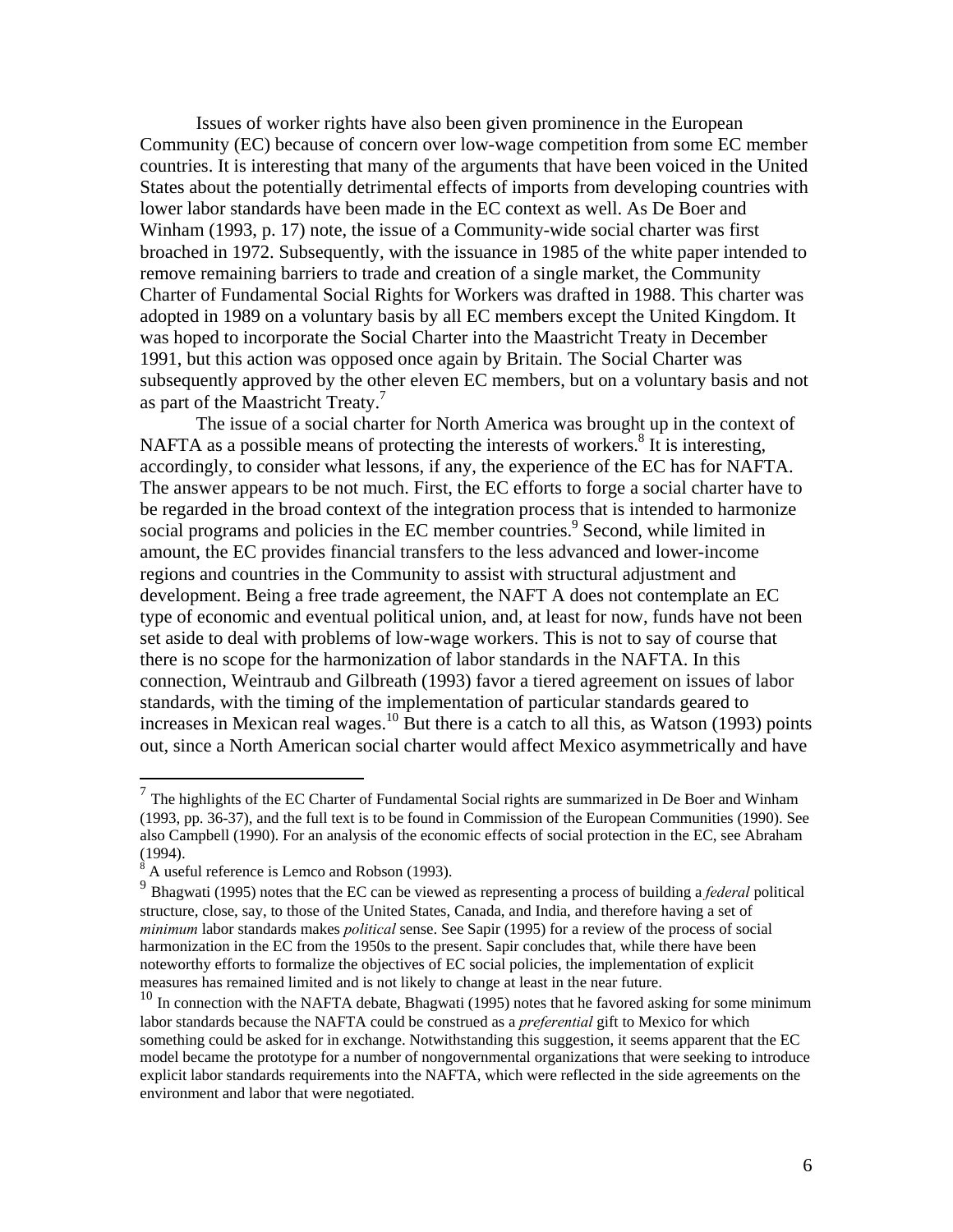detrimental effects by trying to force up Mexican real wages. It would also constitute perhaps an unwarranted intrusion into Mexican sovereignty. Watson's conclusion, therefore, is that it would be preferable to forgo completely a North American social charter, in the expectation that the NAFTA may increase Mexican real wages, and to provide technical and financial assistance to Mexico to help them raise and maintain their standards. $^{11}$ 

We have provided a brief historical overview of efforts to deal with international labor standards on a global and regional basis, and we have made some reference to the unsuccessful U.S. efforts to include labor standards on the agenda of the GATT negotiations. This should not be taken to mean, however, that U.S. policy has remained otherwise silent on these issues. Rather, the opposite is the case as, in the last decade, the United States has introduced a number of unilateral policy measures dealing with labor standards, to which we now turn.

#### 5.2.4 Labor Standards in U.S. Trade Policy and Law

1

The evolution of labor standards in U.S. trade policy and law is set forth in Table 1. The earliest prohibitions of imports were directed against imports made by prison and forced labor. A fair labor standards provision was included in the National Industrial Recovery Act (NIRA) of 1933, but the NIRA was subsequently judged by the Supreme Court to be unconstitutional. Beginning in the 1980s, it is evident that there have been a number of legislative actions establishing criteria for eligibility for trade preferences, as in the cases of the Caribbean Basin Economic Recovery Act (CBERA) of 1983 and the 1984 renewal of the Generalized System of Preferences (GSP). Adherence to worker rights was made a condition in a 1985 amendment covering the activities of the Overseas Private Investment Corporation. In 1986, U.S. firms in South Africa were required to adhere to fair labor standards, and similar conditions were attached to the 1987 U.S. participation in the Multilateral Investment Guarantee Agency of the World Bank.<sup>12</sup> Finally, the denial of worker rights was made actionable under Section 301 of the 1988 Omnibus Trade and Competitiveness Act. The 1988 Trade Act also expanded the requirements of the Departments of State and Labor to submit periodic reports to Congress on human rights abuses and foreign adherence to internationally recognized worker rights. It is thus evident that labor standards have become explicitly linked with U.S. trade (and investment) policy in a number of different legislative measures in the past decade. It is noteworthy that the CBERA and GSP stipulations on labor standards are linked with U.S. preferential trade concessions. In the case of the CBERA, the stipulations were made advisory, but they are mandatory for continued GSP eligibility. As Lyle (1991, p. 9) notes, official U.S. investigations of worker rights under the GSP are carried out by an interagency subcommittee of the Trade Policy Staff Committee, which includes members from the Office of the U.S. Trade Representative and several cabinet departments. Investigations of worker rights violations are initiated in response to petitions from

<span id="page-7-0"></span> $11$  Further support for this view is to be found in Morici (1993) and Garcia Rocha (1990). It will be interesting, accordingly, to analyze the content and potential economic effects of the side agreement on labor issues in the NAFTA that has been negotiated among the three NAFTA nations.<br><sup>12</sup> See Perez-Lopez (1993) for a discussion of voluntary codes of conduct that have been proposed for U.S.

<span id="page-7-1"></span>corporations operating in countries with allegedly questionable labor practices.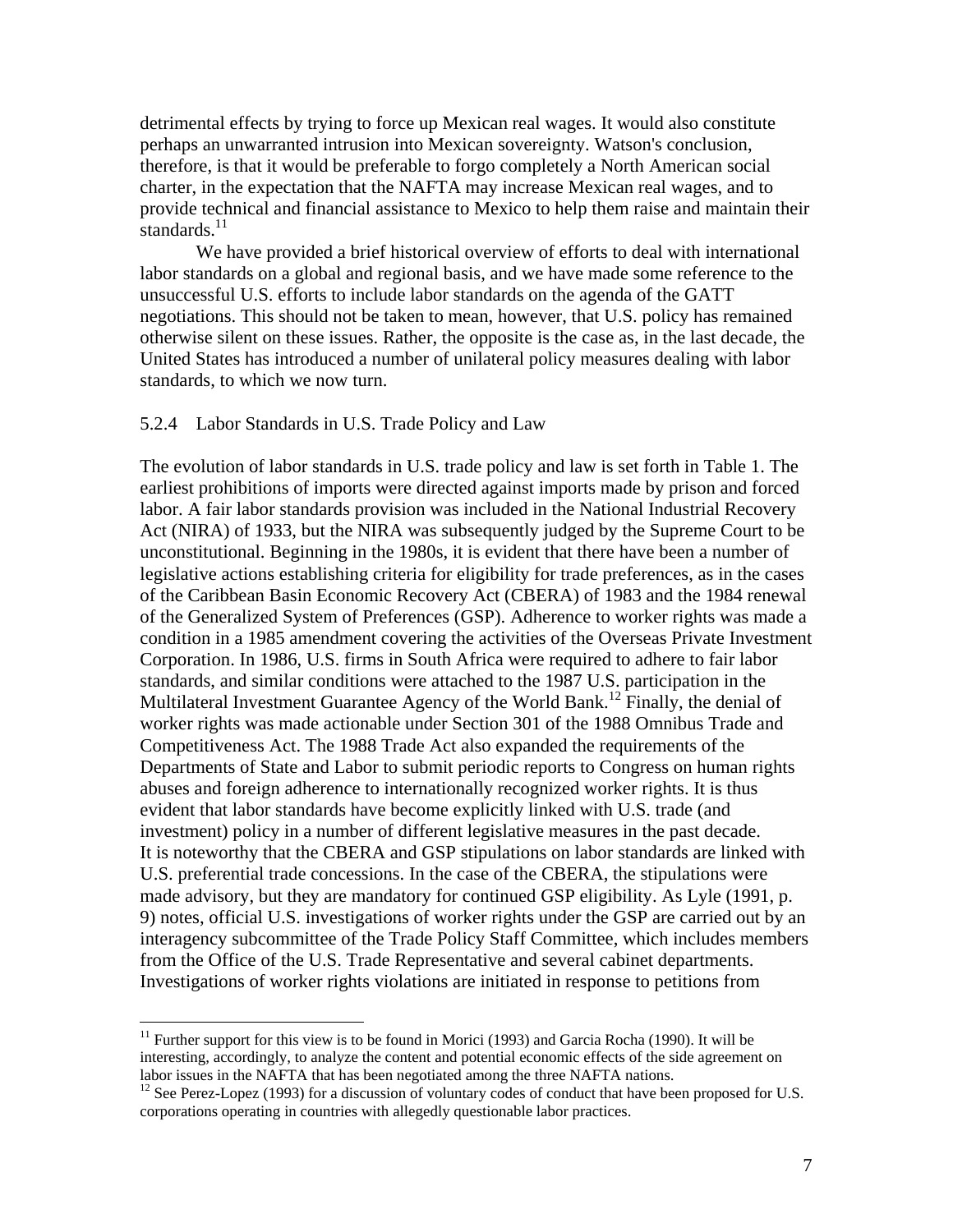interested parties, using information contained in the State Department's annual country reports on human rights, reports from U.S. embassies and consulates, ILO findings, and other pertinent information, including public hearings. Recommendations are made to the president, who has the final say in determining continued GSP eligibility. If GSP privileges are removed or suspended, a country must reapply to have the privileges reinstated.

In April 1991 GSP privileges were removed from Sudan, and in prior years similar actions were taken with respect to Burma, the Central African Republic, Chile, Liberia, Nicaragua, Paraguay, and Romania. The U.S. experience with GSP may thus provide some useful insights into the design and implementation of policies and procedures governing trade-linked labor standards in other contexts. Perhaps the most noteworthy features are that trade concessions can be withdrawn if investigation concludes that labor standards are not being upheld, and that evidence of a change in policies abroad is a condition for reinstatement of the concessions.<sup>13</sup>

Having set the context and discussed some of the possible consequences of intercountry differences in labor standards and experiences in the monitoring and enforcement of labor standards globally, regionally, and with reference especially to the United States, we turn now to our central task of the theoretical modeling and analysis of international labor standards.

## **5.3 International Standards Coordination – A Simple Model**

 $\overline{a}$ 

In this section we use a partial equilibrium model to examine how standards in general may be set by countries acting individually and how these countries would be affected if instead they were to coordinate on a common standard. In a world with countries that are too small to affect their terms of trade, we will argue that if governments act in their independent national interests, then they will set possibly diverse standards that will be optimal from the point of view of the world.<sup>14</sup> However, it will be in the interests of particular groups of producers within these countries to press for higher standards abroad than would otherwise obtain. Also, it will be in the countries' national interests (including both producers and consumers) to press for either higher or lower standards for the world as a whole depending upon whether, as countries, they are net exporters or net importers of the good in question.

<span id="page-8-0"></span><sup>&</sup>lt;sup>13</sup> See Dorman (1989) for an evaluation of the procedures and decision-making criteria regarding worker rights in the implementation of the U.S. GSP; case studies of El Salvador, Malaysia, and Chile; and recommendations for improving the procedures and decision making criteria in investigating alleged violations of worker rights standards. The reports prepared by the Bureau of International Labor Affairs (ILAB) are also worth noting. They include evaluations of worker rights in export processing zones (see U.S. Department of Labor, 1989-90, and Schoepfle, 1990), child labor, worker rights restrictions in East Asia, and characteristics of the informal sector in a number of developing countries (see U.S. Department of Labor, 1992, and Schoepfle and Perez-Lopez, 1993). For some background discussion of the issues involved in the renewal of the GSP in late 1994, see Lande and Dybner (1994).<br><sup>14</sup> Note that we are referring here to purely domestic externalities as compared to transborder externalities.

<span id="page-8-1"></span>Bhagwati and Srinivasan (1995) distinguish the two types of externalities, noting that the Pareto optimality proposition applies only to domestic externalities. Labor standards involve domestic externalities, except in cases in which one country may affect standards in another country due to a "good" or "bad" example or because there may be a "race to the bottom." We shall abstract from such possibilities.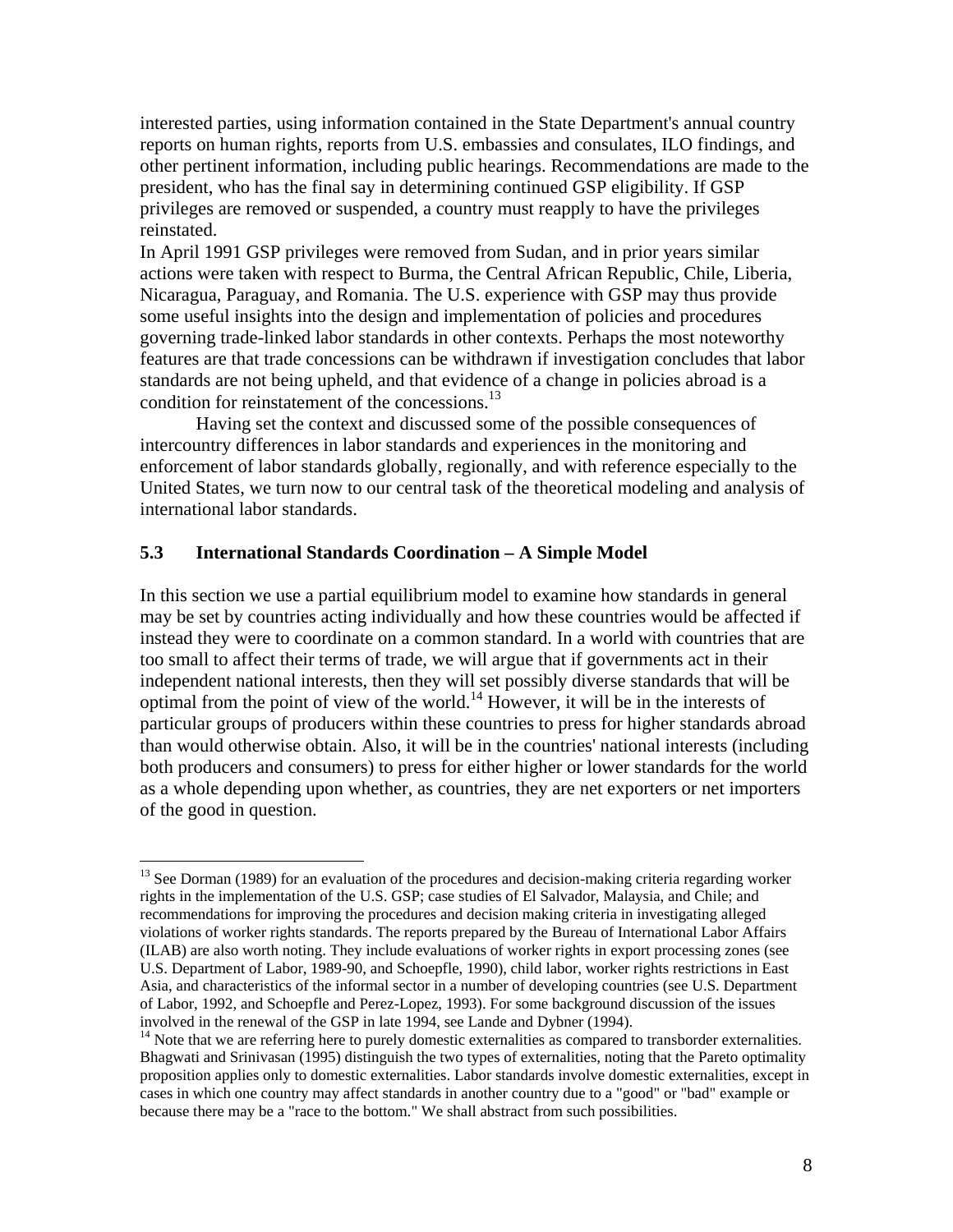The theoretical modeling of labor standards in international trade is complicated by the fact that, in any country large enough for the world to care about it, standards that affect trade also affect the terms of trade. This statement is true not only of labor standards, but of other standards as well, and this problem is a common one for any analysis of policies and regulations that are intended to deal with externalities and other social concerns in a context of international trade. The effects of such policies on international prices are undoubtedly important, and we will explore them more fully and carefully in subsequent sections of this paper. However in almost all cases, these terms of trade effects are not the central concern of proponents of such policies, and to include them in the analysis inevitably intertwines the concerns of the policy advocates with the effects of trade in ways that cloud, rather than clarify, the issues.

Therefore, in this first theoretical section, we attempt to consider the general problem of international policy coordination in a way that will most clearly capture the concerns of the policy advocates, and thus in a way that abstracts from effects on the terms of trade. This task is not easy. For one country to have no effect on its terms of trade, it must be small. For a particular trading partner, whose policies the first country wishes to influence, also to have no effect on world prices requires that it too be small. But if that assumption is true, the first country will care about the second country's policy on only moral grounds[.15](#page-9-0) We look here at a world of many countries, each one of which is assumed to be too small to affect world prices. Each country's interest is then in its own policy choice, plus the collective choices of the other countries. In this context, no country on economic grounds would care about the policy choices of other individual countries. They would, however, care about international agreements that might alter the policy choices of all other countries collectively.

In this context, as we will later explain more fully, we model a standard as a policy that raises the costs of firms while at the same time providing a benefit to society as a whole. At the end of section 5.4 we will discuss the mechanisms by which the particular labor standards mentioned in section 5.2 do in fact raise costs.

Consider then a partial-equilibrium, perfectly competitive model of many small countries, each of which supplies and demands a good that is traded freely by all. World supply and demand are the sums of the individual-country supplies and demands, and these interact to determine a world price that is taken as given by all. The situation of a representative importing country is shown in Figure 1. The world price is  $p^w$ , the country's supply and demand curves in the absence of any policy are *S* and *D*, with *D* intersecting  $p^w$  to the right of *S* because we have selected a country that imports the good.

Suppose now that the behavior of suppliers in the absence of any policy is such as to impose an additional cost on society that is not captured in the supply curve. This could be an external diseconomy of the usual sort (such as pollution), or, to accord better with our topic of labor standards, it might be a measure of the societal opprobrium associated with, say, employing children. For this section of the paper at least, it does not matter what the source of the social cost is, merely that it exist and be somehow quantifiable.

To quantify the social cost in a relevant way, however, we must also consider what will be done about it. There is one cost that is appropriate if the suppliers are allowed to continue their behavior unchanged and nothing is done about it. There is a

 $\overline{a}$ 

<span id="page-9-0"></span><sup>&</sup>lt;sup>15</sup> For a discussion of moral considerations, see Bhagwati (1995).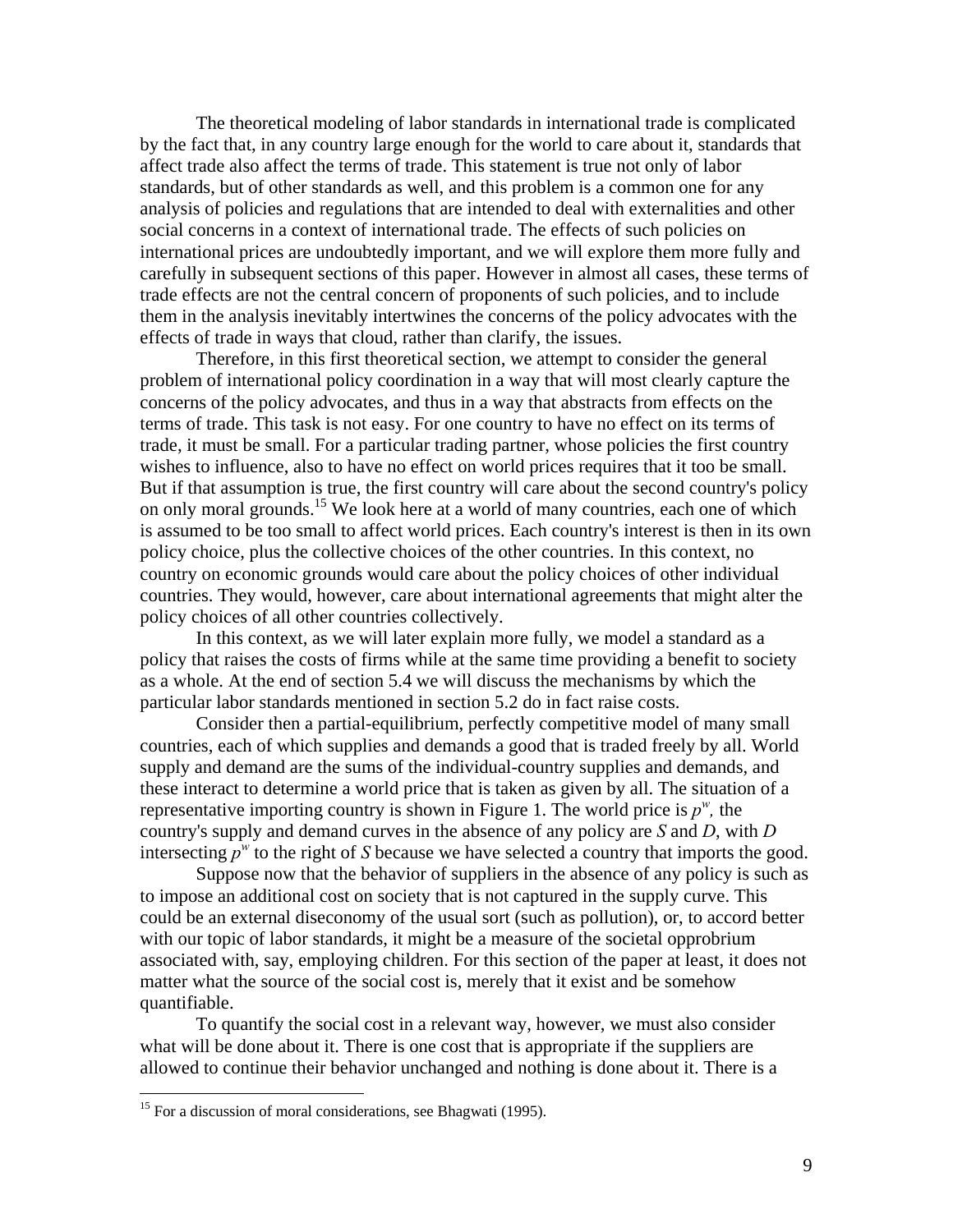second that is appropriate if suppliers continue their behavior but the government devotes its own resources to undo the damage. And there is a third cost that is appropriate if the suppliers are required to discontinue the offending behavior, the cost of doing so then being borne by the suppliers themselves. Presumably an optimal policy will select whichever of these alternatives, or a combination of them, imposes the lowest cost on the country as a whole. It will also clearly require that the suppliers bear this cost at the margin, either by paying a production tax equal to it, or by directly changing their means of production, since otherwise their choice of output would be higher than optimal. To capture all this, then, we include in Figure 1 a curve representing this minimum social cost per unit of output *C* and assume that it represents both the cost of optimally solving this problem and an addition to the costs of suppliers when the solution is implemented.

We will speak, then, of a "standards policy" as one that adds this social cost *C* to the costs of private firms for all levels of output, and at the same time eliminates a cost to society at least equal to *C*. The supply curve in the presence of the standard is then  $S + C$ , the private supply curve *S* displaced upward by the social cost *C*.

The effects of the standard are easily seen from the figure. Because the country is small, the world price is unchanged, as is the domestic quantity demanded  $Q_0^D$ . Quantity supplied to the domestic market by domestic suppliers falls, however, from  $Q_0^S$  to  $Q_1^S$ , and the quantity of imports increases by this same amount.

As for welfare effects, demanders are of course unaffected, since they still buy the good at the unchanged world price. Suppliers bear the increased cost *C* of production due to the policy, and their welfare would have been unchanged if the price had risen to  $p^w$  + *C*. Since it did not, they lose producer surplus equal to area *c* in the figure. Society, on the other hand, gains at least the areas  $a + b$ , recalling that *C* represented the least-cost way of dealing with the social cost, and was therefore no larger than the cost itself in the absence of the standard. The country as a whole, therefore, gains at least the triangular area *d*, since by construction  $c + d$  is equal to  $a + b$ .

All of this was done taking the world price as given, which the country, as a small open economy, was bound to do. No standard was imposed in the rest of the world, and as suppliers would surely remind us, the imposition of the standard has cost them dearly. However, there is no question that the standard was a desirable policy: the country gained more from its imposition than the suppliers lost, and assuming as usual that they could somehow be compensated if it were viewed as desirable to do so, the country's welfare has gone up. The absence of a standard abroad may have altered the size of the gain, as we will soon see, but it cannot have undermined it totally.

Nor is there a case here for interfering with trade. Suppliers, of course, would welcome a tariff equal to *C* along with the standard, so that the domestic price would rise exactly enough to offset all cost to them. But if this were done, we would have the usual deadweight losses associated with a tariff, and welfare would fall, not rise. Thus free trade remains here the optimal policy, even though the standard was not matched by standards abroad.

Suppose, however, that the standard *were* matched by standards abroad. That is, suppose that all other countries were in exactly the same situation as this one (except that some export rather than import the good), and that they too responded by setting the standard *C*. In that case, at the initial world price  $p^w$ , all suppliers would supply less and the world price would have to rise. To determine how much it would change, we would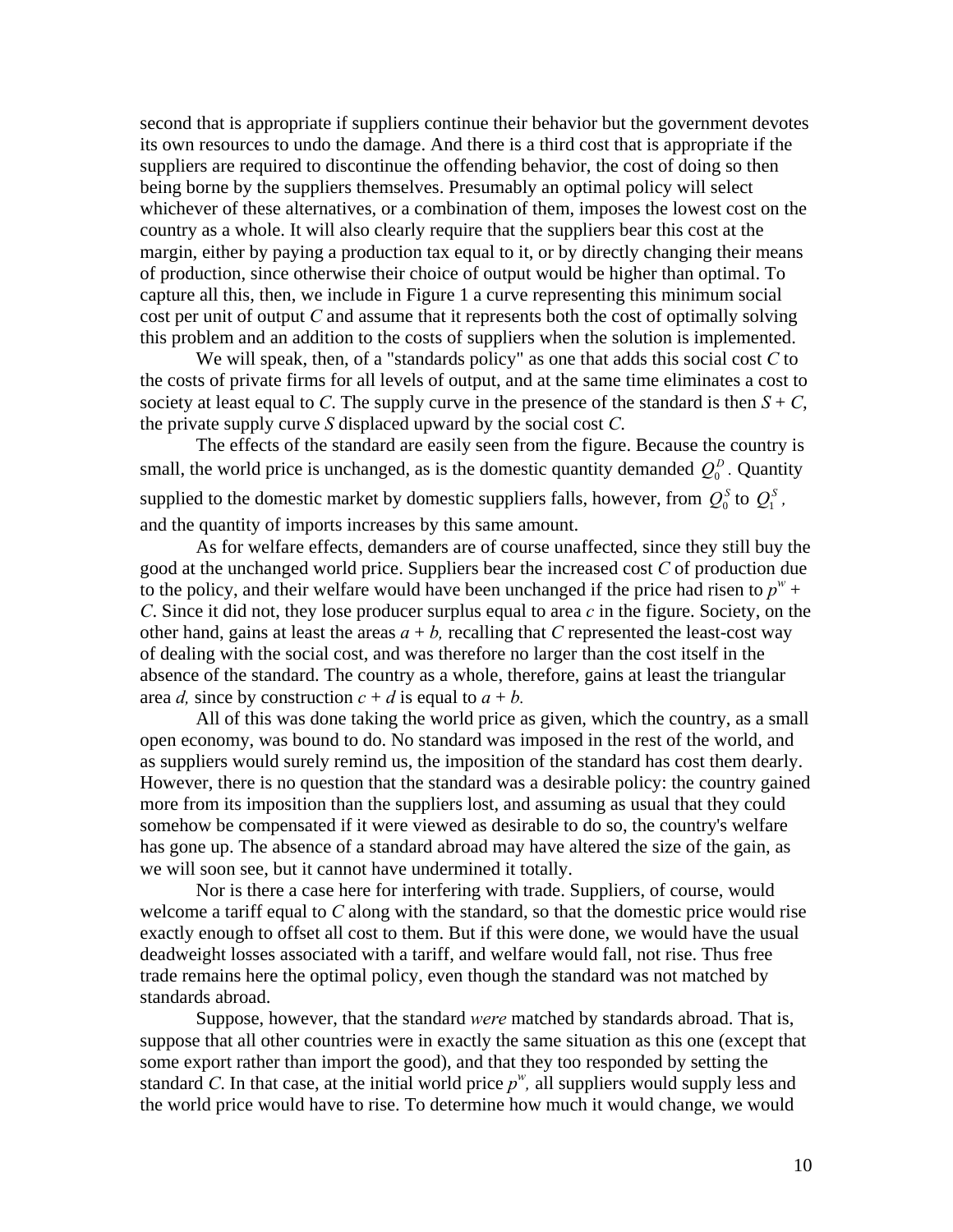need to construct the relevant curves, but that is not necessary. Given the same standard in all countries, it is clear that the world price could not rise as high as  $p^w + C$ , since if it did, all supplies would remain at their initial level (see Figure 1), while all demands would fall. Therefore, we can be sure that a common standard of *C* set by all countries would lead to a rise in world price by something less than *C*. Exactly how much it would rise depends, as usual, on the various supply and demand elasticities, and need not concern us here.

Figure 2, then, shows the situation with such a common standard. The suppliers' cost still rises by *C*, but now the world price also rises by a fraction of that amount, and the suppliers' loss in producer surplus is confined to the smaller area *c* (which is smaller than *c* in Figure 1). Society still gains at least the area  $a + b$  (which still sums to  $a + b$  in Figure 1), but now demanders also lose from the rise in price. The loss in consumer surplus is area  $e + f + g + h + i + j$ , giving a net effect on the country as a whole of  $+ d - j$  $(h + i + j)$ . As drawn, this change in country welfare is negative, and would be so for any country that imports a significant amount of the good in comparison to its domestic production. The reason is that consumers of the imported good do not share at all in the social benefit of the standards imposed abroad, but bear part of the cost due to the rise in world price.

This outcome would be reversed if the country were an exporter of the good. In that case (and also if the country were an importer but of only a small amount), as the reader can verify, the losses of both producer and consumer surplus are more than made up for by the gain from eliminating the social cost.

We set out in this section to abstract from effects on the terms of trade and to focus theoretical attention only on the sorts of effects that seem to be the concern of the advocates of labor standards. The small country assumption worked well for this purpose so long as we considered only standards in one country. But as we have just seen, once multilateral standards are considered, terms-of-trade effects inevitably play a role. It is quite possible for a country to lose from imposing a standard, even when that standard is optimally configured from the point of view of undoing or correcting a social cost, simply because of the country's position in the trade of the good involved. A country that imports a good on which a standard is imposed is likely to lose from the standard because of the rising cost to its consumers. A country that exports such a good, on the other hand, has a more than normal interest in obtaining multilateral standards.

This result, especially for an importing country, is very much at variance with the stated arguments of most advocates of standards, in the labor arena and elsewhere. The reason may be that these advocates often have a point of view that is narrower than that of the country as a whole, perhaps identifying only with producers. Or they may recognize the consumers' interests but reject them as being illegitimate, on the grounds that consumers were benefiting immorally from the low price permitted by the absence of a standard previously. Whatever may be the case, it is useful here to be able to separate the several welfare effects of a standard, and this our partial equilibrium model is nicely suited to do.

That is, in comparing Figures 1 and 2, one can easily see why countries are reluctant to impose standards unilaterally, even when those standards would raise welfare in the country overall. As long as the interest of the policy makers is to give greater weight to producer interests and to social costs than they do to consumer interests, then it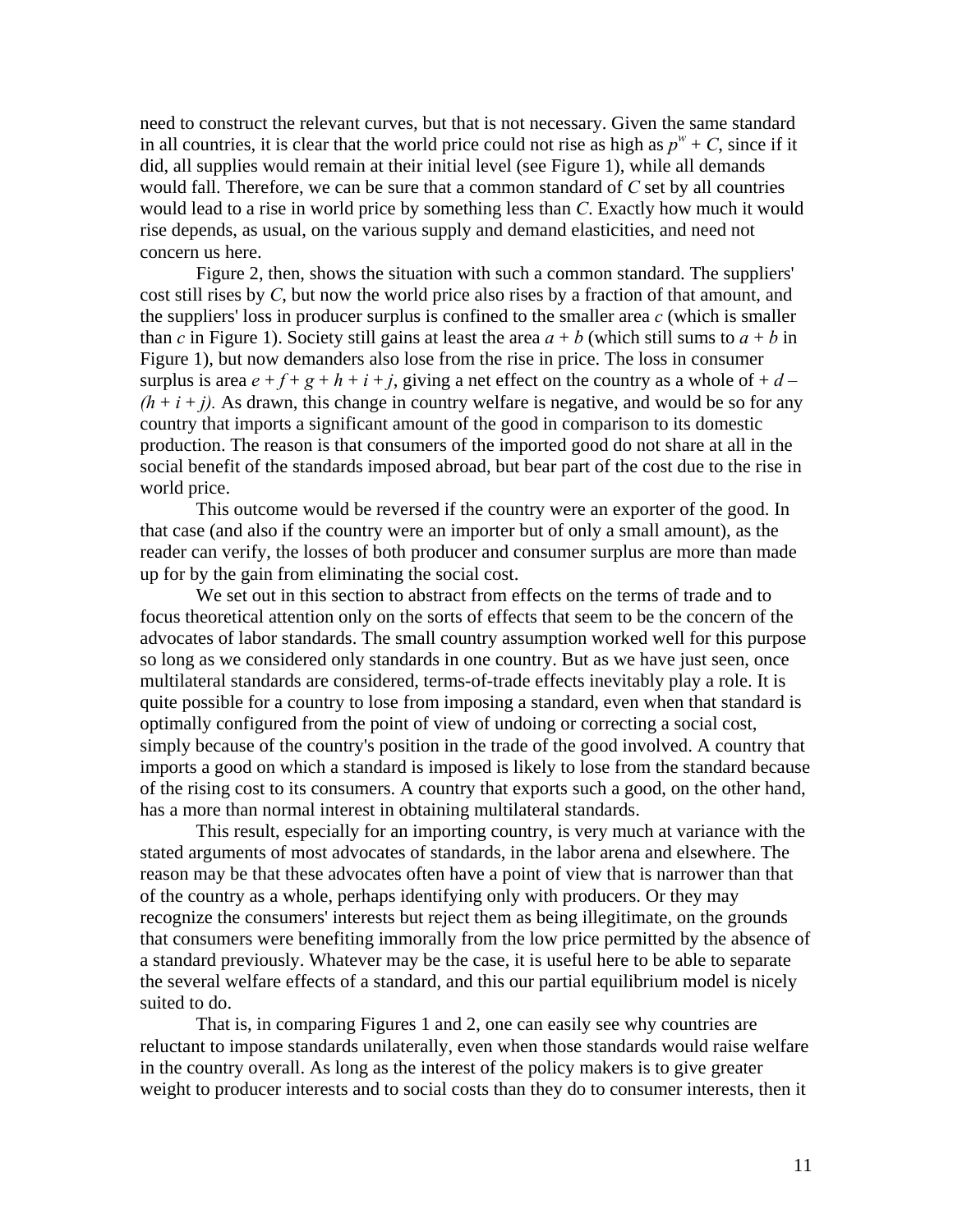is quite natural to press for multilateral standards. These will achieve greater reduction in social cost worldwide, and they will lessen (though not remove) the burden on producers.

So far we have assumed that multilateral standards are set all at the same level. If the problem at hand were a social cost that was the same, per unit of production, for all countries, then that would be a natural assumption. But in fact, as we have already noted in passing, countries often disagree as to the level of cost associated with a particular market failure, sometimes for cultural reasons, sometimes because of differences in levels of development. Suppose then that the social costs *C* were to vary across countries.

Without a multilateral standard, countries would each have an incentive to impose standards at the level of their own social cost, as we saw in Figure 1, and this choice would indeed be optimal for the world as a whole. The collective effect of these diverse standards would be qualitatively the same as shown in Figure 2, except that there would be no assurance that the world price would rise by less than the size of a particular country's standard. High-standard countries would find the world price rising by substantially less than their own standard, and thus have their producers bear a larger proportion of the cost. Low-standard countries would, in contrast, experience price increases that would be larger in comparison to their own standards and that might even be larger absolutely than the standards themselves. In that case, their producers would gain, not lose, from the multilateral standards.

It is this possibility, presumably, that motivates demands that the standards of different countries be "harmonized," which in this case may be taken to mean set at the same level. As this model makes clear, however, there is nothing in the economics of the situation that calls for such harmonization. On the contrary, world efficiency is best served by letting each country set its standard in accordance with its own needs and perceptions of cost. To do otherwise – to require that all countries impose the same standards – will mean that some countries impose higher standards than the corresponding social costs or that others will impose lower standards than social cost. Either way, outputs will then be set inappropriately low or high, as the case may be, and welfare will not be maximized.

To conclude this section, let us return one final time to the terms-of-trade effects that we tried so hard to exclude. Suppose now that some countries are not in fact small, but instead that they can influence the terms of trade through their policies. How they will behave will of course depend on the direction of their trade in the product in question. Any standard they set, regardless of their pattern of trade, will cause the output of their own producers to fall and will then lead to a rise in the world price. If they import the good, as does the country in Figure 1, and if they attempt to maximize their entire country's welfare, then this worsening of the terms of trade will lead them to cut back on the policy, setting a standard that is lower than the social cost. Exporters, in contrast, recognizing that their standards not only correct the social cost but also improve their terms of trade, will set their standards higher than social cost.

This is exactly the kind of outcome that we sought to avoid in this section, for it means that standards are being used for purposes that have nothing to do with the problems they are ostensibly intended to solve. But the result does have an interesting and perhaps rather surprising implication. Exporting countries are presumably those with lower cost, as a result, one hopes, of comparative advantage. Since, as we have just seen, it is exporters who have the incentive to set standards too high, and importers who have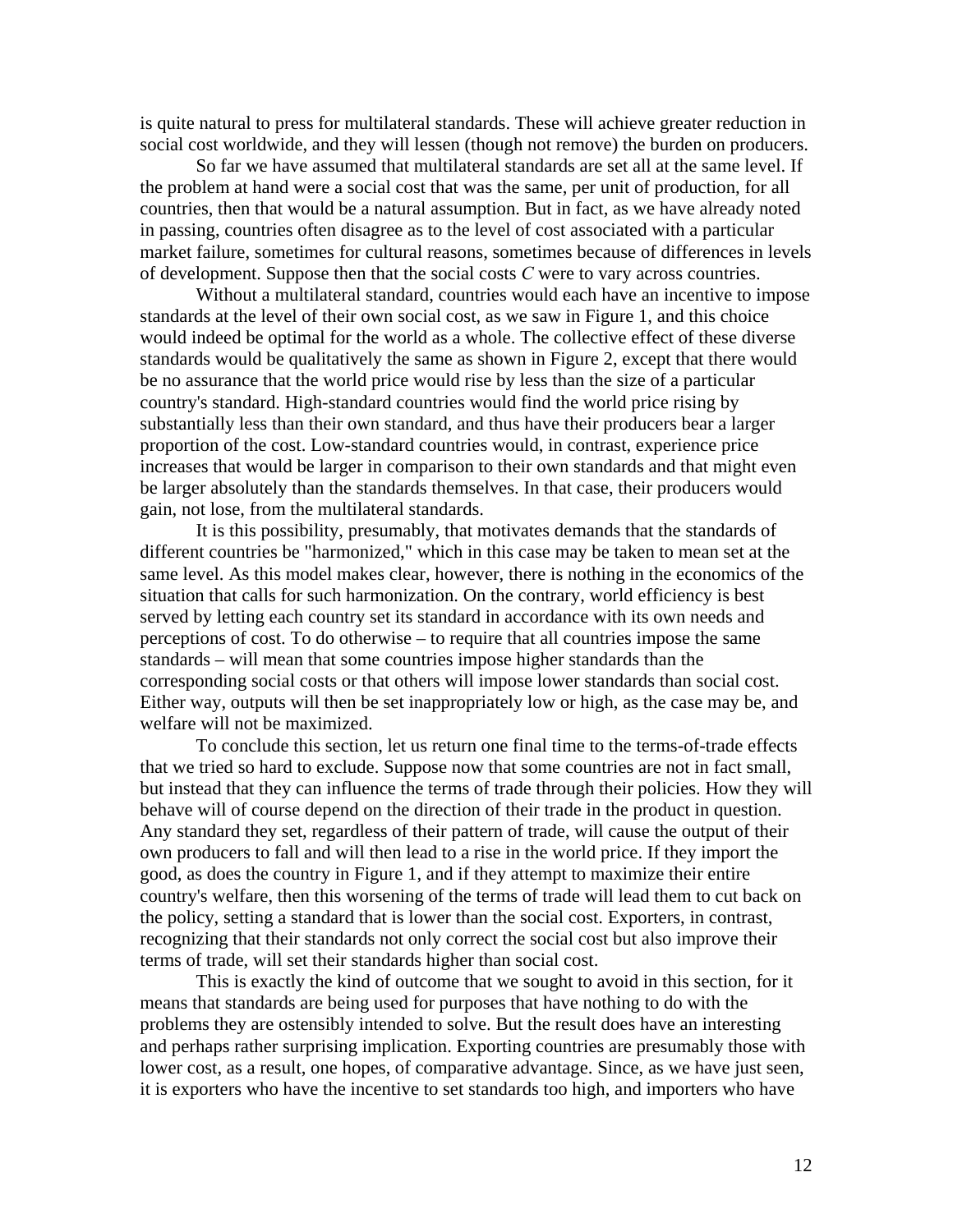the incentive to set standards too low, it follows that standards will be used to bring costs closer together across countries.

Throughout this discussion, we have confined our attention to a single industry in partial equilibrium. This approach is appropriate for problems that in fact arise in only one or a small number of industries, as long as those industries are small relative to other markets in the economy. For some kinds of standards, that may well be the case. But for labor standards, which are likely to apply across the board to all industries, it certainly is not. We used partial equilibrium here, as we said, in an effort to abstract from terms-oftrade effects, and to decompose the effects of standards into those on producers and consumers. But it is time to leave this framework and turn instead to models of general equilibrium. We begin this task in the next section.

#### 5.3.1 Summary

Let us sum up what this partial equilibrium analysis has told us. We have modeled a standard as policy that imposes additional cost on domestic firms, the purpose being to correct an externality of some sort that imposes a cost on society that would not otherwise be borne by the firm. The first result is that, if countries are too small to affect their terms of trade and if the social cost of the externality is borne only by the country where the firm is located, then domestic policies that internalize the externality are welfare improving from the points of view of both the individual country and the world as a whole. This is the case whether or not the partner country also imposes a standard. Furthermore, trade sanctions that punish trade partners for failing to do so are not beneficial.

Pressure for international standards may nevertheless emerge, in part since separate interests within each country desire different outcomes. For obvious reasons, producers that are subject to these standards would prefer not to be. At the same time, producers would also prefer that higher standards be set abroad, since these will raise world prices to their own benefit. Therefore, for example, if optimal standards are diverse across countries, producers in the high-standard countries will press for adoption of a common standard worldwide, even though that would not be socially optimal.

National interests also diverge from the optimum when it comes to finding international agreement on the level of standards to set. Since national welfare (including both producers and consumers) rises with the world price of a net export and falls with the world price of a net import, and since standards tend to raise world prices, net exporters will press for higher-than-optimal international standards while net importers will press for lower-than-optimal ones. This observation is true even though individually, as small countries, the standards they would set for themselves would be optimal.

Finally, allowing countries to be large enough to influence world prices by their own actions, these incentives to distort standards for terms-of-trade purposes also extend to the setting of their own standards. Net exporters, for example, will set standards higher than optimal, since high standards will secure the additional benefit of a higher world price and improved terms of trade.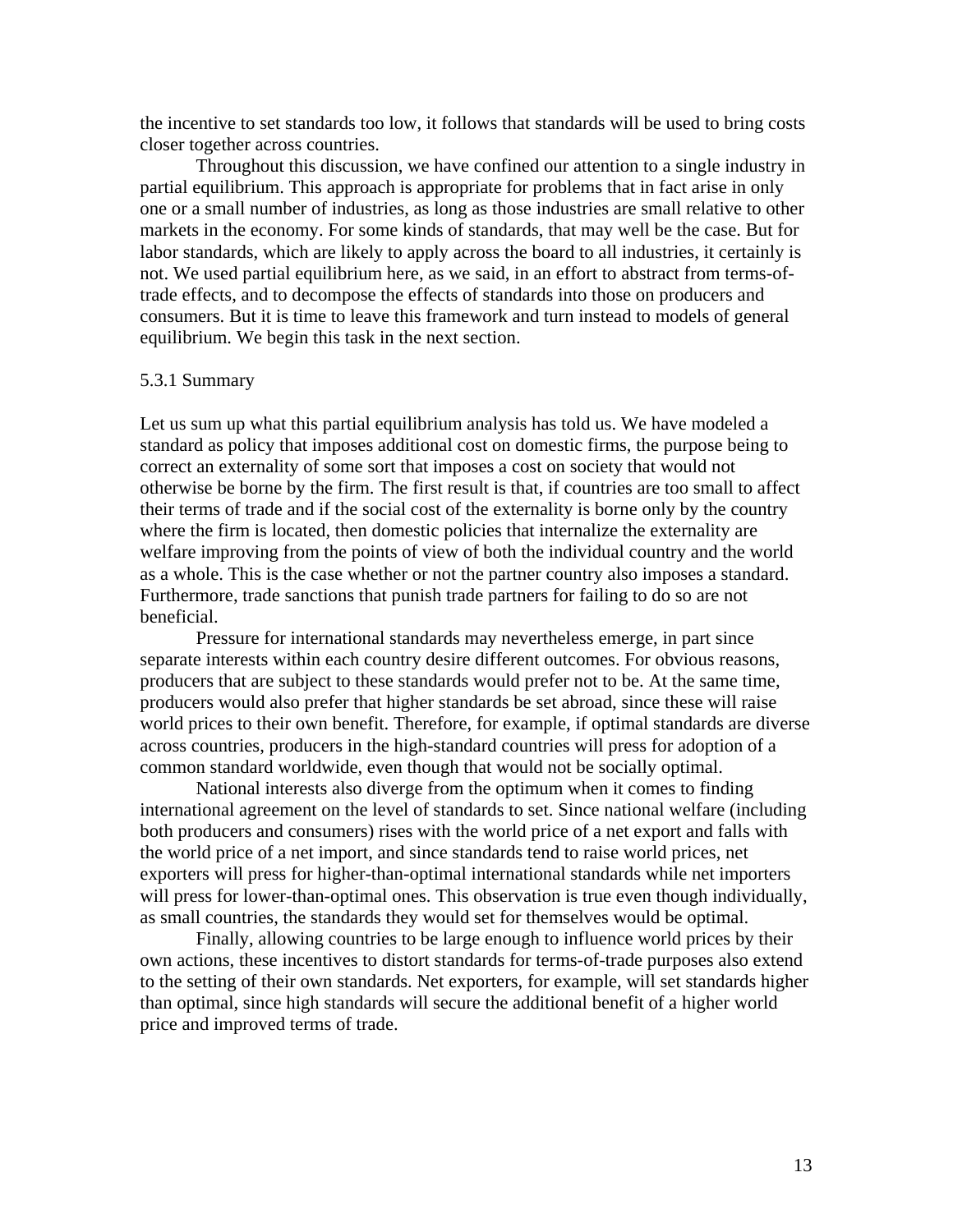### **5.4 Effects of Imposed Labor Standards on Trade and the Terms of Trade**

In this section we examine how standards alter welfare in a large country, and how this effect depends on the resources that are used by the standard itself.<sup>16</sup> Depending on the particular model that applies, we find that countries now have an incentive to set standards either too high or too low, and that there is a clear case for some form of coordination, if not full harmonization, to achieve the world optimum. In one case, where countries specialize completely in different traded goods, each country's standard will act like any trade restriction and thus improve its terms of trade. Such countries will set standards too high, will prefer that other countries set no standards at all, and will need to coordinate to reduce the level of standards that would be arrived at independently. In a second case, where countries produce the same tradable goods but in different proportions, the effect of a labor standard depends on the resources that it withdraws from world production of tradable goods. If the standard, say, uses primarily labor, then it will make labor more scarce, raise the world prices of both labor and labor-intensive goods, and improve the terms of trade of labor-abundant countries. Because countries now experience the same price changes from labor standards but differ in the welfare implications of these prices changes, standards will now be set too high in some countries and too low in others, making it desirable for both that the world harmonize on a level of standards somewhere in between.

In contrast to the previous section, where we tried to abstract from terms of trade effects, we begin our general equilibrium analysis by examining effects that a country's labor standards may have precisely on its trade and terms of trade. For this purpose we initially ignore whatever distortions may exist in the economy that provide the reason for the labor standards, and assume instead that they are simply imposed exogenously. This assumption does not mean that the standards are without purpose, but it does mean that their purpose is not to offset or correct a distortion in the economy that would in turn have its own effects on production and trade, and that might change with the imposition of the standard. We will consider such distortion-correcting labor standards in section 5.5.

For now, consider a generic labor standard Z that may be imposed at some level in a country and that uses resources that would otherwise be used for production. We will consider several different models of trade and of the interaction between the labor standards, production, and trade, in order to determine how the standard will alter the country's output and trade, its potential to gain from trade, and the terms of trade between it and the rest of the world. We will also consider the issue of harmonization of labor standards in these models, asking how a country's welfare will be affected by standards abroad, and how these standards, if set optimally, will interact with one another.

Once again the standard is modeled simply as a policy that raises cost of production, now being explicit about which resources are used up in this process. At the end of the section we will discuss how the particular labor standards described in section 5.2 relate to this theoretical formulation.

<u>.</u>

<span id="page-14-0"></span><sup>&</sup>lt;sup>16</sup> The models of this section, as well as many of the results, draw heavily on Alam (1992).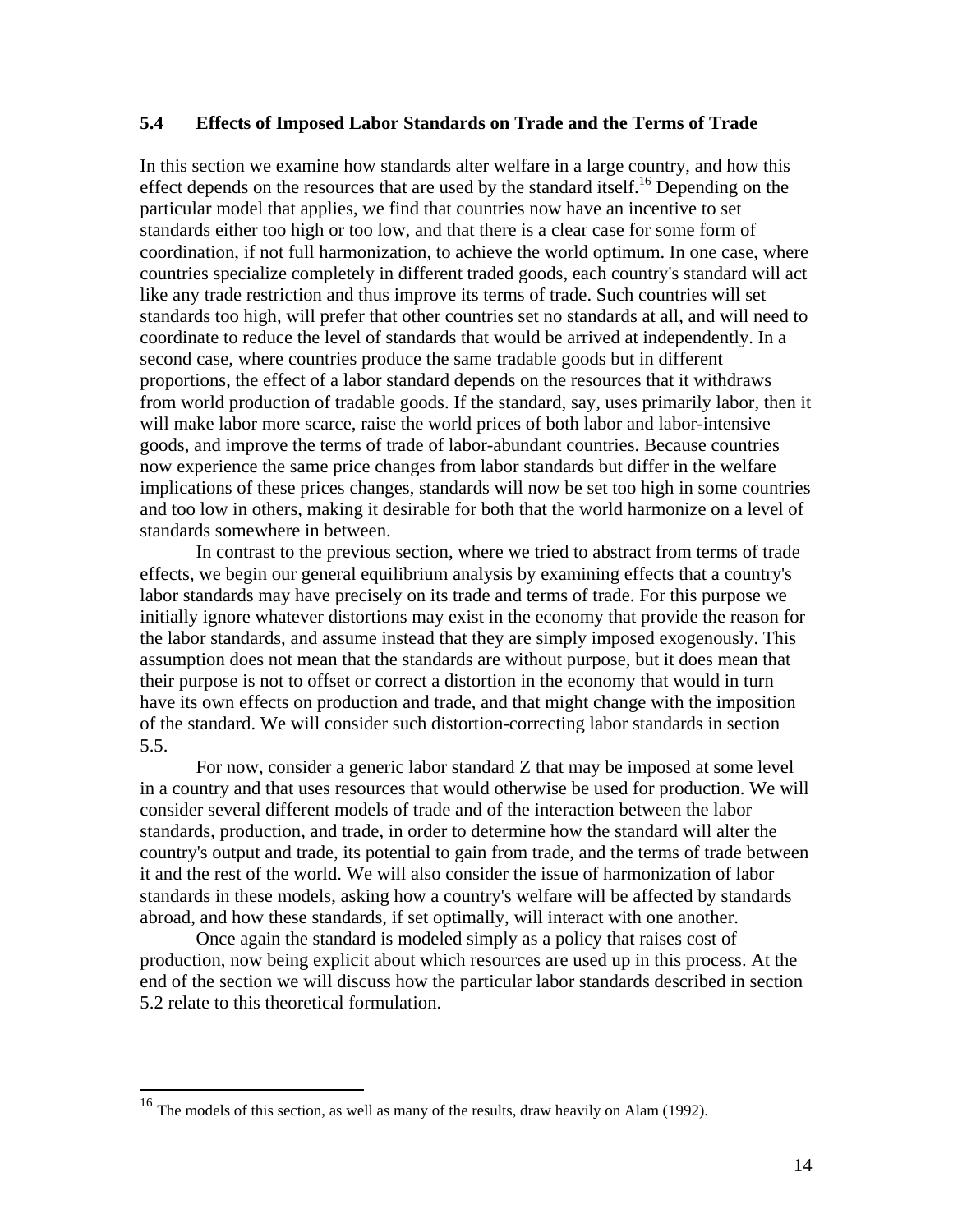#### 5.4.1 Model 1: Labor Standards in a Specialized Economy

We consider first a country that is specialized in the production of a single tradable good *X*, which it exports in exchange for a second tradable good that it does not produce, *Y*. The potential imposition of a labor standard takes the form of producing a nontraded good *Z* at some level, and this production withdraws resources from the production of tradable *X*. It is not necessary, in this model, to be specific about what these resources are. Instead we merely assume a production possibility frontier (PPF) between X and Z that summarizes the trade-off.

Figure 3 illustrates. In the top quadrant appear a family of indifference curves, indicating the welfare that the country derives from consumption of the two traded goods *X* and *Y*. The downward-sloping straight lines also indicate, for some particular world prices, the rate of exchange between the two goods.

The bottom quadrant shows the PPF between *X* and *Z*. Initially, without any labor standard, *Z* is set at zero and production is at point *P*. A portion of the output of *X* is exported in exchange for *Y*, and the country consumes at point *C*.

When a labor standard is imposed at some level *Z'*, production moves to point *P',*  less *X* is produced, and less is also exported in exchange for *Y*. As long as both tradable goods are normal goods, consumption of both will fall to point *C',* as will the quantities of trade. Assuming for simplicity that preferences are homothetic, consumption and trade all decline by the same percentage, equal to the fall in the output of *X*.

Clearly the country loses welfare in terms of what it derives from consuming the traded goods. That result does not mean that the standard was ill-advised, however, since we have not specified its purpose. If we assume that there is a benefit to be obtained from the standard – one that is separable from the benefits of consuming *X* and *Y* and that does not alter the economics of the *X* and *Y* industries – then presumably the standard could be set optimally, balancing the marginal benefit from the standard against the marginal cost in consumption.

If the country were small, this would be the end of the story, since the reduced trade would have no effect on equilibrium world prices, or on anything else of concern to the foreign economy. If the country were small, however, its labor standards would not be an international issue. We therefore assume for the rest of this section that the countries we consider are large enough to influence their terms of trade.

The direction of the effect is obvious. Since at initial prices the country both exports less of *X* and imports less of *Y*, the world price of good *X* will rise relative to *Y*, That is, the country's terms of trade will improve. This is a benefit to the country imposing the standard, and a cost to its trading partner.

Now, consider the issue of harmonization. At one level the question is simply whether a country will benefit more by imposing a labor standard unilaterally, or would instead do better getting its trading partner to impose the same standard. To answer that question, we need first to know how a standard imposed by the other country will affect welfare at home. In this model the answer is clear: since the other country is specialized in good *Y* and will withdraw resources from its production if it imposes a standard, the foreign labor standard has an effect on world prices that is opposite to that of a domestic standard. If we use a standard, it improves our terms of trade; if they use one, it improves theirs but worsens ours. Thus each country would prefer to go it alone.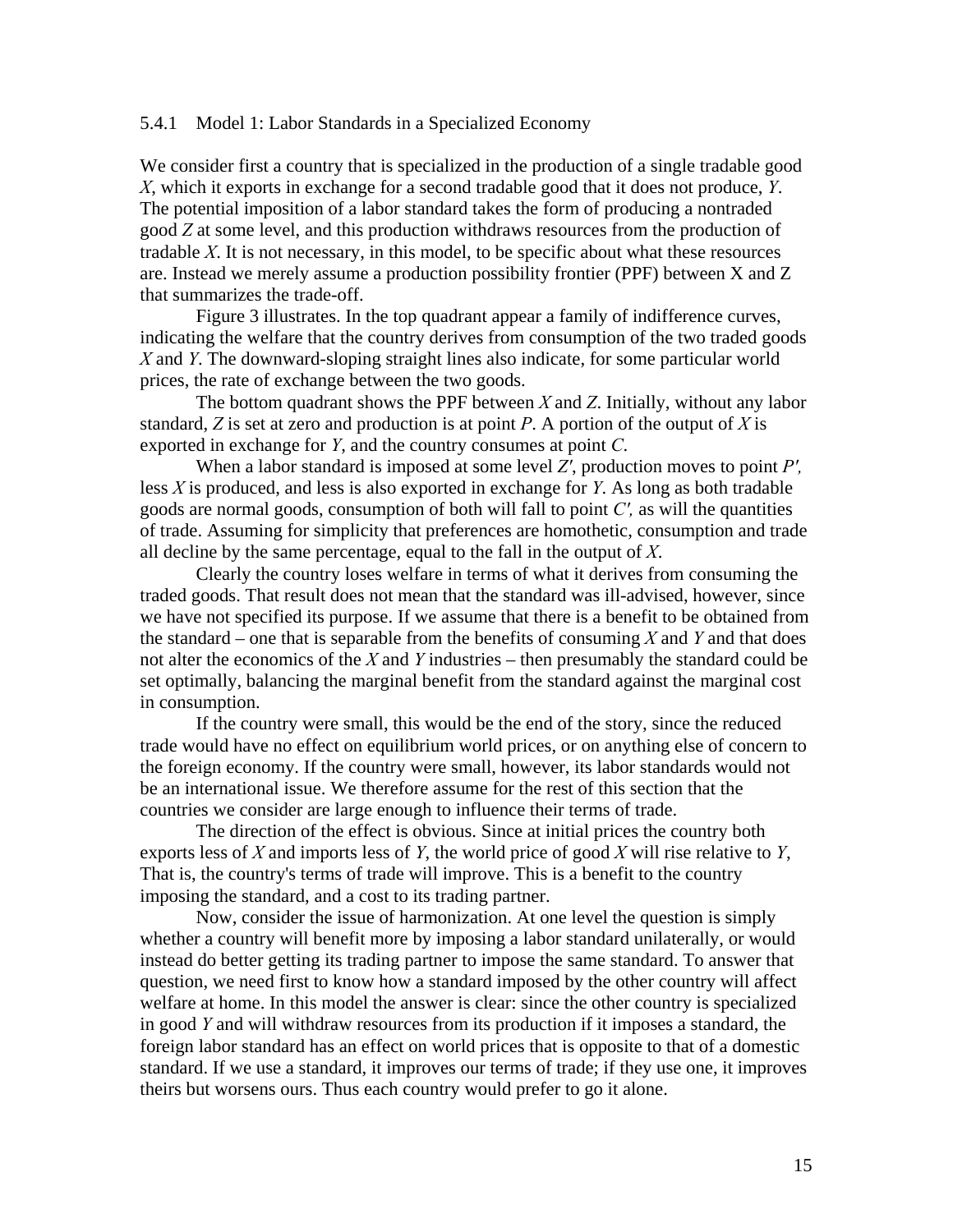At a slightly deeper level we can assume that each country's labor standard will be set optimally, given the standard of the other, and we can ask how the standards will differ depending on whether they are set noncooperatively or cooperatively (harmonization). In this model, because each country's standard imposes a negative external effect on the other by altering the terms of trade, each will have an incentive to set too high a level of the standard. If countries can cooperate, they will need to harmonize their labor standards to *lower* levels than they would set unilaterally.<sup>17</sup>

This result, which is quite different from the kind of harmonization that one sees called for by labor activists, arises because the effect of the labor standard that is driving the result is quite different from what labor activists are likely to have in mind. In section 5.5 we will try to consider alternative models that are closer in spirit to the views of labor. Nonetheless, the possible terms-of-trade effect of a labor standard is certainly a valid one, and also a potentially important one that can arise in general equilibrium. It should be taken into account in any complete analysis of international labor standards.

The terms-of-trade effect will not, however, always work in this direction. This first model with complete specialization is quite special in that regard, as we will now see.

#### 5.4.2 Model 2: A Heckscher-Ohlin Model with Economy-Wide Labor Standards

Suppose now that the countries produce both of the traded goods, using two factors of production and identical, constant-returns-to-scale production functions in the manner of the Heckscher-Ohlin trade model. For this model, assume that labor standards are again imposed separately from production of the tradable goods, so that they simply withdraw a portion of the factors that would have been available for production of tradable goods. How a standard affects output and trade now depends on the factor intensity of the standard itself – that is, the ratio of the factors withdrawn from tradable production as a result of the standard – in comparison to the factor intensities of the tradable goods.<sup>18</sup>

Figure 4a illustrates. The outer PPF between tradable goods *X* and *Y* shows the maximum outputs of the two goods if all of the home country's (*A*'s) resources are devoted to their production. We assume that good *X* is labor intensive and that the home country is labor abundant, so that in free trade equilibrium it produces at *P*, consumes at *C*, and exports good *X* to the world market.

If a labor standard is now imposed, this will use up some of the labor and capital that underlie the outer PPF, and will therefore shift it inward. The direction of the shift depends on the factors used by the standard. An especially simple but special case is shown in the figure, where the PPF is shifted proportionally inward by the standard. This would happen if the standard withdrew the two factors in the same proportions as they exist in the endowment of country *A*.

1

<span id="page-16-0"></span><sup>&</sup>lt;sup>17</sup> Asad Alam has pointed out to us that if countries are symmetric, in the sense that the terms-of-trade gain to one is of the same magnitude as the terms-of-trade loss imposed by the other when each raises its labor standards, any cooperative solution would neutralize the terms-of-trade effects. Both countries would still gain, however, so long as the level of the standard is such that the marginal benefit exceeds the marginal cost from reduced consumption. 18 It should be clear that this problem is identical to that of the effects of accumulation of factors of

<span id="page-16-1"></span>production. In that sense, our results are merely applications of known results and techniques from the literature begun by Rybczynski (1955).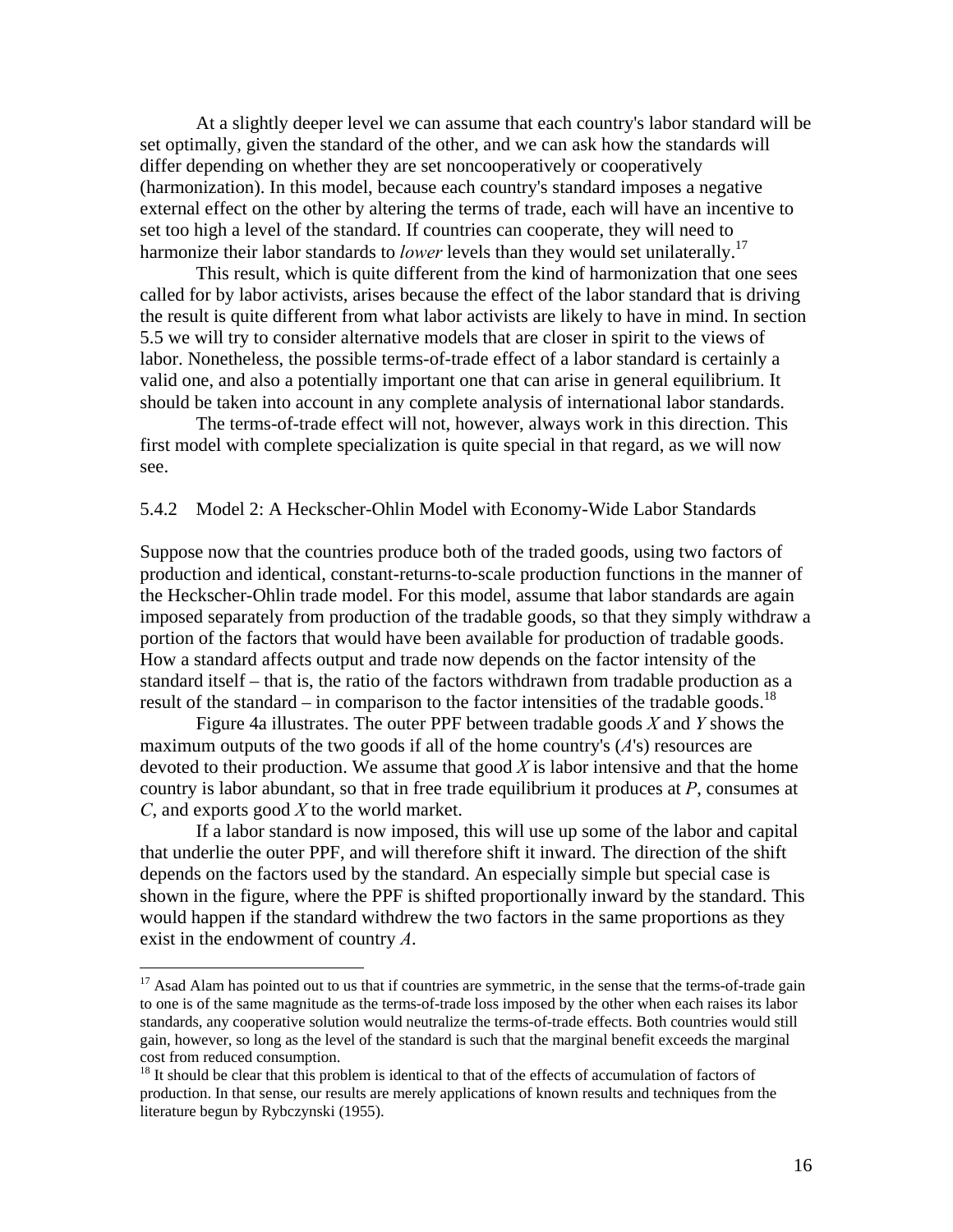In this special case, we find once again that the standard will unambiguously, at initial prices, cause a fall in the country's trade. This in turn will cause its terms of trade to improve when we allow for equilibrium on the world market.

However, the similarity with Model 1 ends here. It is not the case that the same labor standard imposed in the other country will improve *its* terms of trade. As shown in Figure 4b, the foreign PPF shifts inward, not proportionally, but rather in the same direction as that of country *A*. assuming that the labor standard there requires the factors in the same proportion as in the home country. But since the foreign country produces the goods in quite different proportions, because of its greater abundance of capital, this is a shift that is very much biased toward continuing to produce its export good.

In fact, since the ratio of the drops in output of the two goods is the same as the ratio of production in the home country, and since this is less than the common ratio of consumption in both, it must be the case that the foreign country's production of good *X* falls by more than its consumption, and it actually increases its demand for good *X* from the world market. Hence, a labor standard that matches in its factor requirements the factor endowments of the home country will necessarily improve the home country's terms of trade regardless of which country implements it.

More generally, what matters in this model for the effect of a labor standard on the world market and the terms of trade is how the factor requirements of the standard compare to the factor requirements of *world* production. If a standard uses, say, a higher ratio of labor to capital than is available in the world market, then it will withdraw from tradable-goods' production – in either country where it is implemented – amounts of factors that will reduce the country's output of the labor-intensive good relative to its consumption of that good. As a result, such a labor standard will raise the world relative price of the labor-intensive good, regardless of who exports it.

Thus the only completely neutral labor standard will be one that uses factors in the same proportion as world endowments. Any other labor standard will tilt the world prices in favor of one country or the other. Considering the harmonization issue, this finding means that a labor-abundant country will get an extra terms-of-trade benefit from a labor-intensive standard, and will tend to overprovide it, while a capital-abundant. country will experience a loss and will tend to underprovide it. Harmonization in favor of a more uniform standard will therefore be desirable from the world-efficiency perspective.

5.4.3 Model 3: A Heckscher-Ohlin Model with a Standard That Raises Production Cost

In our analysis up to now, labor standards were assumed simply to divert resources from the country as a whole. Here we allow for the standard to be implemented within an industry in a manner that raises that industry's cost. For simplicity we allow for the standard in only one of the two industries of a Heckscher-Ohlin model.

Figure 5a shows the PPF for a home country exporting the labor-intensive good *X* prior to imposition of a labor standard. The effect of a labor standard will be to increase the factor requirements of production in *X*, and therefore to shift the PPF inward. The exact nature of that shift, however, depends on how factor requirements in the industry are changed by the labor standard.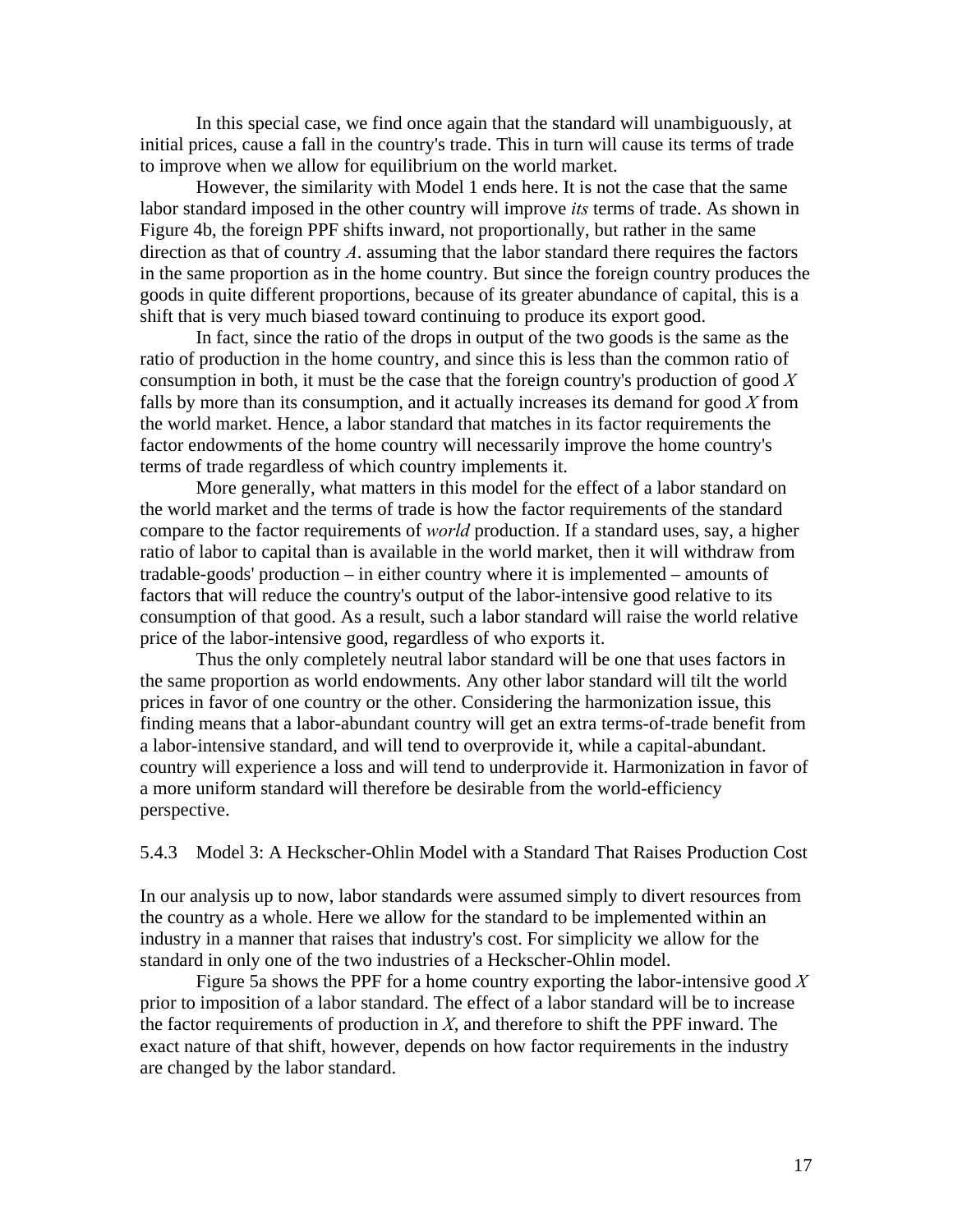A simple possibility is shown in Figure 5: the standard is Hicks neutral in the sense that it raises the required amounts of both factors in the same proportion and therefore leaves the shapes of all *X* isoquants unchanged. Were one to draw the Edgeworth production box for this situation, the standard would leave the efficiency locus unchanged in appearance, with only the levels of *X* output along it reduced by the percentage of the increased cost. Thus the PPF is shifted proportionally to the left in Figure 5a, with the level of output of *X* that corresponds to each level of *Y* being cut by a fraction.

It follows immediately that, once again, at given prices of the goods the country will trade less. This result in turn will cause an improvement in its terms of trade to clear the world market.

At the same time, in Figure 5b, the same shift in the PPF of the partner country causes it to trade more, and this outcome also will lead to a further improvement of the home country's terms of trade. As in the case of economy-wide labor standards in Model 2, it is the standard itself that favors one country or the other, and not the identity of the country that implements it.

Figure 5 shows only one very special case. A labor standard in an industry could just as easily increase the industry's factor requirements in ways that are biased toward one factor or the other, and this bias would change the way that the *PPF* shifts because of the standard.<sup>19</sup> We will not go through any more of these cases here, but will merely note that the result just found, of a standard that raises the world price of the industry where it is imposed, is in some sense the normal outcome but is not inevitable. One can construct a case in which a standard imposed on an industry actually leads the relative output of that industry to expand and drives down its price. That, however, is a rather skewed and unusual outcome.

#### 5.4.4 Factor Requirements of Labor Standards

Having identified the importance of the "factor requirements" of labor standards for their effects on trade, let us pause a moment and relate our discussion to our earlier list of labor standards noted in the Appendix. In what sense can actual labor standards be accurately modeled as diverting factors from other uses, and which factors do they divert?

- **Freedom of Association and Right to Organize:** These two standards do not, in any obviously important way, divert resources. Presumably a small amount of labor is needed to administer a labor union, for example, but this must be a negligible aspect of a union's economic effects.
- **Freedom from Forced labor:** If an economy is making use of forced labor, the question here must be whether that labor would continue to be available if it were not forced to work, presumably at a higher wage. If at least some of the forced workers would choose not to work, or not to work as much, then this standard will reduce the supply of labor to the economy. It is a purely labor-using standard.
- **Minimum Age for Employment:** A standard that prohibits children from working simply removes them from the labor force. It too is a purely labor-using standard.

 $\overline{a}$ 

<span id="page-18-0"></span><sup>&</sup>lt;sup>19</sup> The results may also change if preferences are nonhomothetic.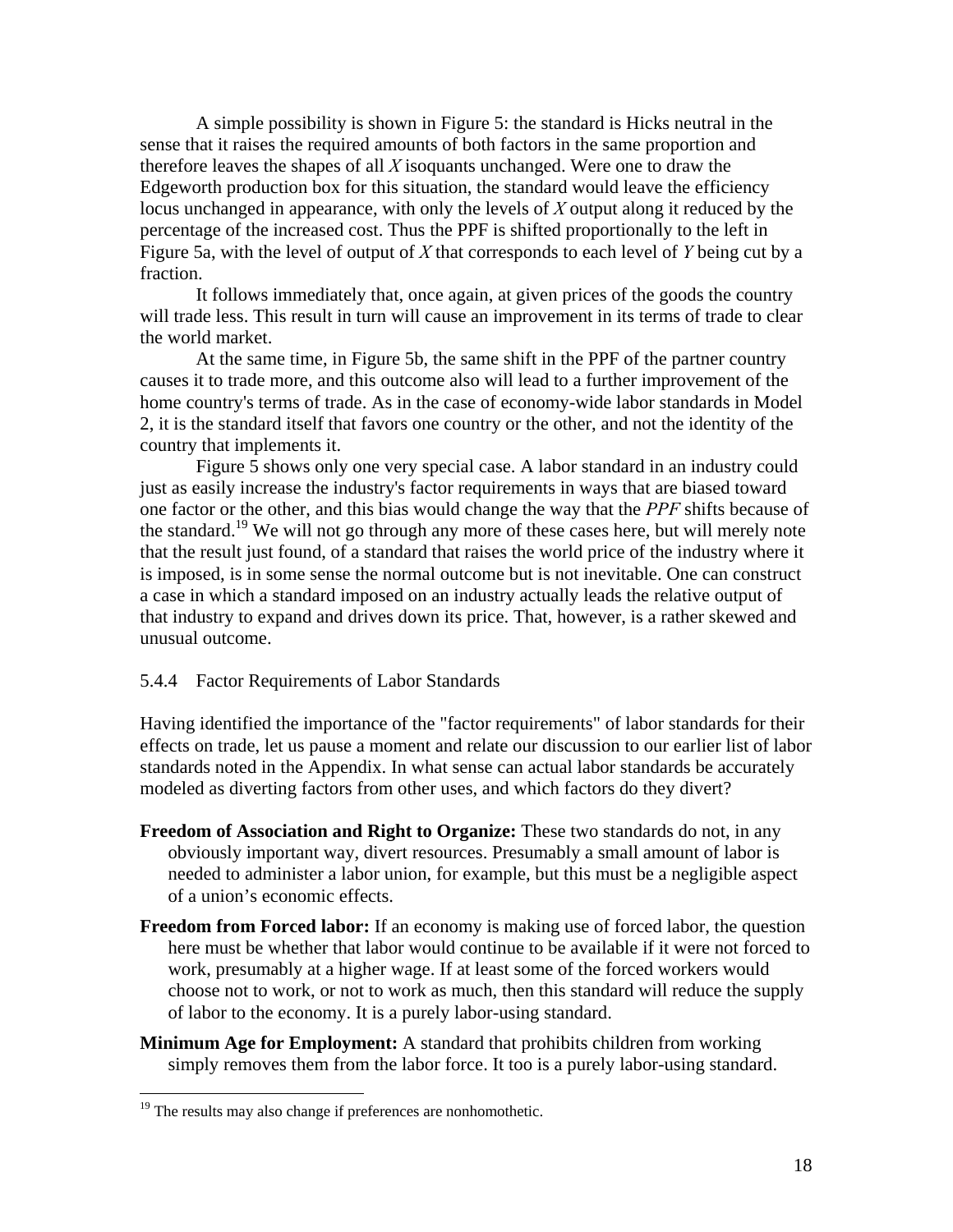- **Minimum Wage:** A minimum wage does not obviously alter the quantity of factors available, but only, supposedly, their price. However, if one believes that labor markets function well, then an effective minimum wage will price out of the market some marginal workers, and the labor force will be reduced. In this sense, a minimum wage is, again, a labor-using standard.
- **Hours of Work:** An upper limit on hours of work, if it is effective (and not merely circumvented by workers taking second jobs), is a straightforward reduction in the labor force. It too, then, is labor using.
- **Occupational Safety and Health:** OSH regulations are therefore the only standard we consider that may not be purely labor using. These regulations may well require investments in capital (safer machines) or land (to reduce overcrowding) in order to be implemented. Depending on the nature of the particular regulation, therefore, and the technologies available for satisfying it, OSH regulations could easily be less labor intensive than world production as a whole.

In summary, with the exception of OSH regulations, most labor standards appear to be primarily labor using. That is, they remove a portion of a country's labor force that would otherwise be available. Such standards will tend to make labor more scarce in the countries where they are implemented. This scarcity will in turn increase the world prices of labor-intensive goods, improving the terms of trade of those countries that export labor-intensive goods and worsening the terms of trade of others. Thus it would appear that the general economic interests of advanced countries, whose comparative advantage presumably is based on factors other than labor, would favor limiting the spread of these standards rather than imposing them on the less-developed world. Similar conclusions or the opposite, however, could apply to OSH regulations, depending on the factors required for their implementation.

All this, however, neglects the role of any distortions that may exist and provide the basis for having labor standards in the first place. We now turn to the modeling of such distortions and their interaction with standards and trade.

## **5.5****Endogenous Working Conditions and labor Standards**

1

In the preceding sections we have analyzed two aspects of labor standards in international trade: (1) correcting market failure due to the presence of an externality in an international trade environment, and (2) the resource costs of labor standards and their implications for the terms of trade. In the first of these cases, where we dealt with market failures, we did not identify the source of the market failure, but we did make the assumption that the government had the ability to correct the externality.

However, much of the labor literature on occupational safety and health is devoted to analyzing specific sources of market failure and the tools used by governments to address these problems. [20 G](#page-19-0)enerally, it is found that establishing

<span id="page-19-0"></span><sup>&</sup>lt;sup>20</sup> See U.S. GAO (1993) for comparative information on the design and operation of occupational safety and health programs in the United States and Canada and references to earlier reports comparing the United States and Mexico.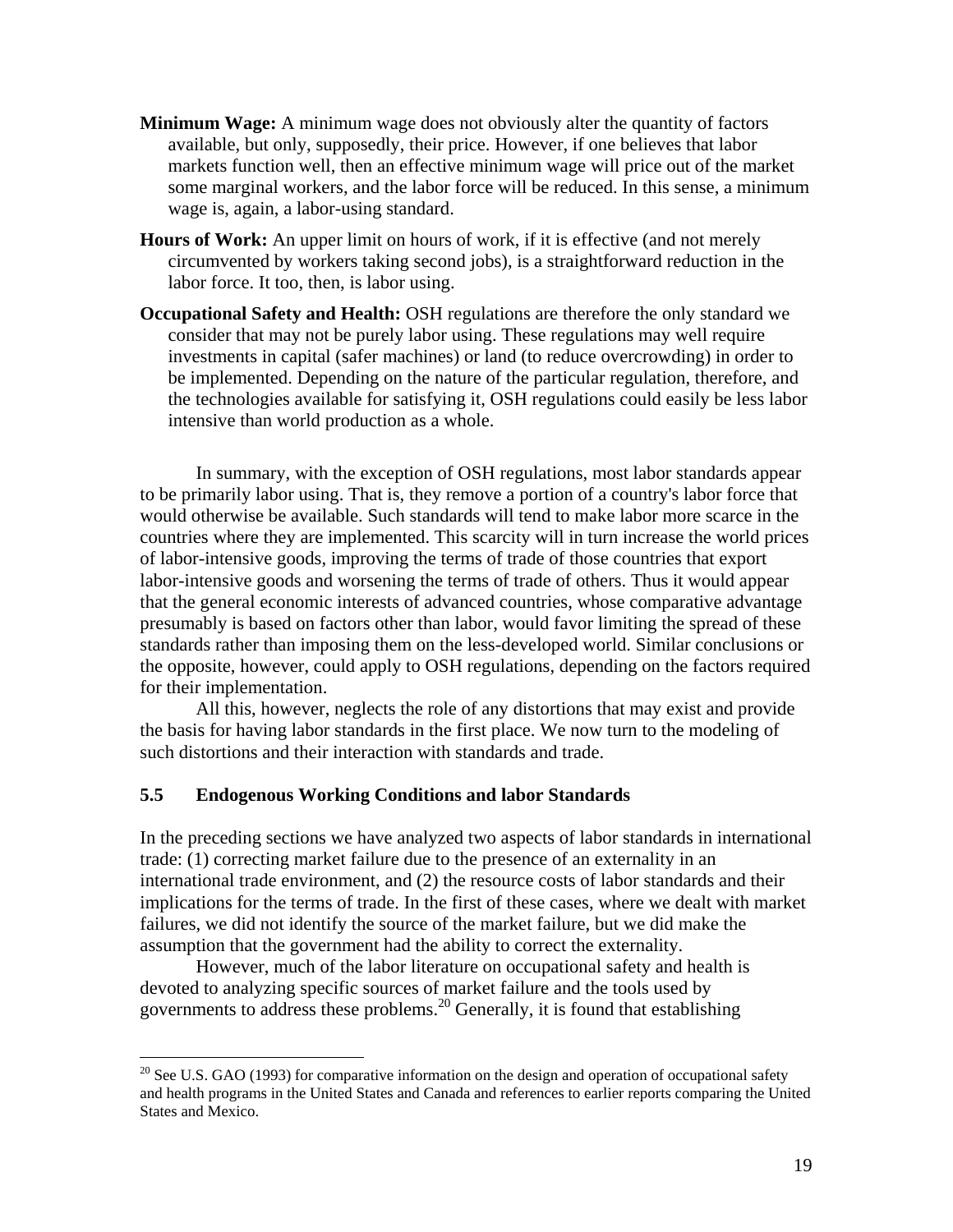minimum labor standards rarely corrects, or even partly corrects, labor-market failure associated with worker safety.

In this section, we analyze legally mandated minimum safety standards using a model in which occupational safety and health are endogenously determined. First, we consider a setting in which the market is able to provide the socially optimal level of worker safety. In this case, government intervention in the form of a minimum safety requirement naturally reduces social welfare, both nationally and from a world point of view.

We then turn to evaluate a market that is not able to provide the socially optimal level of worker safety because of heterogeneity of worker preferences over working conditions and wages. The existence of a market failure raises the possibility that the government might usefully intervene. However, in the case analyzed here, we find that government-mandated working conditions will not restore Pareto optimality.

Our conclusions concerning international bargaining over labor standards depend, as in section 5.3, on whether the minimum safety requirement is imposed on the export industry or on the import-competing industry. The implications for working conditions are more surprising. A minimum safety standard always improves working conditions in the industry in which it is imposed. In addition, as long as the labor standard is applied in the capital-intensive sector, then wages and working conditions improve in all sectors of the economy. This is the case in both regulated and unregulated industries. However, if the standard is imposed in the labor-intensive sector, then workers in all sectors of the economy are made worse off. Money wages decline in all industries. Safety rises in the regulated sector, but not by enough to compensate for the fall in wages. Finally, both wages and safety actually decline in the unregulated sector.

#### 5.5.1 Endogenous Safety without Market Failure

Generally, if labor markets are perfectly competitive and sufficiently deep, then firms and workers will choose the Pareto optimal level of safety in each plant. In this case, government intervention that establishes a minimum safety level is, of course, not defensible on efficiency grounds. Nevertheless, governments occasionally attempt to raise standards despite the absence of an identifiable market failure. Therefore, it is useful to analyze the implications of minimum standards for wages, working conditions, and international trade when labor markets are functioning efficiently.

The sufficient conditions for Pareto optimality when the safety level is endogenous are well established (see Dickens, 1984):

- 1. All markets are perfectly competitive.
- 2. Firms set safety and wage levels to maximize profits.
- 3. There is a large enough number of workers and firms such that for the safety level chosen by the firm there exists some wage at which the firm can hire any amount of labor it wants but can hire no labor at a lower wage.
- 4. Workers and firms have perfect knowledge of wage and safety levels at all other firms.
- 5. There are no external economies.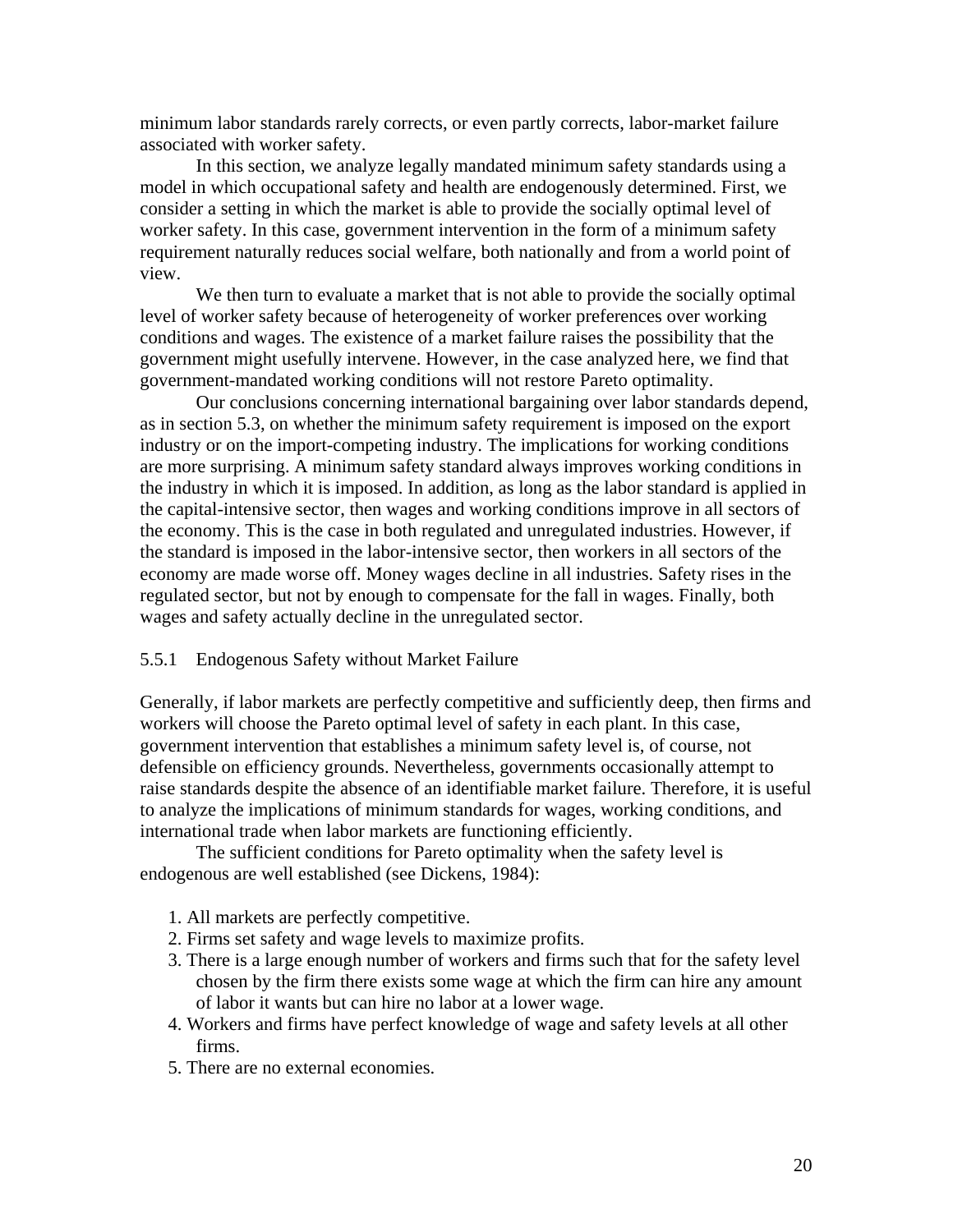Obviously, Pareto optimality can fail for several reasons. One case will be discussed in this section. However, consider, first, safety setting in an economy that satisfies the efficiency conditions listed.

Suppose, as in section 5.4, that there are two goods: *X* the labor-intensive export good and *Y* the capital-intensive import-competing good. Labor and capital are taken to be freely mobile between sectors and traded in perfectly competitive markets. For present purposes we will take technology to be Cobb-Douglas, so that

$$
X = K_x^{\alpha} L_x^{(1-\alpha)}
$$
  
\n
$$
Y = K_y^{\beta} L_y^{(1-\beta)}
$$
\n(1)

where  $\beta > \alpha$ 

There is some danger to workers producing both *X* and *Y*, but each firm can improve working conditions if it chooses to do so. We assume that safety is produced using the same technology required to produce a unit of *X*. Further, the *X* sector is taken to be inherently more dangerous than the *Y* sector, so that it takes  $g_x$ >1 times as much expenditure per worker in the *X* sector to achieve a particular level of safety compared to what would be required for the same level of safety per worker in the *Y* sector. Finally, all workers are assumed to have identical preferences over safety and money wages.

There are three basic conditions that characterize firm behavior in the labor market. First, for each firm in sectors *X* and *Y*, the cost of providing the worker with a wage-safety combination must equal the worker's marginal value product. That is

$$
p_x M P_L^x = p_s g_x + w_x \tag{2}
$$

$$
p_{y}MP_{L}^{y} = p_{s} + w_{y} \tag{3}
$$

where  $p_i$  and  $w_i$ ,  $i = x$ ,  $y$ , are goods prices and wages in sector *i*, and  $p_s$  is the price of a unit of safety in sector *y.* Second, workers must be indifferent between the *X*-sector and *Y*-sector wage-safety combinations. This indifference implies that  $U(s_x, w_x) = U(s_x, w_y)$  (4)

Third, cost-minimization requires that each firm choose a wage-safety combination so that the worker's marginal rate of substitution between safety and wages equals the ratio of the wage to the price of safety. That is,

$$
MRS_{s,w}(s_x, w_x) = \frac{w_x}{g_x p_s} \tag{5}
$$

$$
MRS_{s,w}(s_y, w_y) = \frac{w_y}{p_s} \tag{6}
$$

These labor-market conditions are depicted in Figure 6. For each industry, the worker's indifference curve is tangent to the line that depicts all combinations of safety and money wages that cost the firm the worker's marginal value product. In addition, the level of utility achieved by a worker in sector *X* is the same as that in sector *Y*.

Two points are worth noting about this equilibrium. First, the marginal-value product of labor in the *X* sector is higher than in the *Y* sector. This relationship can be seen by comparing the wage-intercept of the *X*-iso-labor-cost line to that of the *Y*-isolabor-cost line in Figure 6. The economic intuition is straightforward. Since safety in the *X* sector is more expensive than in the *Y* sector, it costs an *X* firm more money to provide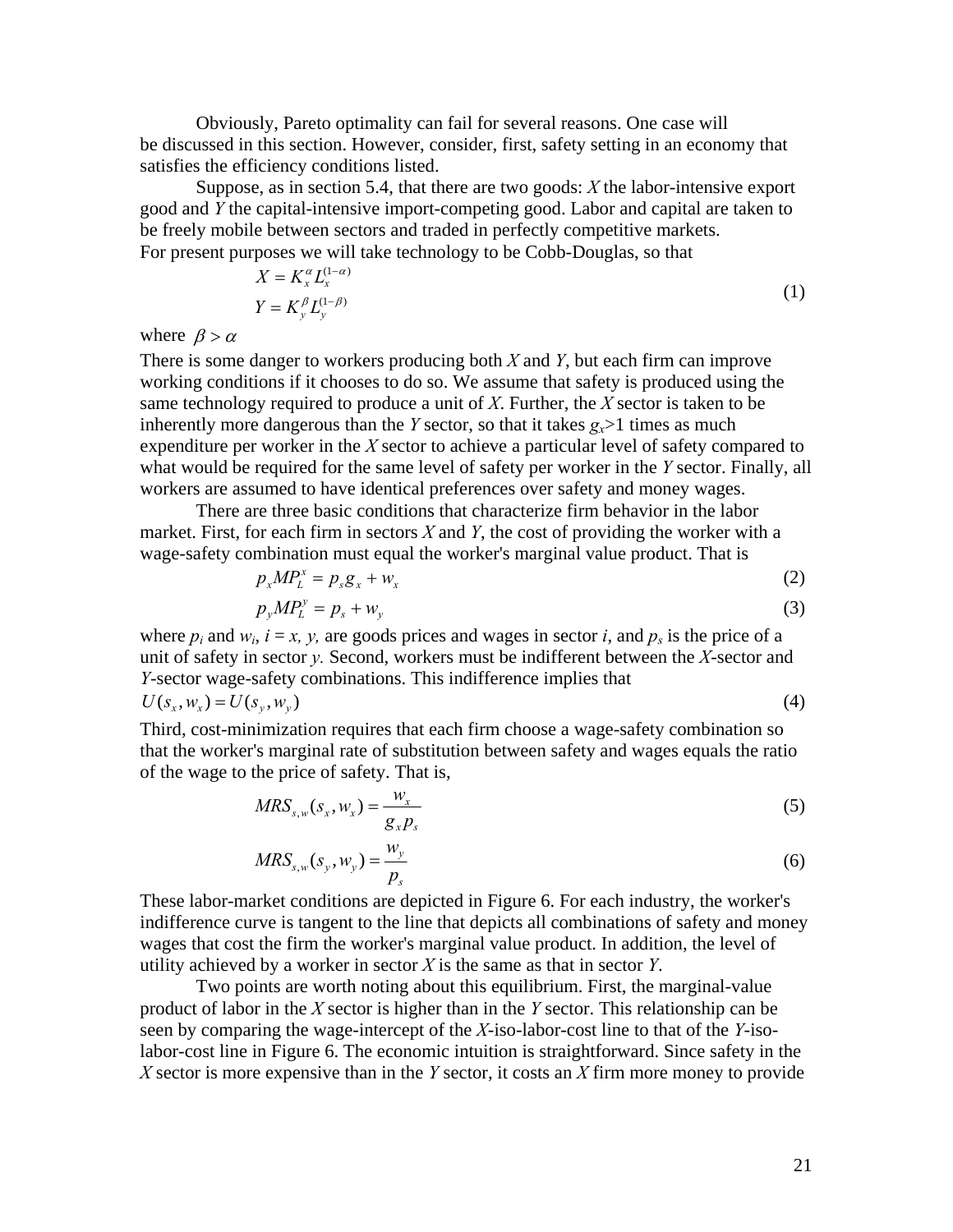a particular real income to one of its workers than for a firm in the *Y* sector. Hence, an Xsector worker must have a higher marginal value product than a *Y*-sector worker.

Second, suppose that we hold the world prices constant while increasing the capital intensity of production in both sectors. Then the marginal value product of labor must rise at a slower rate in the *X* sector than in the *Y* sector.

To see this point, recall that equilibrium in the capital market requires that

$$
p_x M P_K^x = p_y M P_K^y \tag{7}
$$

or at constant world prices

$$
\hat{M}P_K^x = \hat{M}P_K^y \tag{8}
$$

where the circumflex indicates percent change. For the purposes of the assumed technology, this condition can be written as

$$
\hat{M}P_K^x = -(1 - \alpha)\hat{k}_x = -(1 - \beta)\hat{k}_y = \hat{M}P_K^y \tag{9}
$$

where  $k_x$  and  $k_y$  are the capital-labor ratios in the *X* and *Y* sectors, respectively. The implication for the labor market, however, is that, since  $\alpha < \beta$ 

$$
\hat{M}P_L^x = \alpha \hat{k}_x = \frac{\alpha (1 - \beta)}{1 - \alpha} \hat{k}_y = \hat{M}P_L^y \tag{10}
$$

for  $k_x$ ,  $k_y > 0$ . That is, there is a magnification effect on the marginal value product of labor in the *Y* sector.

Now, let the government impose a minimum safety standard in sector *X* that exceeds the equilibrium level in Figure 6, holding world prices fixed. In the new equilibrium, *Y*-sector firms are not constrained by the minimum standard, so that the worker's safety-wage indifference curve must still be tangent to the *Y* firm's labor isocost curve. However, *X*-sector firms are not so characterized. For these firms it is merely necessary that the worker's indifference curve pass through (or touch) the *X* firm's labor isocost curve at the minimum safety level. Tangency is not required, since competing firms are legally prohibited from reducing cost by trading off worker safety for higher wages.

These conditions are clearly not satisfied at the minimum safety level in Figure 6. If the firm pays the safety-wage combination at *b,* it can hold on to its workers, but it is then paying those workers more than their marginal value product. On the other hand, if the firm pays the safety-wage combination at *a,* then it will lose all of its workers to the *Y* sector.

The government might expect that the new standard will cause the real wage to rise. However, this is not the case. In order to satisfy the labor-market-clearing conditions, raising the real wage requires that we expand the labor-intensive sector *X*. All firms would become more capital intensive so that the marginal value product of labor would rise and the two labor isocost lines in Figure 6 would begin to shift out. However, as noted previously, the *X*-sector isocost will shift out proportionately less than the *Y*sector isocost. Therefore, it will be impossible to find a pair of isocost curves that satisfies the equilibrium conditions as characterized earlier.

Contracting the labor-intensive *X* sector has the opposite effect. As capital intensity falls, the marginal product of labor in the *X* sector falls more slowly than in the *Y* sector. The isocost curves shift left, rendering a new equilibrium as depicted in Figure 7.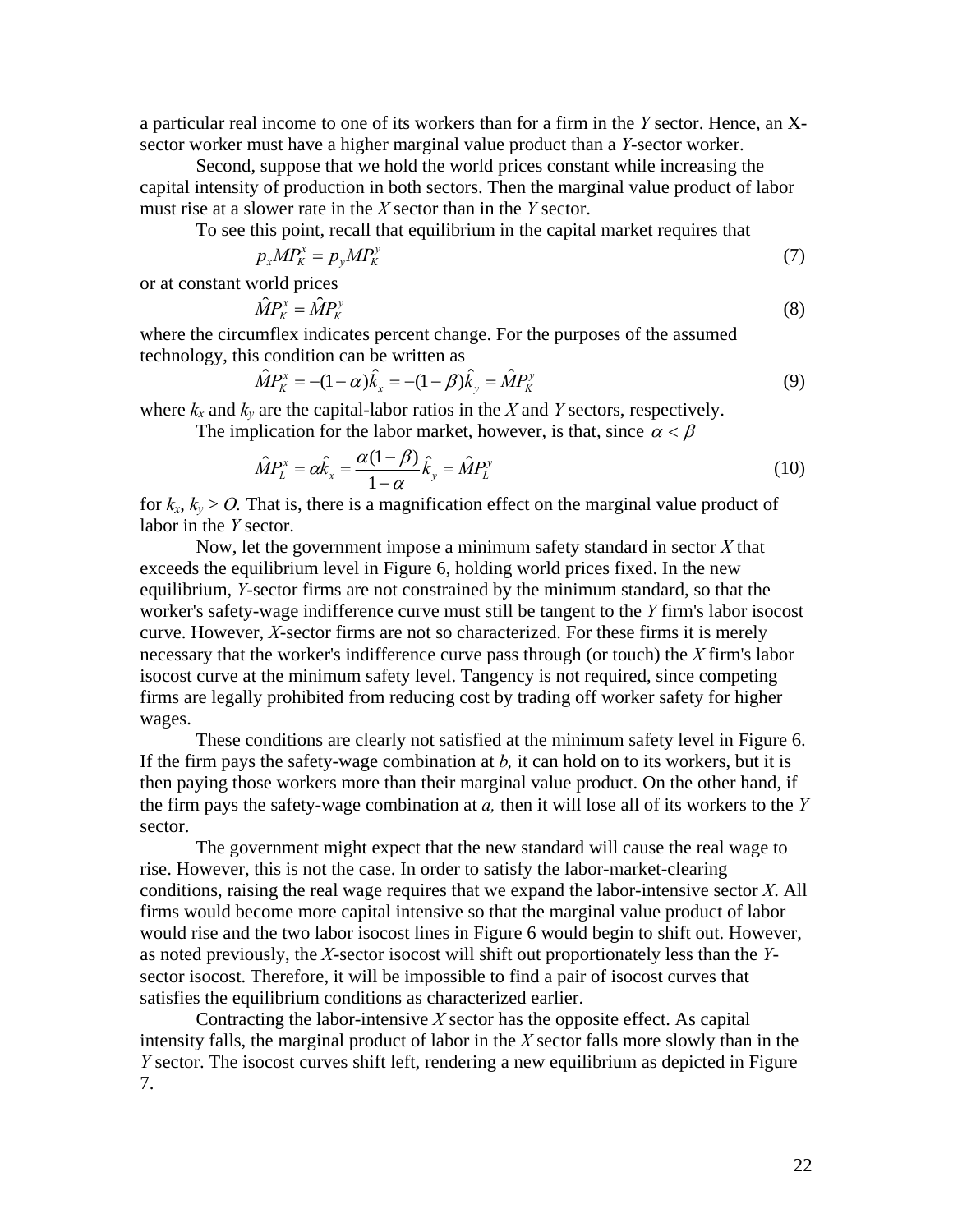Clearly, the safety in the *X* sector has risen. We can see, though, that as long as safety is a normal good, safety in the *Y* sector has fallen, since real income of workers declined.

Now consider the consequences for international trade. We can see that *X* production has fallen. Since *X* is the export good, it is likely that the terms of trade will improve with the standard. A similar standard in the partner country will also contract *X* supply onto the world market, further improving the home country's terms of trade. Therefore, the home country might seek an international standard if its objective is to improve its terms of trade or, more likely, if the home country is concerned with the level of employment in the *X* sector.

It is interesting to consider reversing the factor intensity ranking, letting *X* be the capital-intensive sector. In this case, increasing capital intensity in both sectors will cause the iso-labor-cost curve in the *X* sector to shift out faster than in the *Y* sector. A minimum labor standard that affects only industry *X*, then, would require a contraction of the *X* sector, thereby raising the real wage, increasing the capital intensity of production, and shifting the iso-labor-cost curve in the *X* sector out faster than in the *Y* sector.

Unlike the previous case in which the X sector is labor intensive, the standard *raises* the real wage. In addition, the safety level rises in *both* sectors even though the standard binds only on the *X* sector. Nevertheless, if world prices are variable, the terms of trade would still improve with the standard as long as it is imposed in the export sector. Thus an international standard would be desirable from the point of view of the home country. Conversely, a country's interest in harmonization on terms-of-trade grounds would be reversed if the standard were applied to the import-competing sector.

Our analysis of models with endogenous safety comports well with the model discussed in section 5.4. As before, the trade status (export or import) of the industry in which government intervention occurs determines the terms-of-trade effects associated with the standard. In addition, the terms of trade improve for the exporter of the relevant good no matter which country imposes the standard.

The two classes of models differ, though, in their predictions concerning worker safety. In the previous section we assumed that the standard would improve working conditions. By contrast, in models with endogenous safety, if a standard is imposed in the labor-intensive sector, then real wages fall economy-wide and the level of safety actually falls in the capital-intensive sector. We can be guaranteed that working conditions improve for all workers only if the minimum standard is imposed in the capital-intensive sector.

#### 5.5.2 Endogenous Working Conditions and Market Failure

We turn now to consider a case in which the market does not give rise to efficient working conditions. One labor-market failure can come about even in a perfectly competitive environment if worker attitudes toward risk are highly heterogenous and nonuniformly distributed across the labor force. In this case, we find that if attitudes toward risk are normally distributed across workers, then safe plants that hire safetyconscious workers may not be safe enough. That is, workers preferring a safer plant but lower wages could compensate their coworkers preferring higher wages in a less safe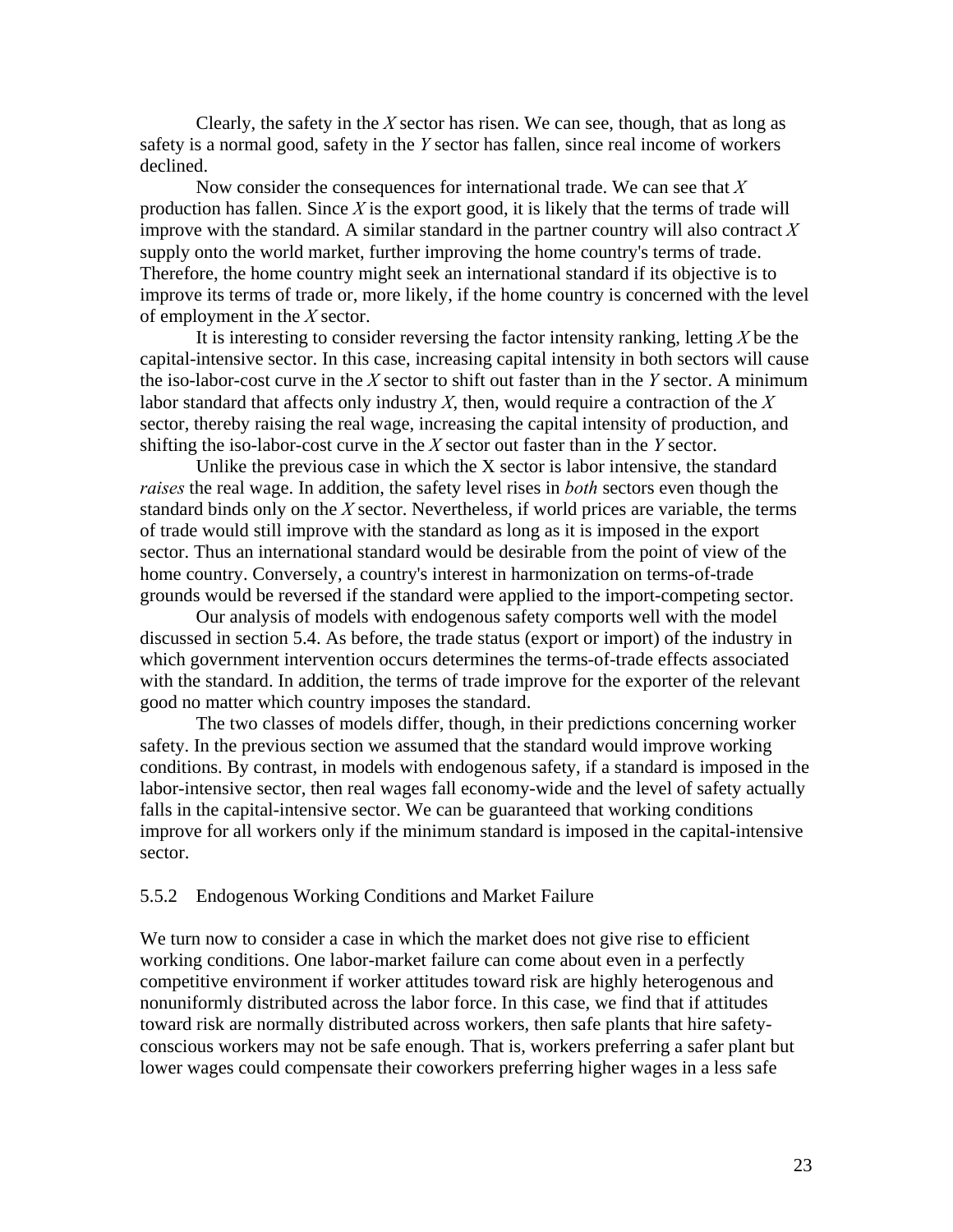plant. By contrast, the more dangerous plants may be too safe given the distribution of non-safety-conscious workers employed.

For the purposes of this model we will retain the assumption that the *X* sector is the labor-intensive export sector and *Y* is the capital-intensive import-competing sector. Worker attitude toward safety, however, will be handled somewhat differently.

We will make two assumptions concerning worker preferences. (1) no two workers have the same set of preferences over safety and money wages; and (2) near the mean of the distribution of preferences over safety and money wages, workers are more similar to each other than in the tails. We impose one final condition: there is a floor below which labor employment in a particular firm cannot fall. As we will see, without this condition, each plant would employ only one worker.

To get a sense of this model, consider the wage-safety trade-off for two industries, *X* and *Y*, with *X* as before requiring greater expenditure to achieve a given level of safety. Each firm must choose a safety-wage combination along its industry isocost line. Now, however, the available workers have varying preferences for safety and wage income. Rather than having to offer a safety-wage package that all workers will regard as equivalent to what is available elsewhere, each firm can target a group of workers and tailor its safety-wage package to the members of that group. Equilibrium requires that each employee like the compensation package at least as much as others available, and thus that the marginal employee be indifferent between his or her employer's package and those packages that are most similar offered by other firms. The heterogenous preferences are shown in Figure 8 by several indifference curves, each for a different worker.

Recall that there is a minimum number of workers required for each firm. In the case shown, that number of workers supports three firms, numbered 1, 2, and 3, in the safer industry *Y*, plus three other firms, numbered 4, 5, and 6, in the more dangerous industry *X*.

Firm 1 has selected the highest level of safety and the lowest wage, and employs only workers from the safe tail of the preference distribution. Firm 2 selects somewhat less safety and a higher wage, employing the next group of workers. The indifference curve connecting the safety-wage packages of firms 1 and 2 is that of the marginal worker, who would be indifferent between the two firms. Continuing down and to the right in the figure, the safety-wage choices of firms 3 through 6 are shown, together with the corresponding indifference curves of the marginal workers in each case. There are also, of course, some lucky inframarginal workers (indifference curves, not drawn) for whom their current job is unequivocally more attractive than the next best alternative

Note a couple of points about Figure 8. First, for each marginal worker, because the indifference curve passes below the isocost line, there are many safety-wage combinations that are more attractive to the worker and cheaper for the firm. However, a new entrant who tries to locate between two plants, to capture the marginal workers, will not be able to attract a sufficiently large number of workers to meet the minimum start-up size.

As a corollary, no firm would ever locate so as to hire more than the minimum number of workers. Otherwise, an entrant could come in, offer a cheaper wage-safety combination, and still hire enough workers to undertake production.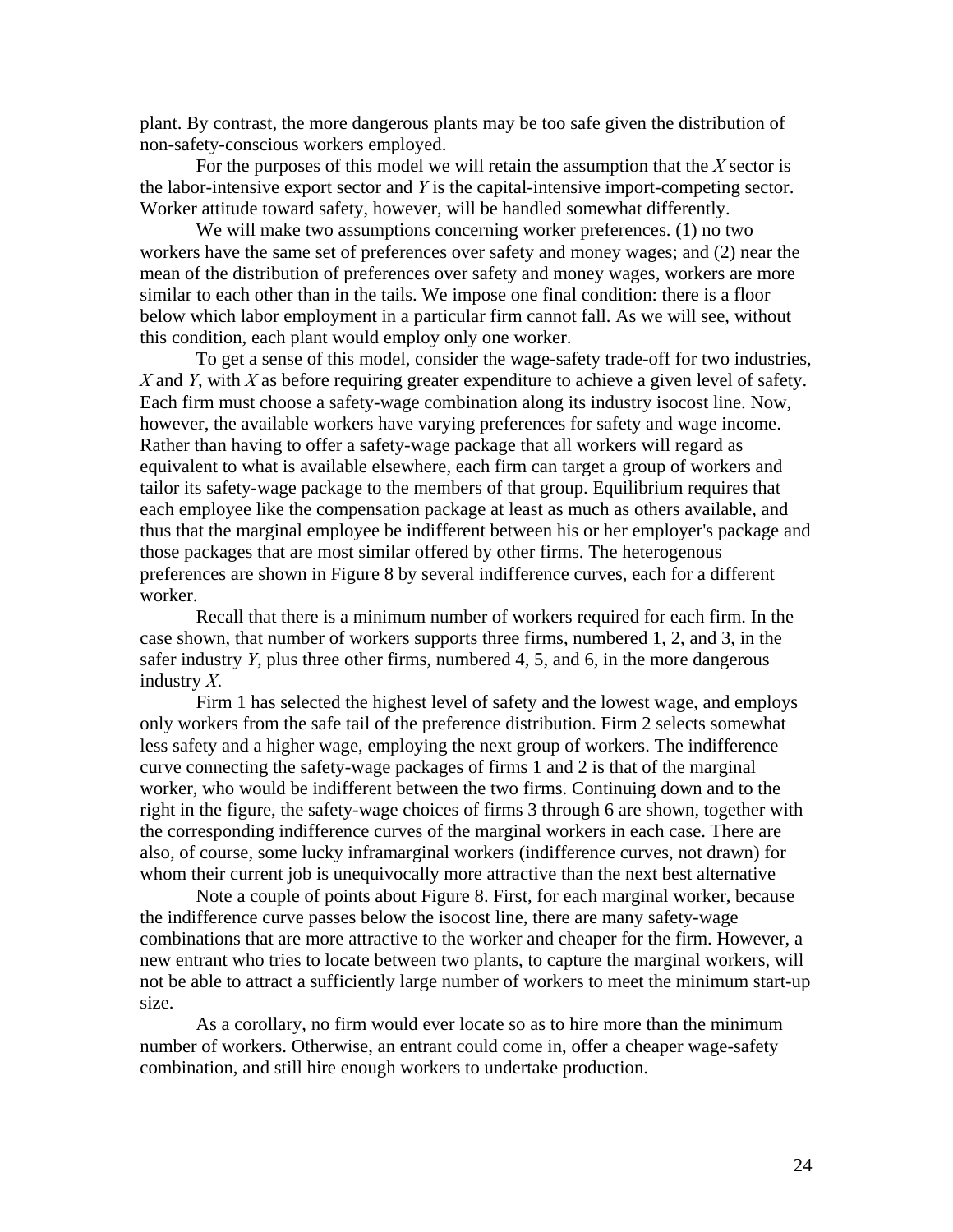Second, plants toward the center of the distribution have more similar safety levels than plants out in the tails. This conclusion follows from our assumption that in the center, the safety-wage trade-off is densely populated with workers. It also implies that the marginal-worker indifference curves pass further below the isocost lines at the tails of the distribution than they do toward the center. That is, workers in the tails are less satisfied with wages and working conditions than those with preferences closer to the mean.

The safety level within a plant has properties very much like a public good. Pareto optimality is achieved if the average marginal rate of substitution between wages and safety at each plant is equal to the price of safety.<sup>21</sup> As long as each plant is drawing equally from workers who prefer more safety and workers who want less safety, then the condition for Pareto optimality will be satisfied. However, if the entire distribution of worker tastes has a central tendency, as we assume, then our condition for efficiency will fail to obtain.

There is much debate among labor economists as to the direction of the resulting bias in plant safety. The model described here is strongly disposed to the conclusion that plants safer than average are, in fact, not safe enough, whereas plants more dangerous than average are too safe, given the allocation of workers across plants. This result follows from the fact that each plant draws more workers from an extreme of the wagesafety distribution than from the center. As a consequence, the distribution of preferences at each plant is skewed despite the fact that the overall distribution of worker preferences is symmetric.

Take, first, the plant located at the mean of the worker distribution. If the distribution of worker preferences is symmetric, then the central plant hires half of its employees from the population of workers that prefer more wages and less safety than average, and the other half from those who prefer more safety and less wages. This one plant, therefore, is likely to meet the requirement of Pareto optimality that the average MRS is equal to the firm's relative price of safety.

Now consider the adjacent next-safer plant. The central plant and the next-safer plant are going to divide the workers lying between them on the distribution. We can see, though, that since the distribution of workers is more dense close to the central plant than the next-safer plant, the central plant will be able to attract more of these intermediate workers than the next-safer plant. In order for the next-safer plant to acquire a full complement of workers, therefore, it must hire more than half of its workers from the group that would prefer an even safer plant.

The opposite is the case for plants below the mean. We conclude then that the presence of a central tendency in worker preferences will cause plants more safe than the mean to be too dangerous for the workers that they employ, whereas the plants that are more dangerous than the mean are too safe for the workers employed.

The consequent market failure, then, requires that safe plants become even safer. The government may therefore attempt to introduce a minimum safety standard that applies only to the safer of the two industries. Such a policy is depicted in Figure 8.

Suppose that we consider a minimum safety standard in the *Y* sector that is between the safety levels of the two most dangerous plants in this sector. Clearly, if the

<u>.</u>

<span id="page-25-0"></span> $21$  See Dickens (1984) for a demonstration.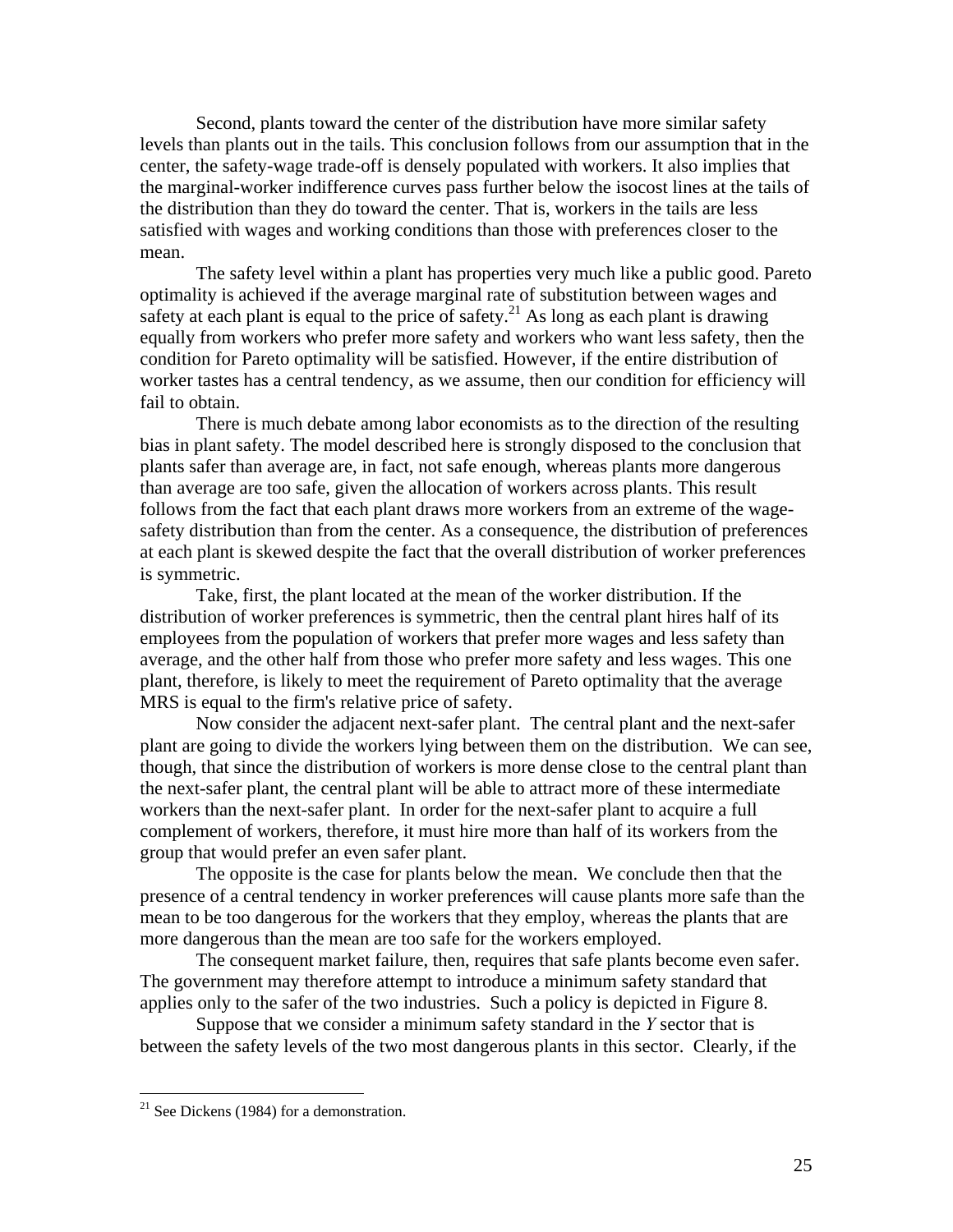most dangerous *Y* plant tries to move from its current position and locate at the minimum standard, it will not be able to attract enough employees to meet the start-up requirement.

Further, the most dangerous plant employed in the *Y* sector must shut down. The owners of the next most dangerous plant now realize that they can lower costs by offering less safety and higher wages. This is the case because they no longer have to compete with the *Y* sector's most dangerous plant for workers. They are bounded, of course, by the minimum safety standard.

Some of the resources released by the most dangerous *Y*-sector plant will find their way to the *X* sector. The resulting increase in production of the labor-intensive good will raise the real wage and shift both labor isocost curves outward. However, as before, the *Y*-sector isocost line will shift out faster than the *X*-sector isocost line.

A new *X*-sector plant will open up at a position like *a* in Figure 9. Such a plant could not have existed in the absence of a minimum standard in sector *Y*. For without the minimum standard, a *Y*-sector firm could have located at point *b*, stolen all of firm *a*'s labor, and still broken even.

It is unclear what happens to the level of safety in the economy. The average level of safety rises in both sectors, but the more dangerous industry has expended and the safer industry has contracted.

However, in any event, the market failure has not been corrected. The safe plants are still too dangerous and the dangerous plants are still too safe given the employees working at these plants.

The terms-of-trade effects are similar to those in the previous model. If the industry targeted for the minimum standard is in the import sector, then terms of trade deteriorate, and an international standard will make the home country worse off. Otherwise, the standard improves the terms of trade, and harmonization is attractive.

#### 5.5.2 Summary

In the previous sections of this chapter we analyzed international bargaining over labor standards under the presumption that the government could usefully intervene to correct labor market failure. In this section we considered whether commonly used government policies, such as occupational safety and health regulations, do in fact have the desired effect.

We found that, under fairly reasonable assumptions, the labor market is capable of generating an efficient level of worker safety, so that no government intervention is necessary. Working conditions may vary across plants and industries, but this variability is largely a reflection of varying worker attitudes toward risk.

Nevertheless, the assumptions necessary to guarantee efficient working conditions may not apply in all industries. However, in most cases of market failure, governmentmandated minimum working conditions will not restore Pareto optimality. We examined the case of heterogeneity of worker preferences over risk and money wages, and found that safety standards did little to correct the market failure.

Moreover, minimum safety standards can hurt the very workers they are intended to protect. A minimum standard applied to the labor-intensive sector will reduce money wages for workers in all sectors of the economy, and safety will decline in the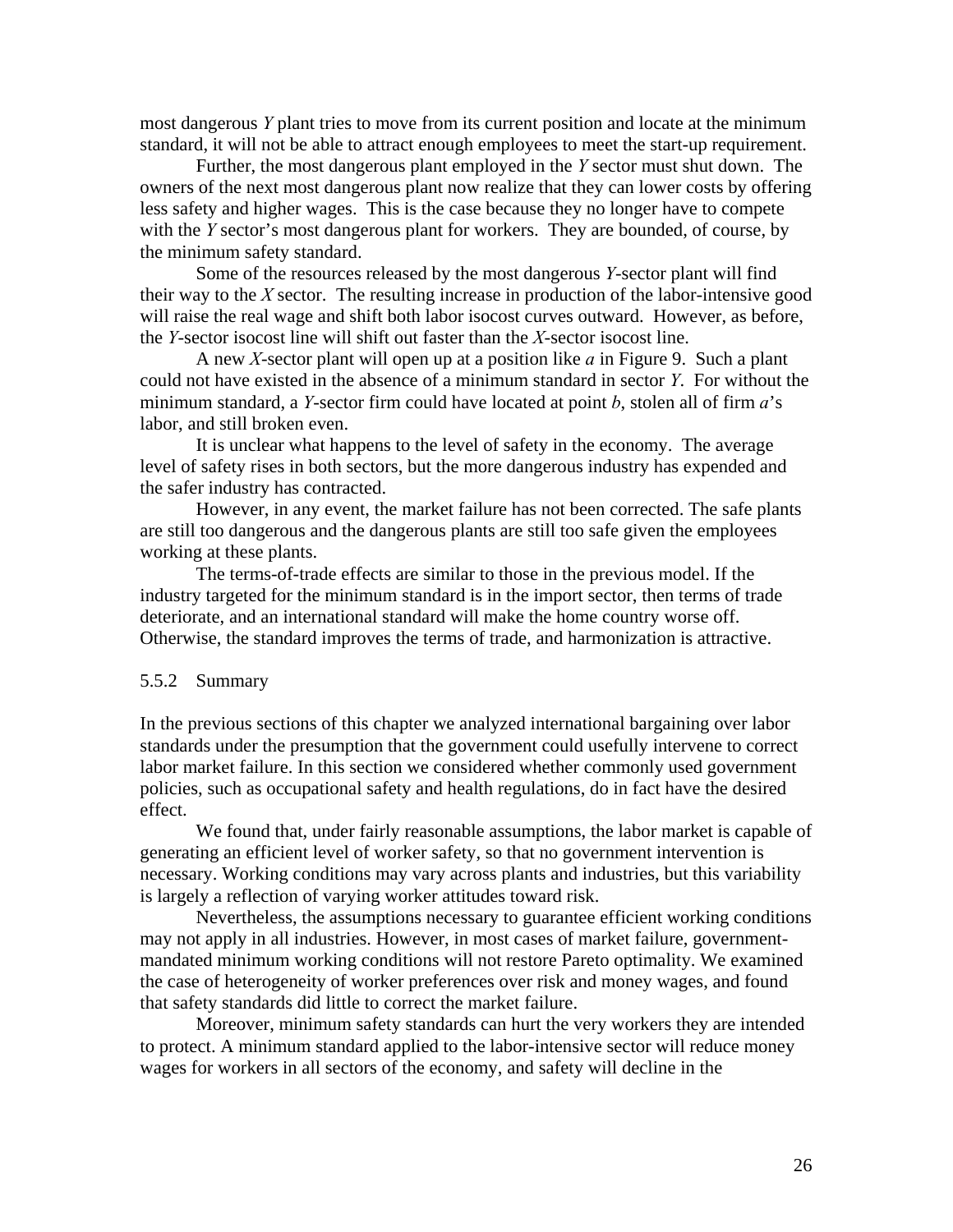unregulated sector. Safety rises in the regulated sector but not by enough to compensate for the lower money wages.

We can be certain that workers gain from the standards only if the standard is applied to the capital-intensive sector. In this case wages and safety levels rise in all sectors of the economy, whether regulated or not.

## **5.6 Conclusions and Implications for International Harmonization of Labor Standards**

Historically, labor standards began to emerge in the middle of the 19th century for reasons that had little to do with international goods trade. Reforms were generally concerned with the welfare of disadvantaged labor groups such as women, children, and prisoners. In some cases, the objective of the reforms was to eliminate techniques of production that had such horrible health consequences for workers that the reformers could not believe that the workers would take these jobs if they were aware of the dangers. The interest in international standards turned more on the desire to eliminate certain practices worldwide than on the desire to alter the trade in goods or gain an advantage in trade.

Over time, the pursuit of international labor standards has taken on a more protectionist tone. In some cases the protectionist intent is barely disguised. In fact, it is quite commonly feared that countries with below-average labor standards are gaining unfair advantage in trade.

In analyzing the economics of international labor standards we have sometimes found support for this view. However, the consequences of harmonization depend very much on the market setting. Frequently, harmonization is not found to be in the interest of the high-standard country. Some of the results of our analysis are summarized in the following list:

## *Summary of Main Results*

- 1. In a price-taking environment, standards that are least-cost methods of fixing a market failure, like internalizing an externality, are welfare improving whether or not trade partners behave similarly. Welfare gains associated with setting price equal to social marginal cost are not contingent upon correct pricing in the rest of the world. Intervention in trade to punish foreigners who do not comply would not be welfare improving, since a price-taking economy cannot affect world prices.
- 2. Point 1 does not imply that a small country has no interest in international labor standards. On the one hand, action by all foreign governments could raise the world price of the affected goods, a result that would be beneficial to domestic producers of the good.

Domestic consumers would, of course, be made worse off because they would suffer an increase in price but might not benefit from the improved allocation of foreign resources. However, domestic consumers could benefit despite the increase in price if the labor standard has a moral basis, such as eliminating child or forced labor.

On the other hand, if home-country consumers do not benefit from foreign standards, and if the domestic sector is small enough, a small country could actually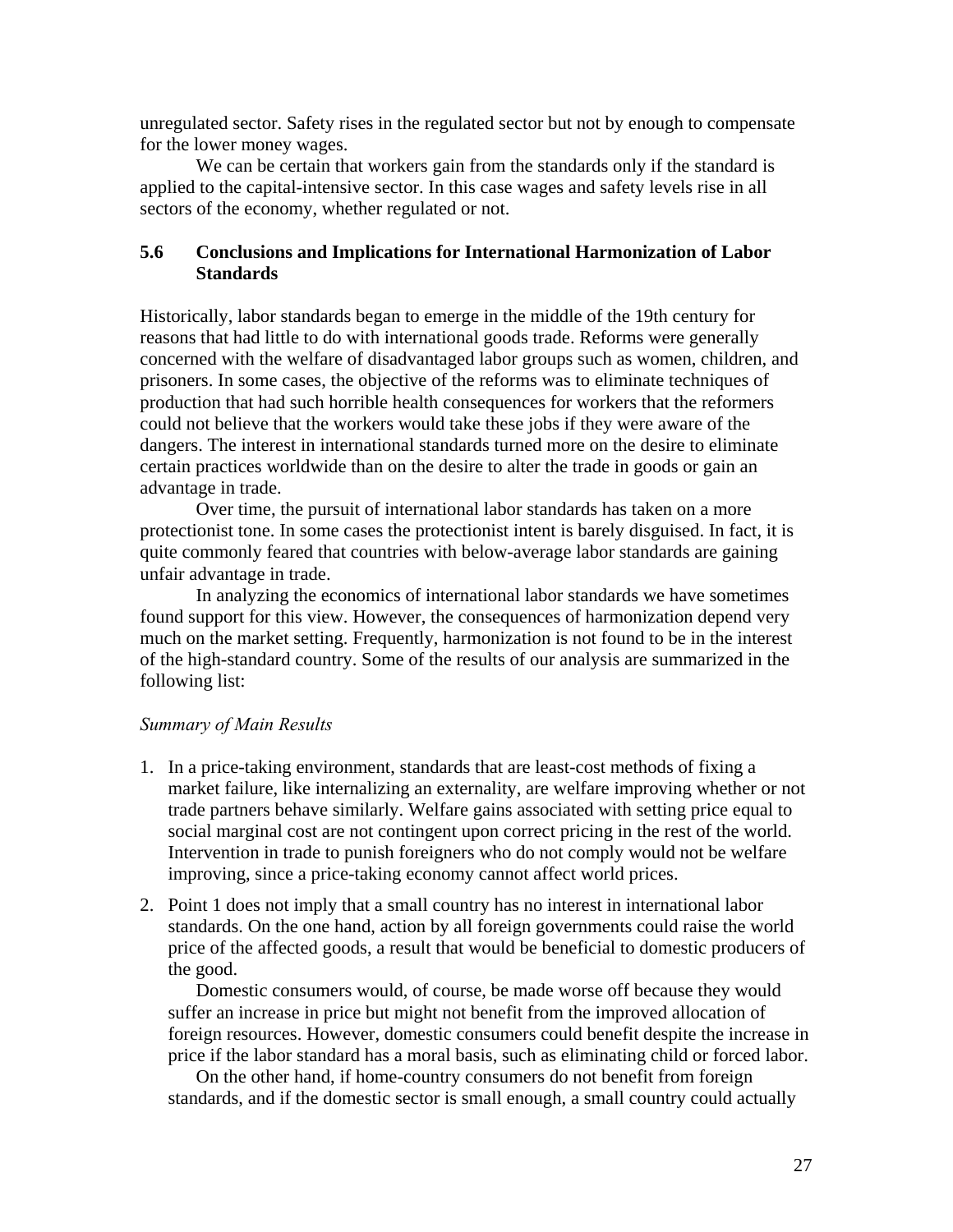be made worse off by an internationally coordinated attempt at correcting a market failure. But even so, such a country may still pursue harmonization if producers have a disproportionate role in policy making.

3. World welfare is best served when all countries internalize external effects. However, for cultural or economic-development reasons, the external cost of a labor-market abuse often varies by country. In such a case, harmonizing on an international standard will not produce an efficient outcome.

Pressure to harmonize may still be applied, nevertheless, particularly by countries where the externality is large. For these countries, the cost of the standard borne by their producers will exceed the increase in the world price. Governments may therefore seek relief for their producers by demanding harmonization.

4. The standards themselves may have resource costs. In most cases, such as freedom from forced labor, child labor laws, maximum hours limitation, and a minimum wage, the standard is labor using. Or, as in the case of child labor laws that increase education, they may be unskilled labor using but skilled labor augmenting. These standards can be analyzed in the same manner as a change in the endowment of labor.

However, other standards, such as occupational safety, require resources other than labor. The factor proportions of the safety industry then play a role in determining the effects of safety standards.

5. In a setting in which each economy is completely specialized in production, any standard that diverts resources away from the production of goods will contract the supply of exports to the world market. A terms-of-trade gain then results.

A partner country imposing a standard will also improve its own terms of trade, thereby hurting the home country. Thus each country should prefer to go it alone.

Because standards not only have a direct beneficial effect on labor but also improve a country's terms of trade, each country may be tempted to set a standard above the level necessary to correct any market failure that may exist. In such a setting, therefore, noncooperative behavior will leave the world with standards that are above the Pareto optimal level. International cooperation will be called for, but, as with tariffs, the treaty will call for a mutual lowering of labor standards.

6. The result under point 5 is quite fragile, however. Once we move away from a model with complete specialization to a Heckscher-Ohlin model, the outcome is quite different. Surprisingly, the terms-of-trade effect of a labor standard is entirely independent of the country that imposes the standard. The only parameter that matters is the factor proportions employed in implementing the standard relative to the world's factor endowments.

If the standard has a higher capital-labor ratio than the world's endowment of capital relative to labor, then the price of the capital-intensive good will rise on the world market. The capital-abundant country will gain, whether or not it was the source of the standard.

In such a setting, the capital-abundant country will tend to want a high labor standard, whereas a labor-abundant country will want a low standard. Harmonization would, therefore, improve world efficiency.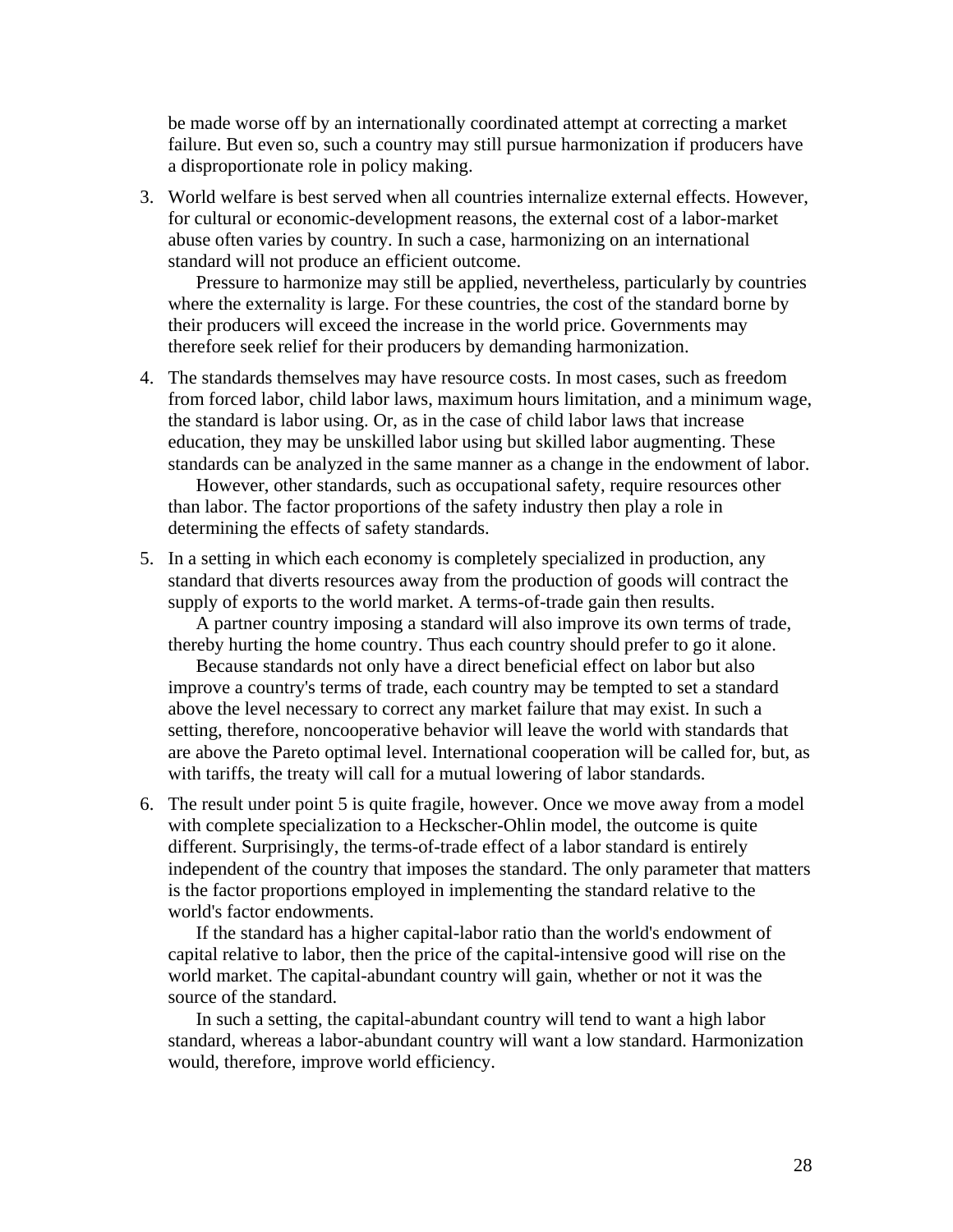- 7. Labor standards that apply to only one industry have a similar property. Gains from the standard are determined by the country that exports the affected good, not the country that imposes the standard.
- 8. Finally, we explicitly modeled the market for safety. First we considered the case in which the market chooses the efficient level of safety. The results under point 7 carry over to the endogenous safety model. A standard will improve the terms of trade if applied to the export sector but worsen the terms of trade if applied to the import sector.

There are two curious features of this model. The imposition of the safety standard will raise real wages only if the regulated sector is capital intensive. Otherwise, real wages fall. This is a consequence of the Stolper- Samuelson theorem. Also, if the regulated sector is capital intensive, then the safety level will rise in both the regulated and unregulated sectors.

The gains from trade are difficult to establish in this model because government intervention introduces a distortion into the economy. However, gains are more likely if the export rather than the import sector is regulated, because increasing the price of the export good reduces the distortion caused by the regulation.

We then turned to a model in which excessive worker heterogeneity gives rise to a market failure. As in the efficient endogenous safety model, terms of trade improve if the regulated sector is also the export sector.

This model can also be used to illustrate that minimum safety standards frequently do not address the underlying market failure. Informational externalities are sometimes offered as an explanation for government regulation of working conditions. However, as in the heterogeneous worker model, a minimum safety level does not correct the market failure.

It should be evident from the foregoing summary that we have relied on a variety of models that have been designed to reflect settings in which different national characteristics may determine the outcome of the introduction of labor standards. Our intention accordingly has been to investigate the relationships between labor standards and trade primarily on a theoretical level. While our effort is by no means the final word on the subject, it appears to us that a fruitful next step would be to identify the interest groups and industries that are seeking to influence policy making in the design and implementation of international labor standards in different nations and to assess the economic effects of alternative policies.

#### 5.6.1 Implications for International Harmonization of Labor Standards

Harmonization as a principle of negotiation in the GATT has served us well when applied to tariffs. It is established from a world-welfare point of view that harmonization on a zero tariff is best. This follows from the remarkably robust result that intervention at the border is virtually never a first-best policy.

It is natural to try to carry over the principle of harmonization to other aspects of negotiations, such as environmental and labor standards. Unfortunately, the principle that serves us so well with tariffs cannot be appropriately applied to the regulation of internal policies.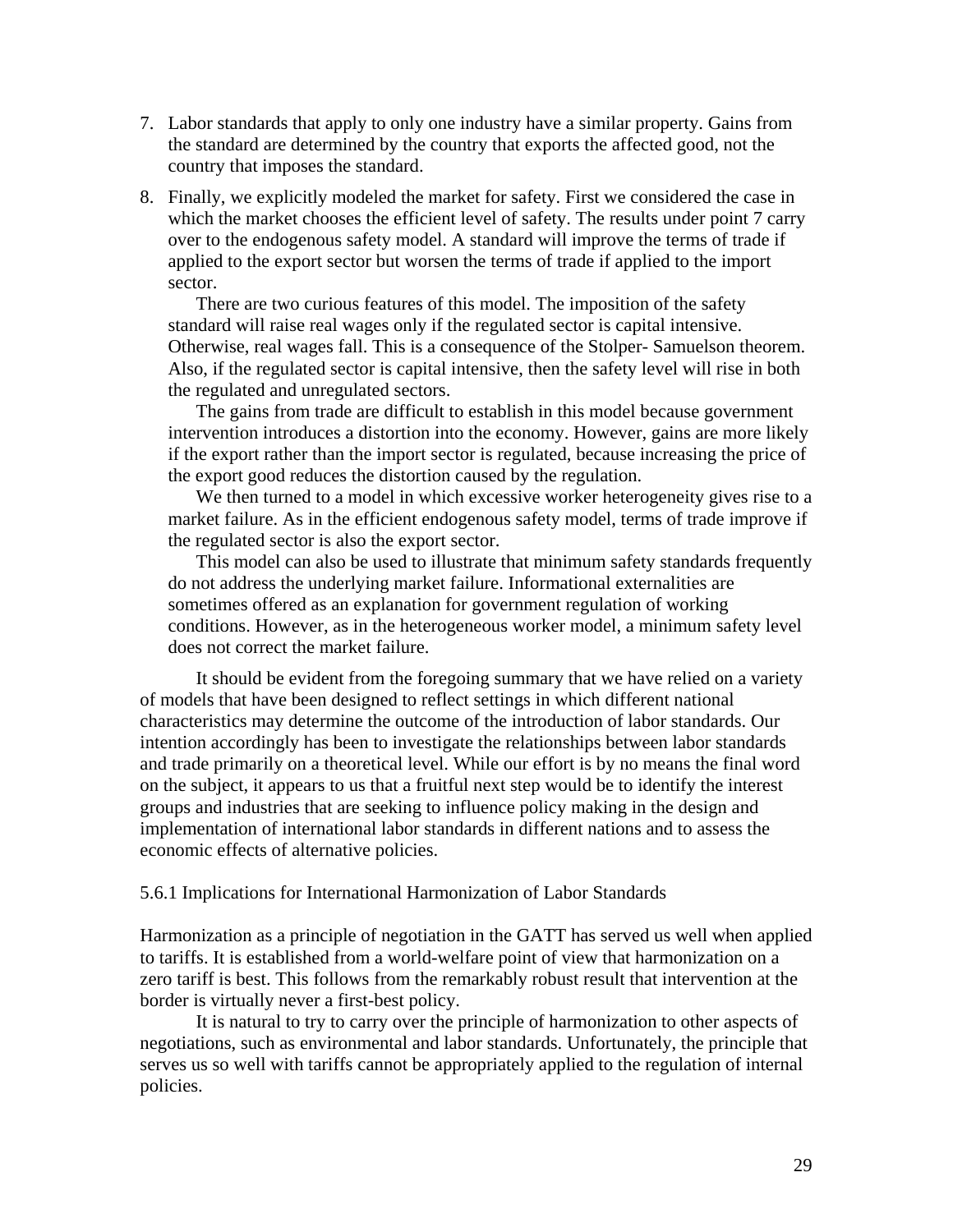It is true that world welfare is best served by eliminating market failures where they exist, and the labor market is no exception. To the extent that labor standards are the appropriate remedy, then national governments should certainly enact them. However, there is little to suggest that such market failures are uniform across countries and, therefore, should be countered with similar measures. Hence, international harmonization of labor standards cannot be supported from a world-welfare point of view.

Furthermore, each country has a strong incentive to correct the market failures that exist within its borders. Therefore, there is not a strong case for international pressure to do so.

Our first conclusion, then, is that we should expect diversity in working conditions as the norm. As a terminological matter, it seems inappropriate to label as "unfair" the trade that follows from differences in labor standards as long as the labor standards are consistent with efficient resource use.

There is one important exception, however, to this conclusion. There are some cases in which labor standards are designed for income redistribution rather than to correct a market failure. Slave labor and child labor are two obvious examples. In the latter case, there are certainly efficient allocations that are highly inequitable, especially where children are concerned.

The international imposition of labor standards is even more difficult to defend because standards as commonly enacted rarely if ever address existent market failures. In our theoretical analysis, we offered as an example a minimum safety standard that was intended to address the market failure associated with diversity in tastes between wages and working conditions for workers within a plant. We found that the minimum standard raised real wages only if they were imposed in the capital-intensive sector. Otherwise, real wages fell economy-wide, and safety declines in the sector were not bounded by the minimum safety standard. Furthermore, the standard did not correct the market failure. We turn now to consider the likely effect of harmonization on high- and low-income countries. First, do high-income countries gain from imposing standards on low-income countries?

On the one hand, low-income countries tend to be abundant in unskilled labor. Minimum standards that impose restrictions on hours worked, child labor, prison labor, and the like remove some labor from the workforce. According to Heckscher-Ohlin type reasoning, the effect will be a contraction in the supply of labor-intensive production on the world market. As a consequence, the terms of trade of low-income countries will rise at the expense of high-income countries, thus making high-income countries worse off.

On the other hand, if the labor standard happens to be imposed in the capitalintensive sector, then the low-income countries will expand their export of laborintensive goods. In this case, the terms of trade of the high-income countries will turn to their advantage.

Of course, the objective of labor standards in high-income countries may not be to raise national welfare, but rather to protect their scarce factor (unskilled labor). Labor standards in low-income countries will support this objective, but they will do so only by lowering welfare of both the high-income countries and the world as a whole.

In any event, the important point to realize here is that the gains from trade for the high-income countries do not depend on efficient resource use in low-income countries. The gains from trade stem simply from the opportunity to trade at prices other than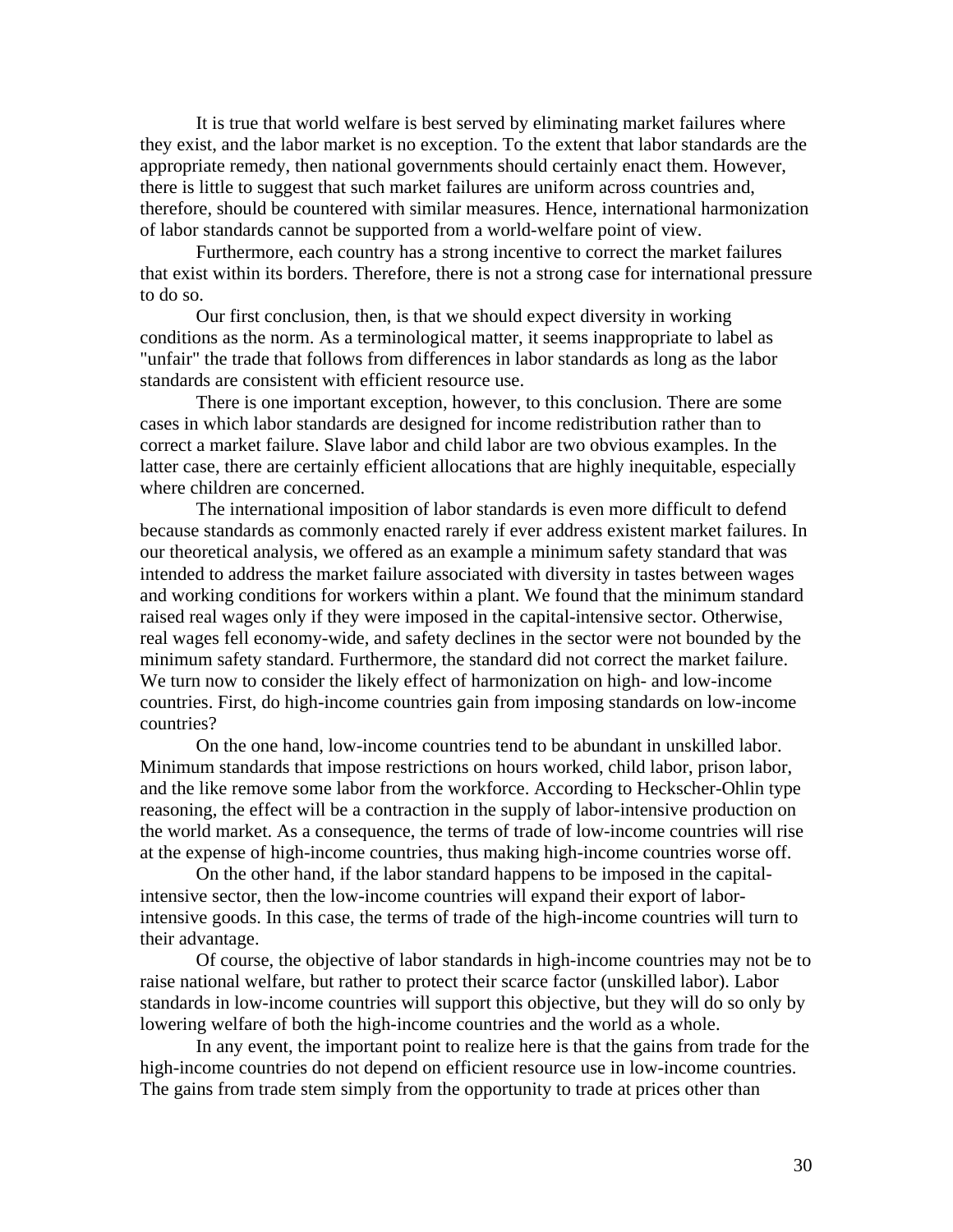autarky prices. Therefore, high-income countries should be willing to trade with lowincome countries whether or not they have optimally configured labor markets. This conclusion naturally raises the opposite question. Do low-income countries gain from having standards imposed upon them? There are several reasons why this might be the case.

First, for various reasons a breakdown in the political process may prevent governments from enacting legislation that corrects a market failure. An international requirement to do so, therefore, may be politically useful. However, it must be kept in mind that, for this argument to be compelling, we would have to be confident that the required policy does indeed correct the labor-market failure. This point has yet to be demonstrated, as we discussed previously.

Second, as a historical matter, the right to organize has been a precursor to the development of democratic institutions. Supporting nascent labor organizations may be a legitimate activity for existing democracies.

Third, as noted earlier, standards that withdraw labor from the market will contract the supply of labor-intensive goods. The terms of trade of the low-income countries will therefore improve as a consequence. However, again, it should be kept in mind that the reason the low-income countries are gaining stems from the fact that the standard is helping labor to collude and exercise market power by withdrawing their services from the market. This outcome may be in the interest of the workers, but it lowers world welfare.

We finally come to the question of whether it would be appropriate to countervail against low-standard countries. There are some conditions under which countervailing would be counterproductive or unjustified. For example, if all countries in the world are essentially price takers, then a countervailing action by one country against another will serve only to reduce the welfare of the countervailing country and have no effect on the exporter.

More realistically, it seems entirely likely, indeed certain, that efficient use of the world's resources will require varying labor standards across countries. These varying labor standards will probably give rise to some trade flows. However, it seems inappropriate to punish countries whose exports are stimulated by low standards as long as the trade of these countries is consistent with the efficient use of productive resources.

Countervailing may be justified if labor standards that are necessary for efficient resource allocation have not been enacted. In this case, the absence of labor standards could depress the wages of unskilled workers worldwide. However, it should be noted that a countervailing duty in this case could lower wages in the offending country, thereby further worsening working conditions in the low-income country.

Consider a duty imposed by a high-income country on the labor-intensive exports from a low-income country. Within the high-income country, the duty will have the desired effect. The price of labor-intensive goods will rise, pulling up the return to labor. In contrast, the opposite will occur in the low-income country. The duty will lower the price of exports of the labor-intensive good. As a consequence, the return to labor in the low-income country will tend to fall.

To sum up, we would have to say that the case for international harmonization of labor standards is rather weak. As genuinely motivated as such calls for international harmonization may be, the theoretical case has not been made. Furthermore, it is likely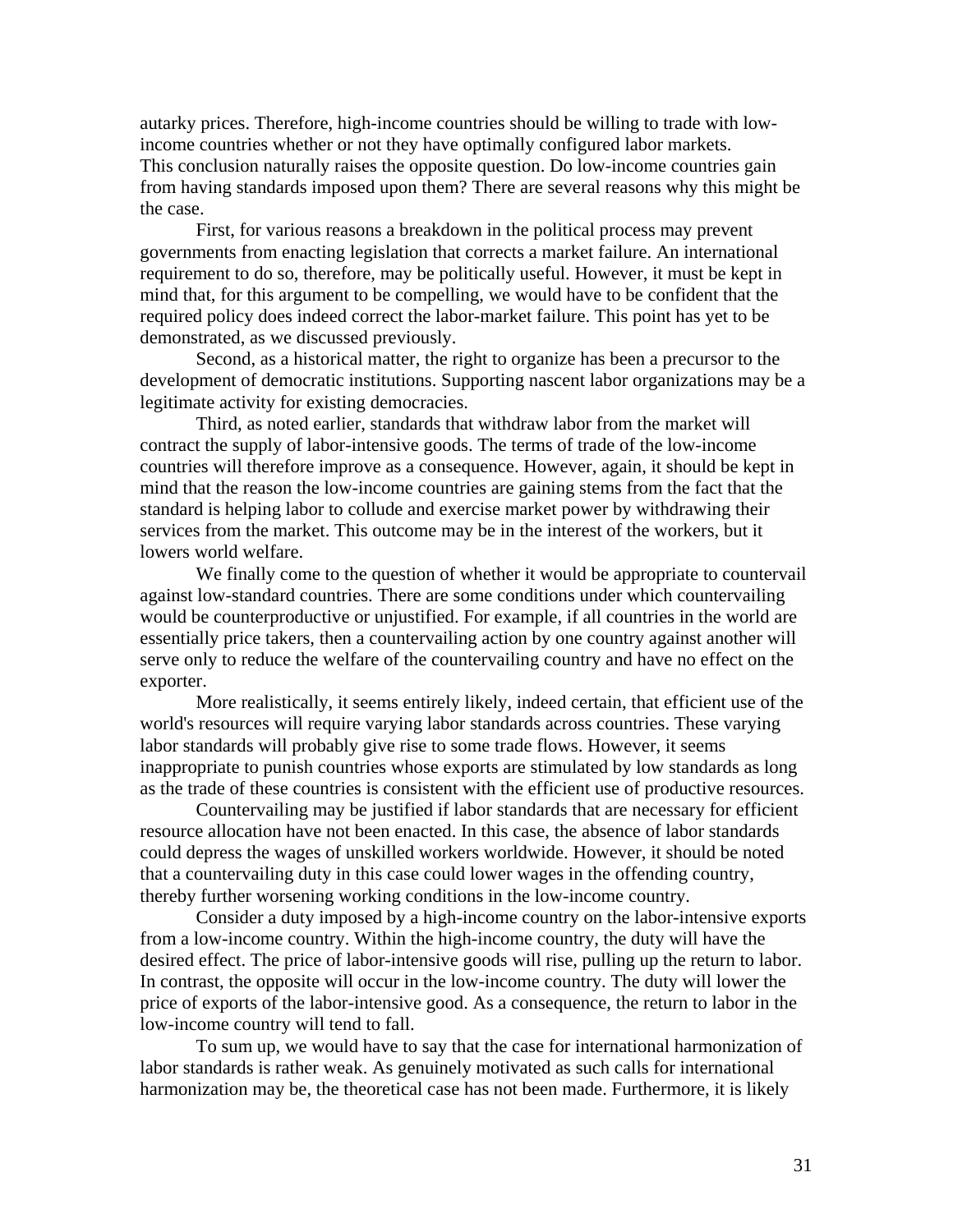that international harmonization of labor standards will have unintended adverse consequences for the very people they are intended to protect.

## **APPENDIX**

## **Worker Rights Standards**

- I. Freedom of Association
	- A. Definition: The right of association concerns relations between unions and governments and involves the right of workers and employers
		- 1. to establish and join organizations of their choosing without previous authorization;
		- 2. to draw up their own constitutions and rules, elect their representatives, and formulate their programs;
		- 3. to join in confederations and affiliate with international organizations; and
		- 4. to be protected against dissolution or suspension by administrative authority.
	- B. General principles
		- 1. Freedom of association applies to everyone *except* military and police.
		- 2. Unions should be independent of the government or ruling party.
		- 3. Restrictions on the right to strike are legitimate only for government service (civil servants engaged in the administration of the state) and "essential services" (only those services whose interruption would endanger worker or public safety and health). When denied, there should be an effective alternate process for mediation, arbitration, and settlement of grievances.
		- 4. Unions' civil liberties must be respected.
		- 5. Unions may form and join federations, confederations, and international confederations.
- II. The Right to Organize and Bargain Collectively
	- A. Definition: The right to organize and bargain collectively concerns relations between unions and employers and involves the right of workers
		- 1. to be represented in negotiating the prevention and settlement of disputes with employers;
		- 2. to protection against interference with union activities;
		- 3. to protection against acts of antiunion discrimination; and
		- 4. to protection against refusal of employment, dismissal, or prejudice resulting from union membership or participation.
		- 5. Government should promote processes for voluntary negotiations between employers and workers and their organizations.
	- B. General principles
		- 1. Voluntary collective bargaining should be protected by law and should be practiced.
		- 2. Antiunion discrimination by employers should be illegal.
		- 3. Speedy and effective processes should exist to review union/worker complaints of antiunion discrimination.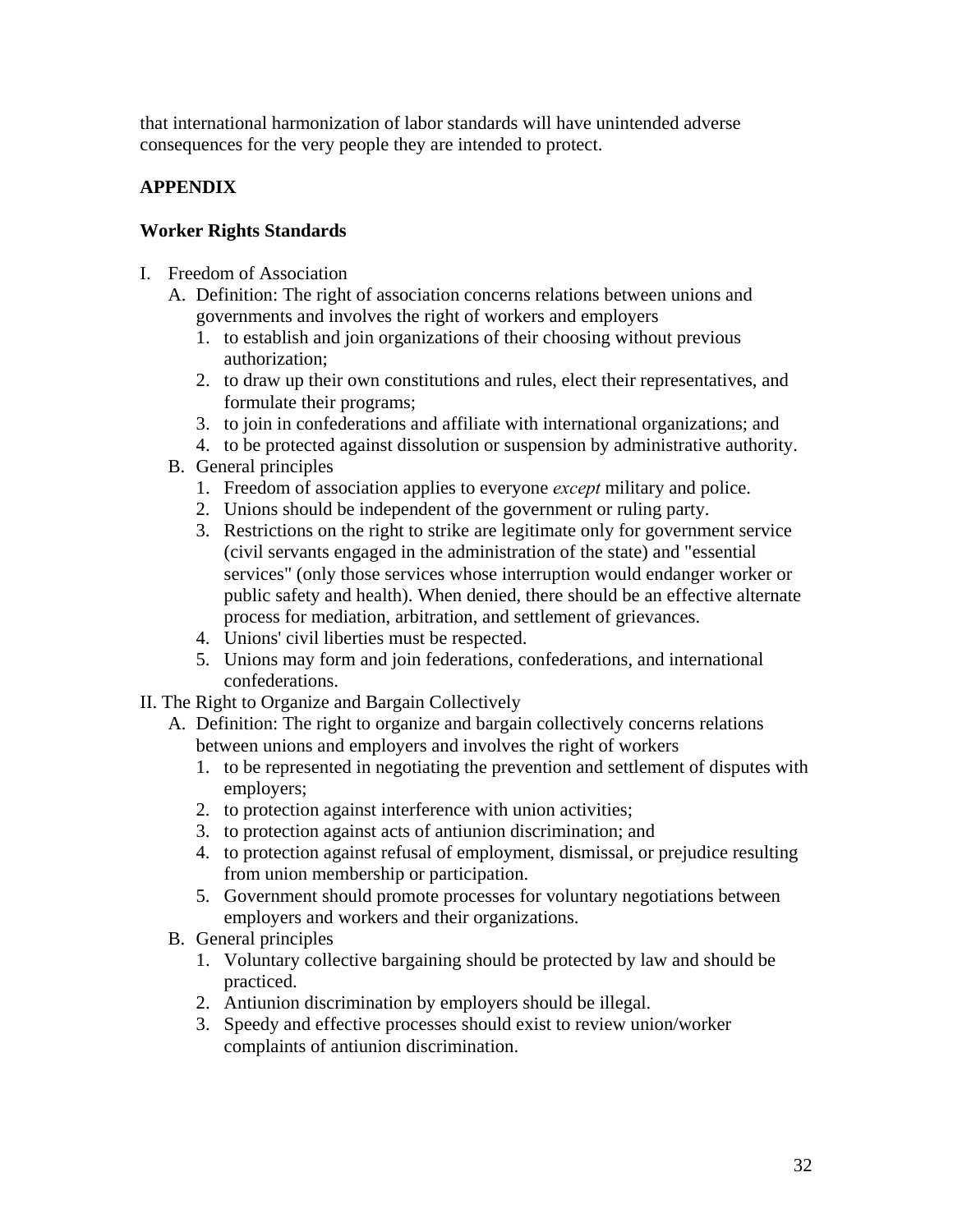## III. Forced Labor

A. Definition: Forced labor should be prohibited and suppressed in all its forms. Although there are certain exceptions, forced labor refers to work or service exacted from any person under the menace of penalty and for which the person has not volunteered. "Menace of penalty" includes loss of rights or privileges as well as penal sanctions.

## B. General principles

- 1. Forced labor should *never* be used for the following purposes:
	- a. economic development.
	- b. to enforce racial, social, national, or religious discrimination.
	- c. as political coercion or education, or punishment for holding or expressing political views opposed to the established political, social, or economic system.
	- d. for labor discipline.
	- e. as a punishment for having participated in legal strikes.
- 2. The following do not constitute "forced labor" as defined under the international standards:
	- a. certain forms of prison labor, *only* when imposed following conviction for a crime in a court of law.
	- b. national service obligations (compulsory military service and normal civic obligations).
	- c. genuine emergency, limited to a "sudden, unforeseen happening, calling for instant countermeasures, such as war, calamity or threatened calamity such as earthquakes, floods, pestilence, etc."
	- d. minor communal services, defined as services performed by community members in the direct interest of the community.

## IV. Minimum Age for Employment

- A. Definition: The minimum age standard aims at the effective abolition of child labor by raising the minimum age for employment to a level consistent with the fullest physical, mental, and social development of young people.
- B. General principles
	- 1. The minimum age for employment should be set no lower than 15, with an option for a lower minimum of 14 for developing countries with a level of economic development that makes the realization of the higher standard impossible. Countries that set the minimum age at the lower level, however, should be trying to progressively change conditions so that they can meet the higher standard.
		- a. Exceptions: light work is permissible for 13-15-year-olds; minimum age of 18 for dangerous work; work in connection with education or training; participation in artistic performances.
	- 2. Minimum age legislation should cover all economic activity, not just employment under contract.
	- 3. Education should be provided for all children and should be compulsory. The minimum age for employment shall not be less than the age for completion for compulsory schooling.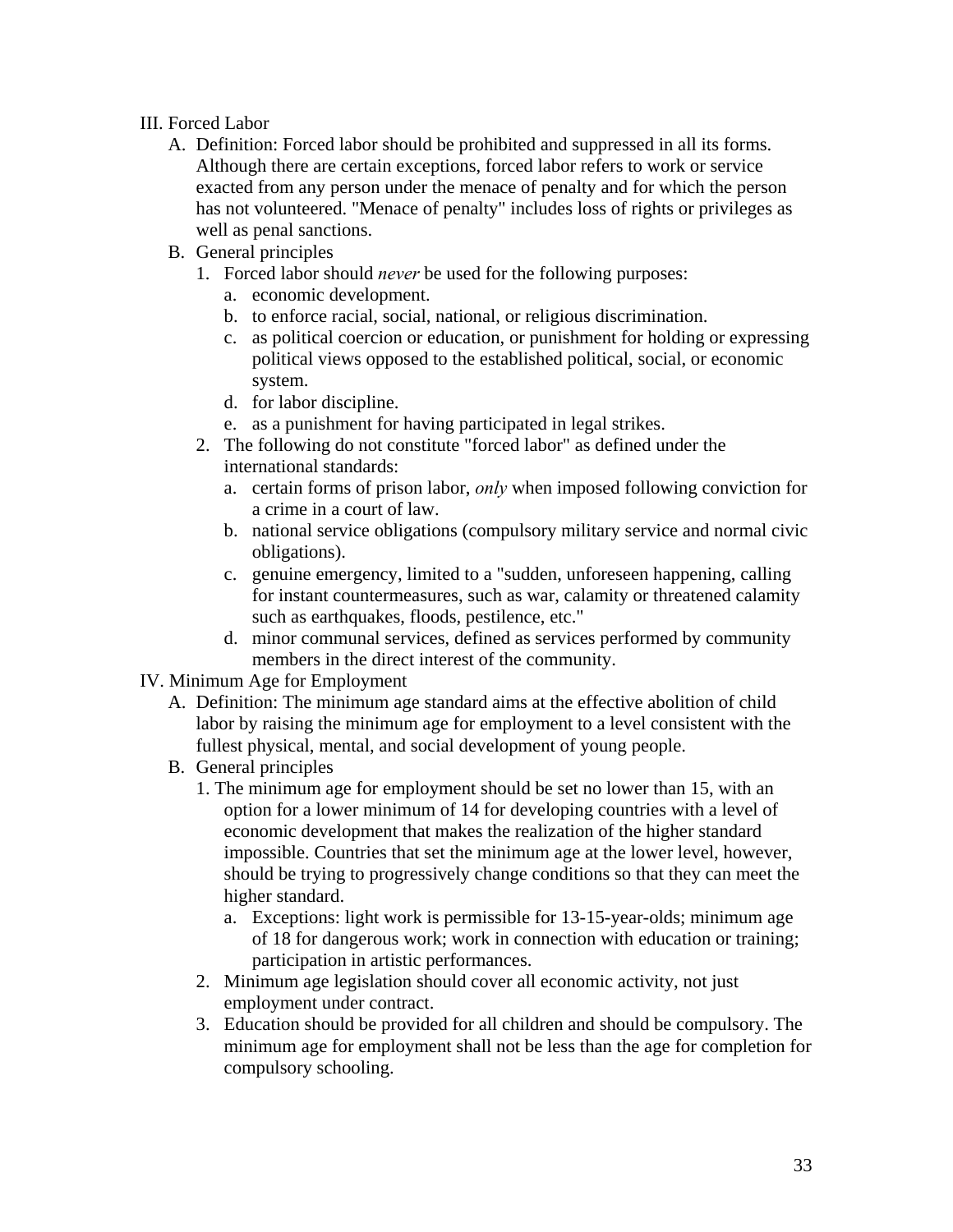- 4. Minimum age legislation should have an effective enforcement system that includes an adequate number of inspectors and penalties that serve as effective deterrents. Penalties should include fines and/or imprisonment.
- V. Acceptable Conditions of Work
	- A. Definition: The standards for acceptable working conditions provide for the establishment and maintenance of systems, adapted to national conditions, that provide for minimum working standards: wages that provide a decent living for workers and their families; working hours that do not exceed 48 hours per week, with a full 24-hour rest day; a specified annual paid holiday; and minimum conditions for protection of the safety and health of workers.
	- B. Basic principles
		- 1. Minimum wage principles
			- a. There should be a national, statutory minimum wage.
			- b. It should be set realistically, preferably as a result of an open, public, or tripartite process, with certain specified criteria.
			- c. Wages should be protected, that is, paid in money, and workers should be able to choose where and how they spend their wages.
		- 2. Hours of work
			- a. Working hours should not exceed 48 hours per week, with a full 24-hour rest day. Workers should have a specified annual paid holiday.
			- b. Overtime should be regulated, remunerated at a higher rate than for "normal" working hours, and prohibited from exceeding a certain number of hours in a given period.
		- 3. Safety and health principles
			- a. Workers should have health and safety rights in the workplace, including a complaint process for hazardous conditions and the right to remove themselves from hazardous situations.
			- b. The government should set health and safety standards as part of an open, public, or tripartite process.
		- 4. Enforcement principles
			- a. There should be a legislatively mandated enforcement system for minimum wage, hours of work, and safety and health.
			- b. Inspectors should have the right to enter the workplace, should have access to workers and their representatives, and have the right to issue citations for violations.
			- c. Workers and unions should be protected against adverse action in filing complaints.
			- d. Penalties for violations should not be limited to warnings, but should include fines and prison sentences.

Note: As stated in Lyle (1991, p. 20): "These are not intended to be legal definitions, nor to encompass the entire spectrum of internationally recognized worker rights. Rather, they represent general guidance intended merely to highlight the basic principles behind each of the five internationally recognized worker rights found in U.S. trade law." Source: Adapted from Lyle (1991, pp. 20-31).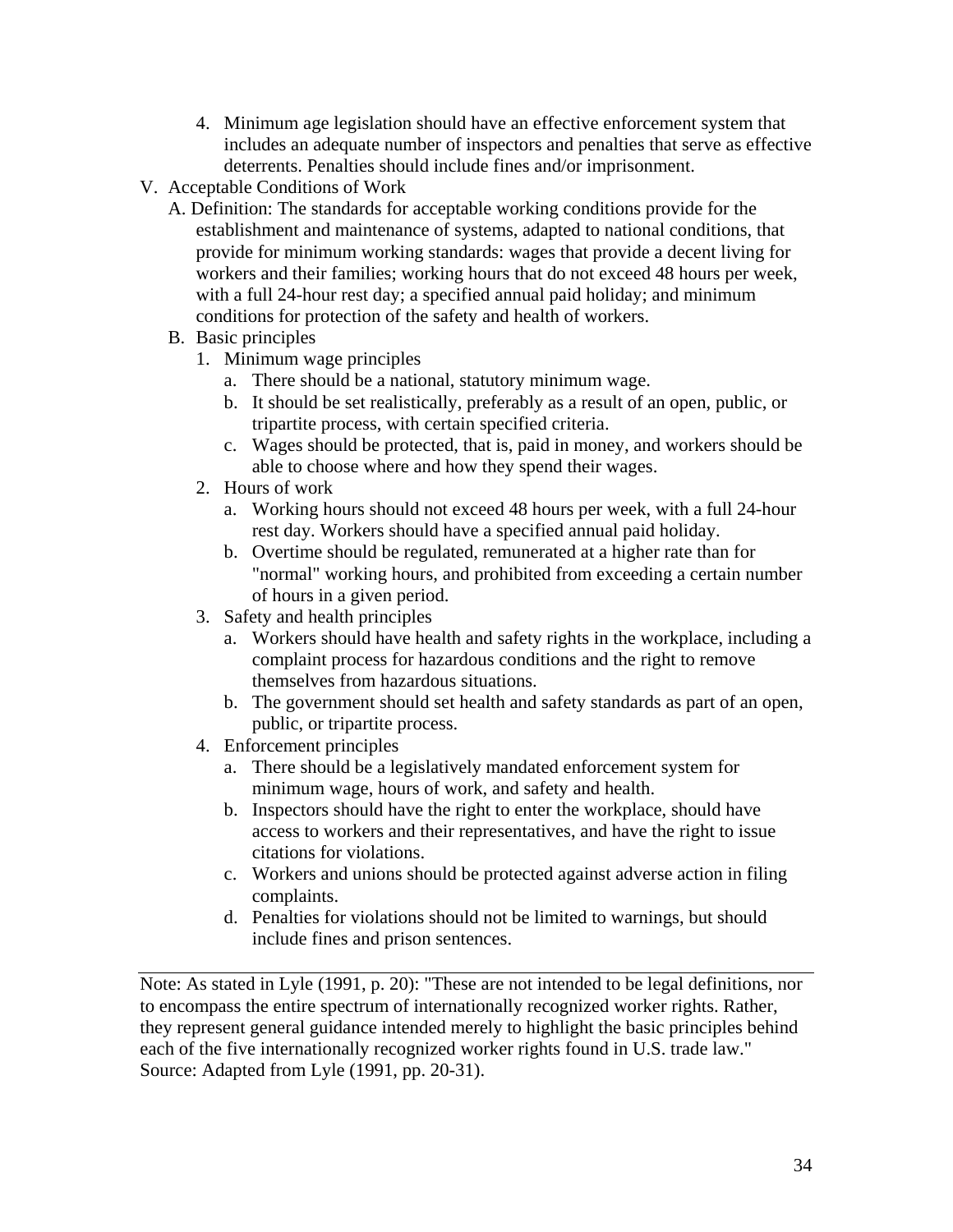#### **REFERENCES**

- Abraham, Filip. 1994. "Social protection and regional convergence in a EMU." *Open Economies Review* 5:89-114.
- Alam, Asad. 1992. "Labor standards and comparative advantage." Unpublished doctoral dissertation, Columbia University.
- Bhagwati, Jagdish. 1995. "The demands to reduce domestic diversity among trading nations," Chapter 1 in this volume.
- Bhagwati, Jagdish, and T. N. Srinivasan. 1995. "Trade and the environment: Does environmental diversity detract from the case for free trade" Chapter 4 in this volume.
- Campbell, Duncan C. 1990. "EC 1992: The social dimension at issue," in Jorge F. Perez-Lopez, Gregory E. Schoepfle, and John Yochelson, eds., *EC* 1992: *Implications for U.S. workers,* Proceedings of a Working Roundtable, jointly sponsored by the U.S. Department of Labor and Center for Strategic and International Studies. *Significant Issues Series,* 12:97-124.
- Charnovitz, Steve. 1986. "Fair labor standards and international trade," *Journal of World Trade Law* 20:61-78.
- Charnovitz, Steve. 1987. "The influence of international labour standards on the world trading regime: A historical review." *International Labour Review,* 126:565-584.
- Charnovitz, Steve. 1992. "Environmental and labour standards in trade." *The World Economy,* 15:335-356.
- Commission of the European Communities. 1990. *The Community Charter of Fundamental Social Rights for Workers.* European File 6/90. Brussels: Commission of the European Communities.
- De Boer, Elizabeth, and Gilbert R. Winham. 1993. "Trade negotiations, social charters, and the NAFTA." In Jonathan Lemco and William B. P. Robson, eds., *Ties beyond trade: Labor and environmental issues under the NAFTA.* Canadian American Committee: C. D. Howe Institute (Canada) and National Planning Association (U.S.A.).
- Dickens, William T. 1984. "Occupational safety and health regulation and economic theory," In William Darity, Jr., ed., *Labor economics: Modern views.* Boston: Kluwer-Nijhoff.
- Dorman, Peter. 1989. *Worker rights and U.S. trade policy: An evaluation of worker rights conditionality under the general system of preferences.* U.S. Department of Labor, Office of International Economic Affairs, Bureau of International Labor Affairs. Washington, DC: U.S. Government Printing Office.
- Garcia Rocha, Adalberto. 1990. "Mexico." In Stephen A. Herzenberg, Jorge Perez-Lopez. and Stuart K. Tucker, eds., *Labor standards and development in the global economy.*  Washington, DC: U.S. Department of Labor, Bureau of International Labor Affairs.
- Hanson, Gote. 1983. *Social clauses and international trade: An economic analysis of labour standards in trade policy.* New York: St. Martin's Press.
- Herzenberg, Stephen A 1988. "Institutionalizing constructive competition: International labor standards and trade." Economic Discussion Paper 32, U.S. Department of Labor, Bureau of International Labor Affairs, Office of International Economic Affairs, Division of Foreign Economic Research.
- Howse, Robert, and Michael J. Trebilcock. In process. "The fair trade free trade debate: Trade, labour and the environment," University of Toronto.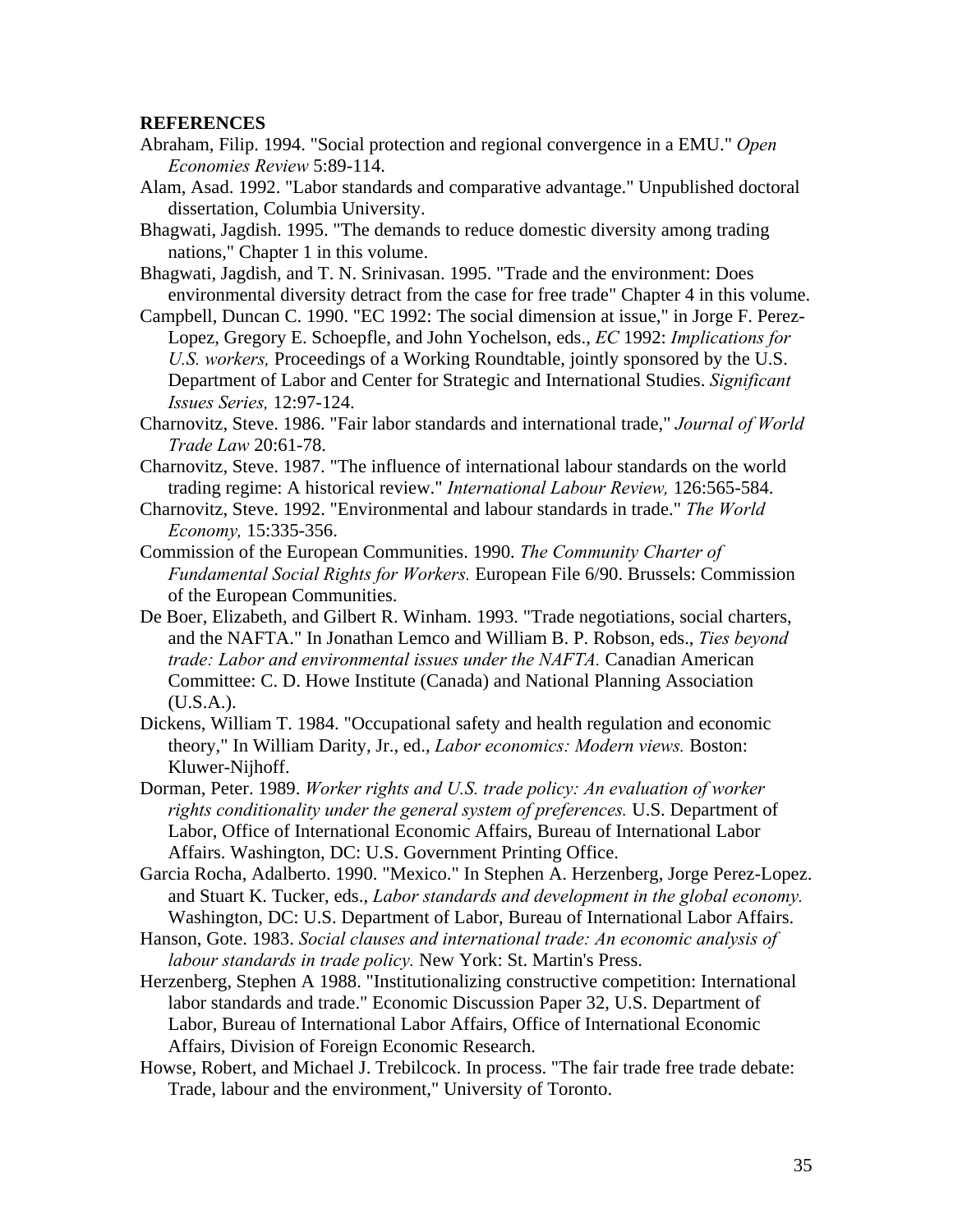- International Labor Organization (ILO). 1988. *Human rights: A common responsibility.*  International Labor Conference, 75th Session, 1988. Geneva: ILO.
- Klevorick, Alvin K. 1995. "Reflections on the race to the bottom." Chapter 12 in this volume.
- Kochan, Thomas A., and Willis Nordlund. 1989. *Reconciling labor standards and economic goals: An historical perspective.* U.S. Department of Labor, Office of International Economic Affairs, Bureau of International Labor Affairs. Washington, DC: U.S. Government Printing Office*.*
- Lande, Stephen, and Ariel Dybner. 1994. "The future of the U.S. Generalized System of Preferences:" Overseas Development Council, *Policy Focus,* No.5.
- Leary, Virginia A. 1995. "Workers' rights and international trade: The social clause (GATT, ILO, NAFTA, U.S. Laws)." Chapter 5 in Volume 2 of this work.
- Lemco, Jonathan, and William B. P. Robson, eds. 1993. *Ties beyond trade: Labor and environmental issues under the NAFTA.* Canadian American Committee: C. D. Howe Institute (Canada) and National Planning Association (U.S.A.).
- Levinson, Arik. 1995. "Environmental regulation and industry location: International and domestic evidence." Chapter 11 in this volume.
- Lyle, Faye. 1991. "Worker rights in U.S. policy." *Foreign Labor Trends,* 91-154, U.S. Department of Labor, Bureau of International Labor Affairs. Washington, DC: U.S. Government Printing Office.
- Marshall, Ray. 1990. "Trade-linked labor standards." In Frank J. Macchiarola, ed., "International trade: The changing role of the United States." *Proceedings of the Academy of Political Science,* 37:67-78.
- Morici, Peter. 1993. "Implications of a social charter for the North American Free Trade Agreement." In Jonathan Lemco and William B. P. Robson, eds., *Ties beyond trade: Labor and environmental issues under the NAFTA.* Canadian American Committee: C. D. Howe Institute (Canada) and National Planning Association (U.S.A.).
- Office of Technology Assessment (OTA), Congress of the United States. 1992. *U.S.- Mexico trade: Pulling together or pulling apart?* Washington, DC: U.S. Government Printing Office.
- Perez-Lopez, Jorge F. 1993. "Promoting international respect for worker rights through business codes of conduct." *Fordham International Law Journal,* 17:1-47.
- Portes, Alejandro. 1990. "When more can be less: Labor standards, development, and the informal economy." In Stephen A. Herzenberg, Jorge Perez-Lopez, and Stuart K. Tucker, eds., *Labor standards and development in the global economy.* Washington, DC: Bureau of International Labor Affairs.
- Rybczynski, T. M. 1955. "Factor endowment and relative commodity prices," *Economica,* 22:36-41.
- Sapir, Andre. 1995. "Trade liberalization and the harmonization of social policies: Lessons from European integration." Chapter 15 in this volume.
- Schoepfle, Gregory K. 1990. *Labor standards in export assembly operations in Mexico and the Caribbean.* U.S. Department of Labor, Bureau of International Labor Affairs. Washington, DC: U.S. Government Printing Office.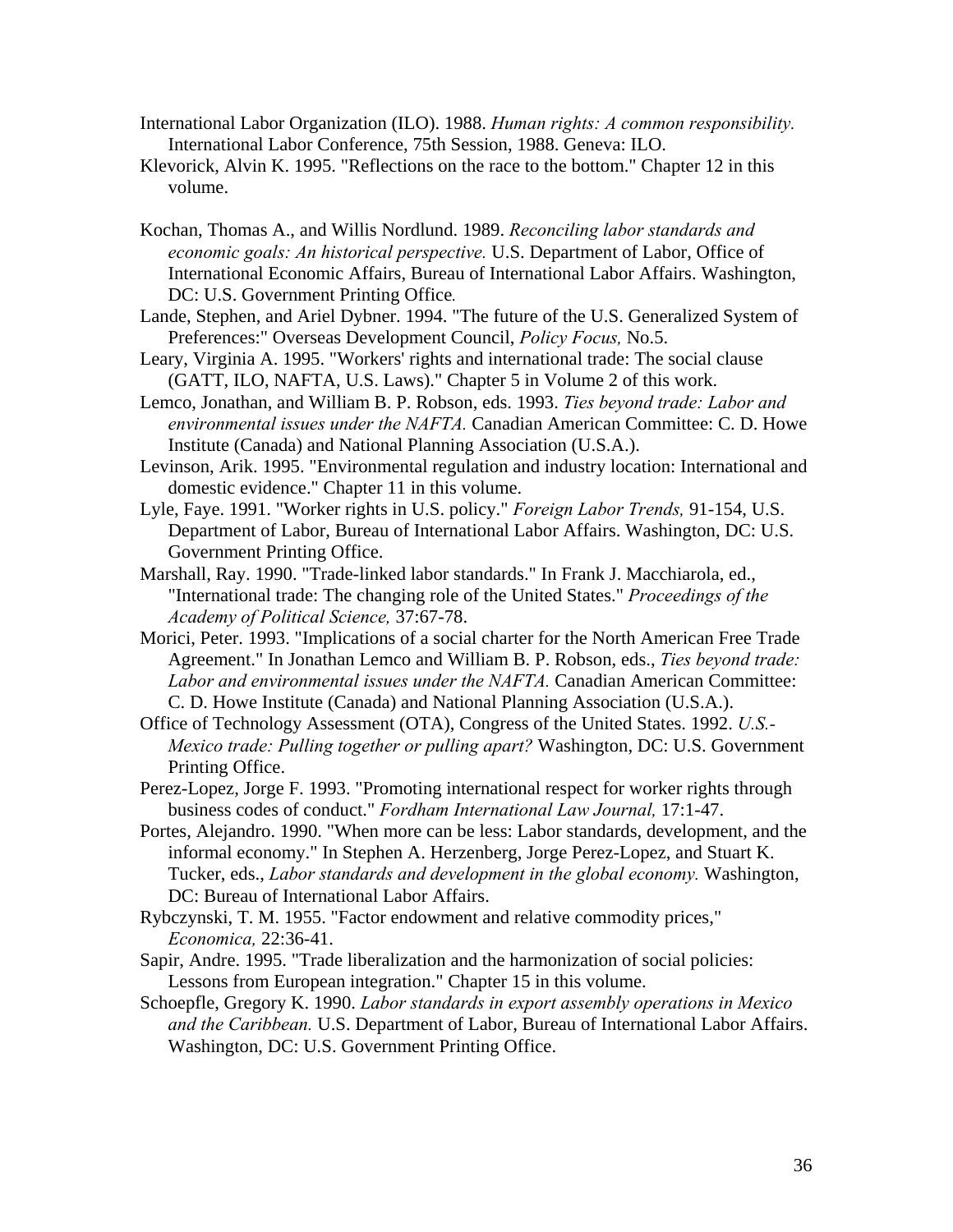- Schoepfle, Gregory K., and Jorge Perez-Lopez, eds. 1993. *Work without protections: Case study of the informal sector in developing countries.* Washington, DC: U.S. Department of Labor, Bureau of International Labor Affairs.
- Schoepfle, Gregory K., and Kenneth A. Swinnerton, eds. 1994. *International labor standards and global economic integration: Proceedings of a symposium.*  Washington, DC: U.S. Department of Labor, Bureau of International Labor Affairs.
- Singh, Ajit. 1990. "Southern competition, labor standards and industrial development in the North and South." In Stephen A. Herzenberg, Jorge Perez-Lopez, and Stuart K. Tucker, eds., *Labor standards and development in the global economy.* Washington. DC: U.S. Department of Labor, Bureau of International Labor Affairs.
- U.S. Department of Labor, Bureau of International Labor Affairs (I LAB). 1989-90. "Worker rights in export processing zones." *Foreign Labor Trends,* FLT 90-132, including Volume 2, "Worker rights in export processing zones: Mexico." Washington, DC: U.S. Government Printing Office.
- U.S. Department of Labor, Bureau of International Labor Affairs (ILAB). 1992. *International worker rights: Child labor, special categories in East Asia, informal sector.* Biennial Report to Congress. Washington, DC: U.S. Department of Labor.
- U.S. General Accounting Office (GAO). 1993. *Occupational safety and health: Differences between programs in the United States and Canada.* GAO/HRD-94-15FS (December).
- Watson, William. 1993. "A skeptical view of the social charter." In Jonathan Lemco and William B. P. Robson, eds., *Ties beyond trade: Labor and environmental issues under the NAFTA.* Canadian American Committee: C. D. Howe Institute (Canada) and National Planning Association (U.S.A.).
- Weintraub, Sidney, and Jan Gilbreath. 1993. "The social side to free trade." In Jonathan Lemco and William B. P. Robson, eds., *Ties Beyond Trade: Labor and environmental issues under the NAFTA.* Canadian American Committee: C. D. Howe Institute (Canada) and National Planning Association (U.S.A.).
- Wilson, John Douglas. 1995. "Capital mobility and environmental standards: Is there a theoretical basis for a race to the bottom?" Chapter 10 in this volume.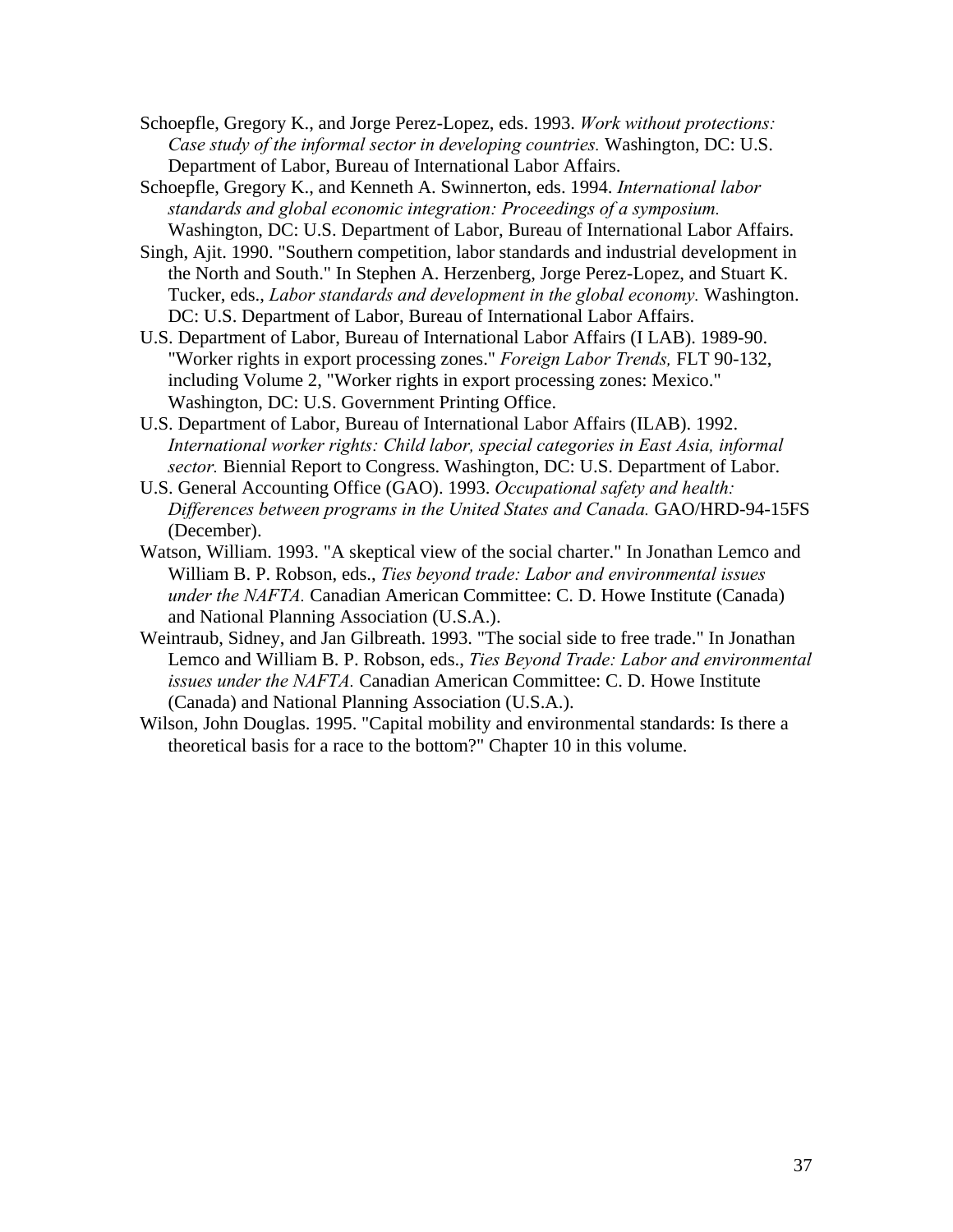Table 1

| Evolution of Labor Standards in U.S. Trade Policy Legislation |
|---------------------------------------------------------------|
|---------------------------------------------------------------|

| Year | Act                                                                                                  | <b>Labor Standards Provisions</b>                                                                                                                                                                                                                                                                                                                                                                                                                                                                               |
|------|------------------------------------------------------------------------------------------------------|-----------------------------------------------------------------------------------------------------------------------------------------------------------------------------------------------------------------------------------------------------------------------------------------------------------------------------------------------------------------------------------------------------------------------------------------------------------------------------------------------------------------|
| 1890 | <b>McKinley Act</b>                                                                                  | Prohibited imports made by convict labor.                                                                                                                                                                                                                                                                                                                                                                                                                                                                       |
| 1930 | <b>Tariff Act</b>                                                                                    | Prohibited imports of goods made by<br>convict labor, forced labor, or indentured<br>labor under penal sanction.                                                                                                                                                                                                                                                                                                                                                                                                |
| 1933 | National Industrial Recovery Act<br>(NIRA; judged unconstitutional by<br>U.S. Supreme Court in 1935) | Imports permitted only if produced<br>according to U.S. domestic fair labor<br>standards, including the right to organize<br>and bargain collectively, limits on<br>maximum hours of work and minimum<br>wages.                                                                                                                                                                                                                                                                                                 |
| 1974 | <b>Trade Act</b>                                                                                     | Directed the president to seek the adoption<br>of fair labor standards in the Tokyo Round<br>of GATT negotiations.                                                                                                                                                                                                                                                                                                                                                                                              |
| 1983 | Caribbean Basin Economic<br>Recovery Act (CBERA)                                                     | Criteria for eligibility as a beneficiary<br>country extended to include the degree to<br>which workers are afforded reasonable<br>workplace conditions and enjoy the right to<br>organize and bargain collectively.                                                                                                                                                                                                                                                                                            |
| 1984 | Generalized System of Preferences<br>(GSP) Renewal Act                                               | Criteria for eligibility as a beneficiary<br>country extended to include whether or not<br>the country has taken, or is taking, steps to<br>afford its workers internationally<br>recognized worker rights defined as<br>including freedom of association, the right<br>to organize and bargain collectively,<br>freedom from forced labor, minimum age<br>for the employment of children, and<br>acceptable conditions of work with respect<br>to wages, hours of work, and occupational<br>safety and health. |
| 1985 | <b>Overseas Private Investment</b><br><b>Corporation Amendments Act</b>                              | The corporation is to insure, reinsure,<br>guarantee, or finance a project in a country<br>only if the country is taking steps to adopt<br>and implement internationally recognized<br>worker rights as defined for GSP purposes.                                                                                                                                                                                                                                                                               |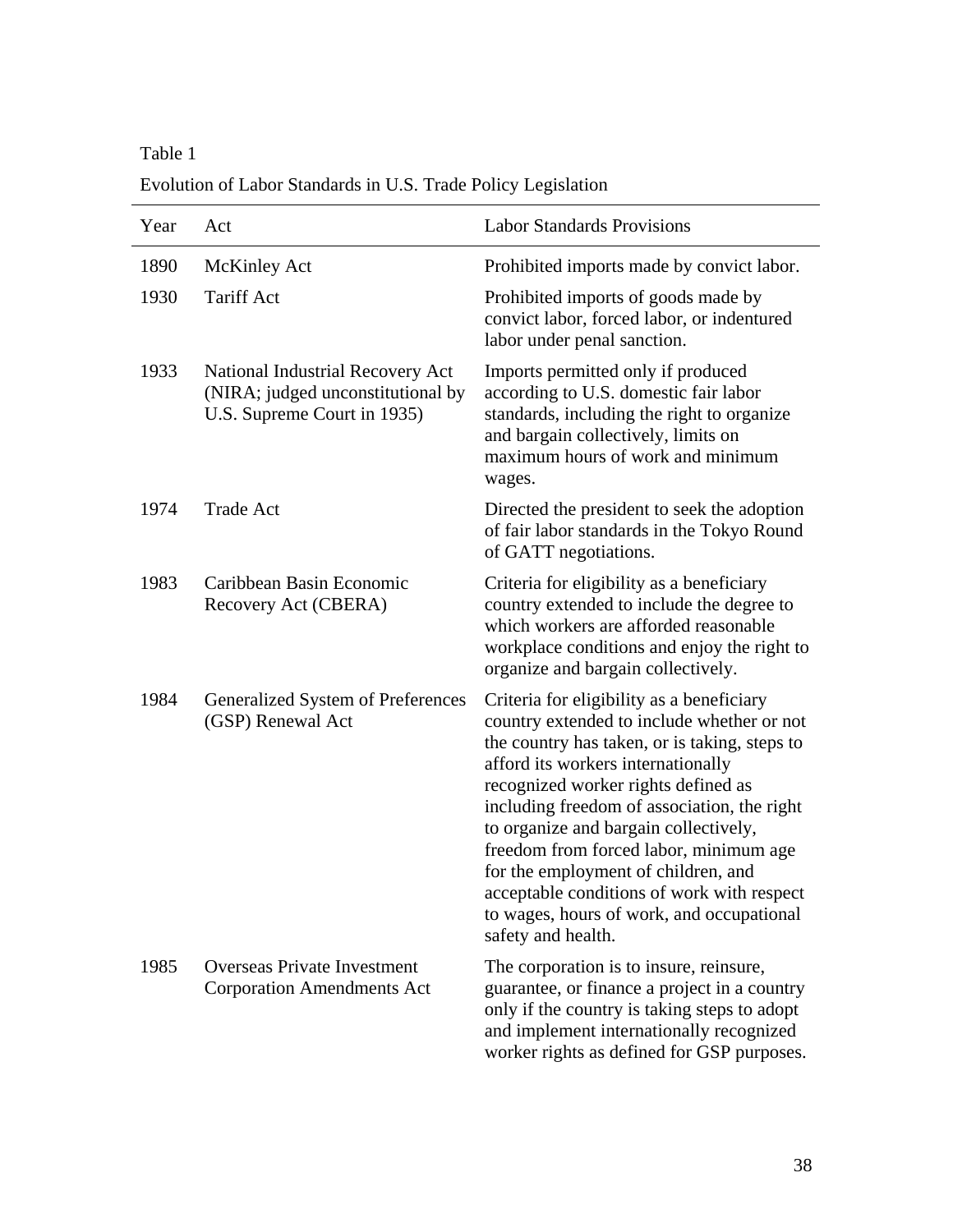| 1986 | Anti-Apartheid Act                                                                            | Made it incumbent on U.S. firms<br>employing more than 25 persons in South<br>Africa to follow a code of conduct that<br>includes fair labor standards.                                                                                                         |
|------|-----------------------------------------------------------------------------------------------|-----------------------------------------------------------------------------------------------------------------------------------------------------------------------------------------------------------------------------------------------------------------|
| 1987 | U.S. participation in Multilateral<br><b>Investment and Guarantee Agency</b><br>of World Bank | Made U.S. participation conditional on<br>countries affording internationally<br>recognized worker rights to their workers.                                                                                                                                     |
| 1988 | Trade Act (Omnibus Trade and<br>Competitiveness Act)                                          | Made the systematic denial of<br>internationally recognized worker rights (as<br>defined above) by foreign governments an<br>unfair trade practice and liable for U.S.<br>countermeasures where such denials cause<br>a burden or restriction on U.S. commerce. |

Source: Adapted from Alam (1992, p. 25)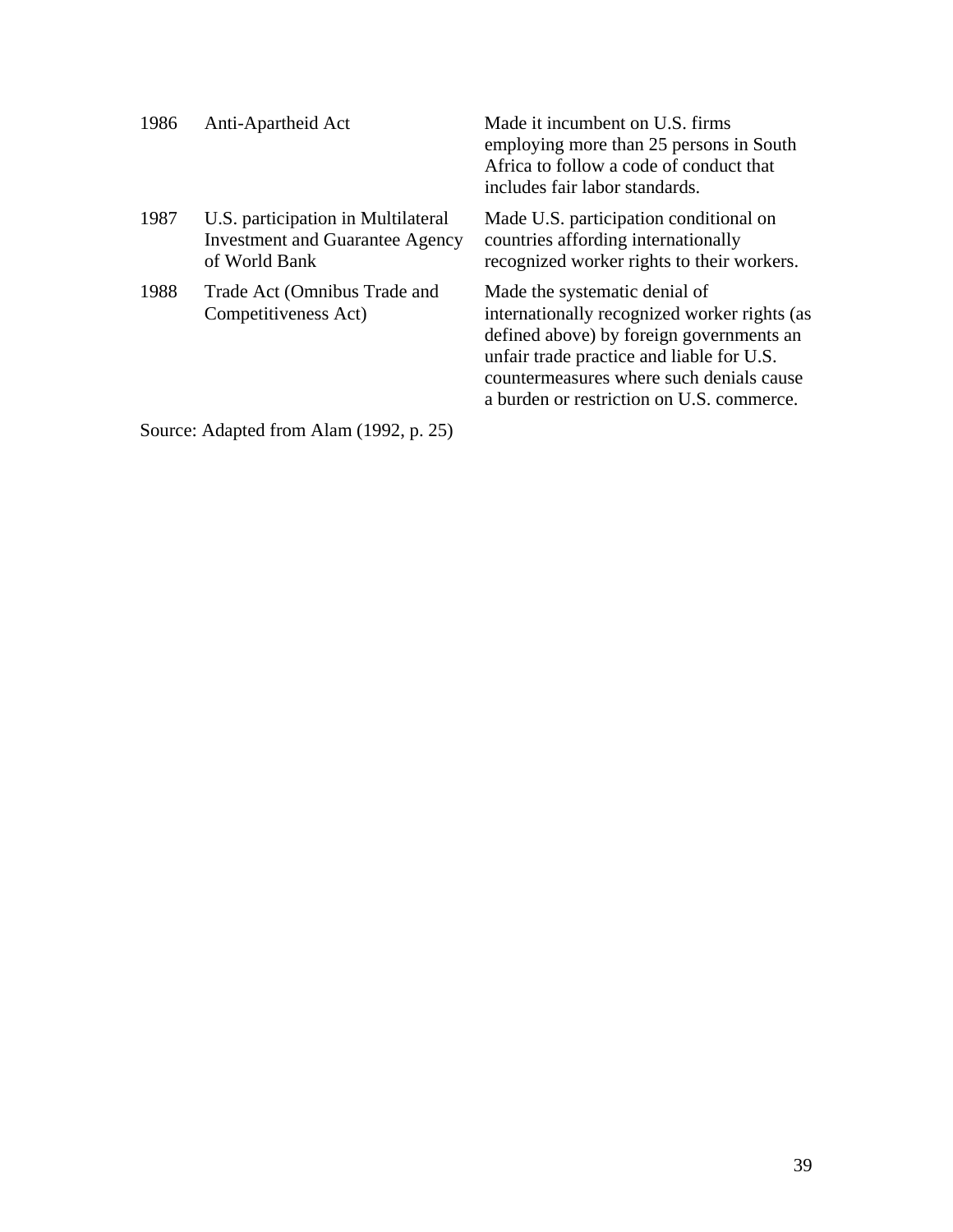

**Figure 1**  Partial Equilibrium Effects of a Standards Policy in a Small Country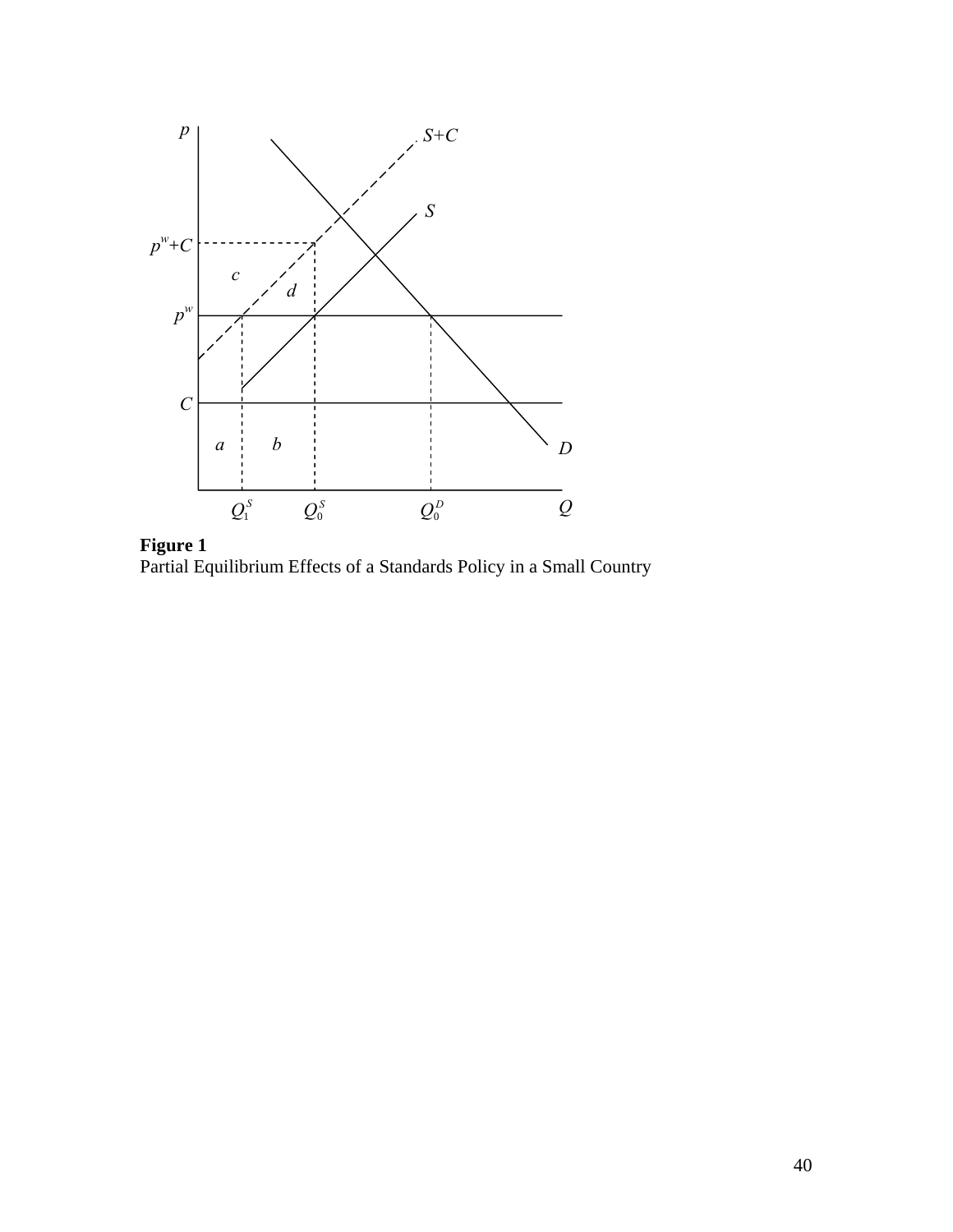

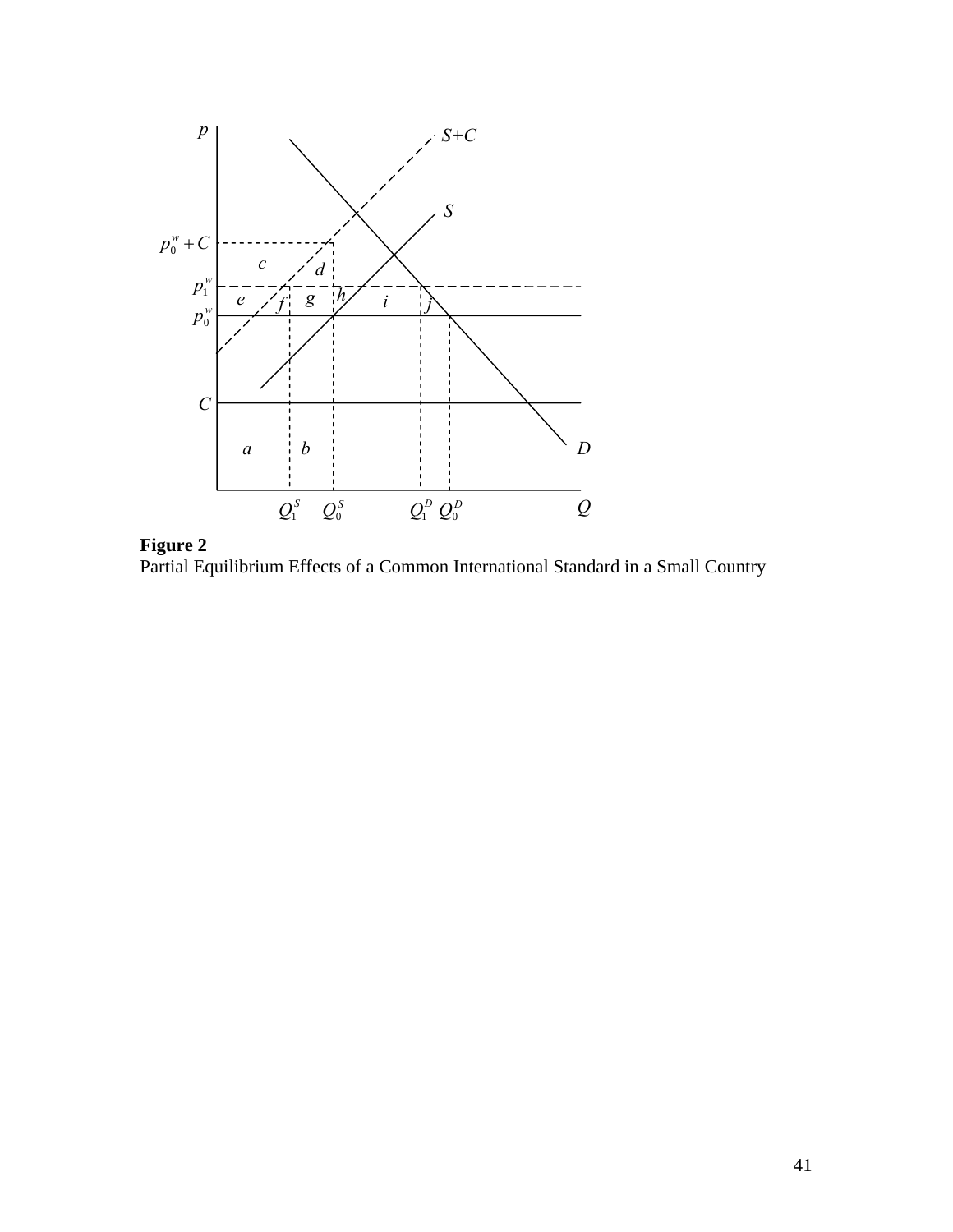

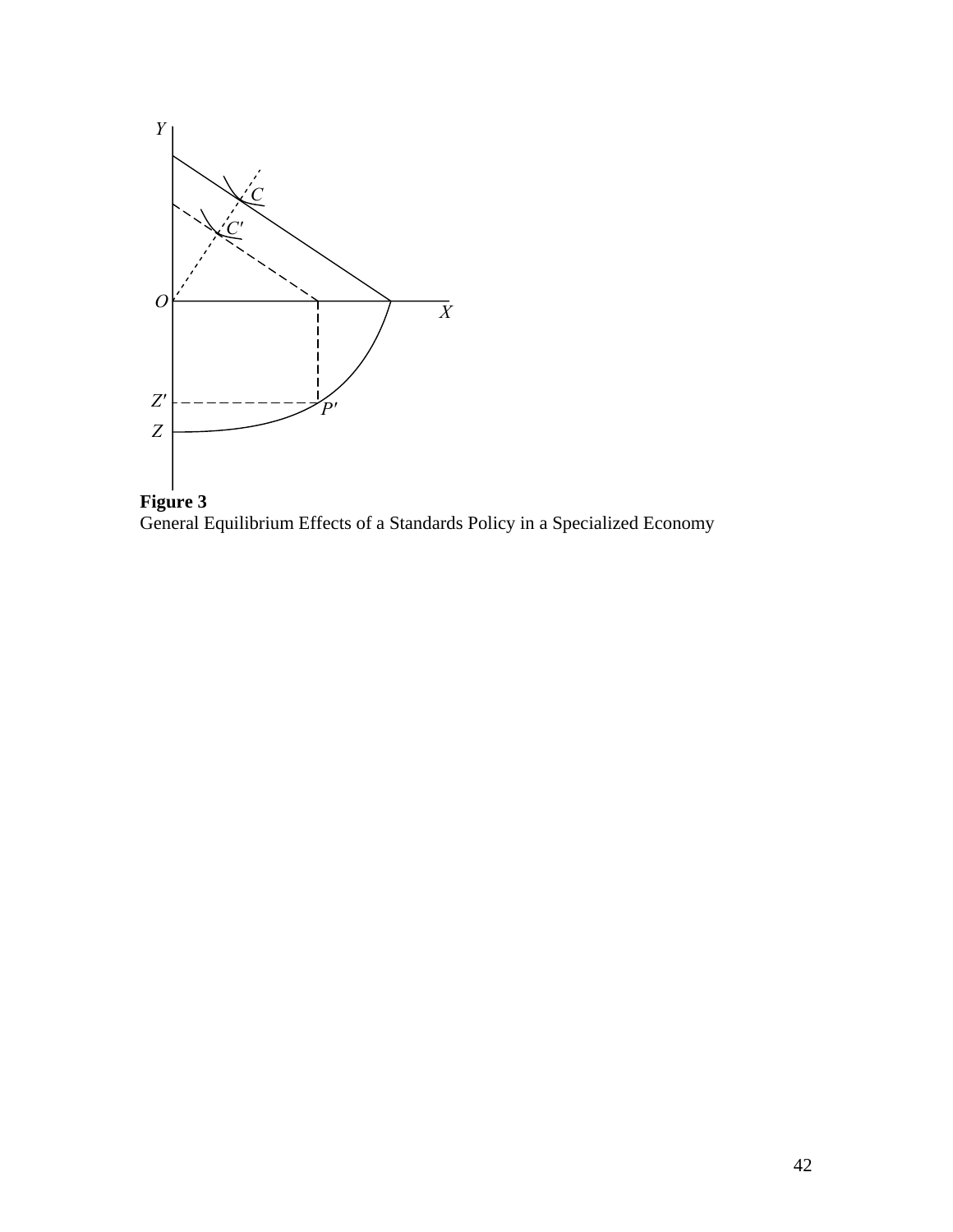

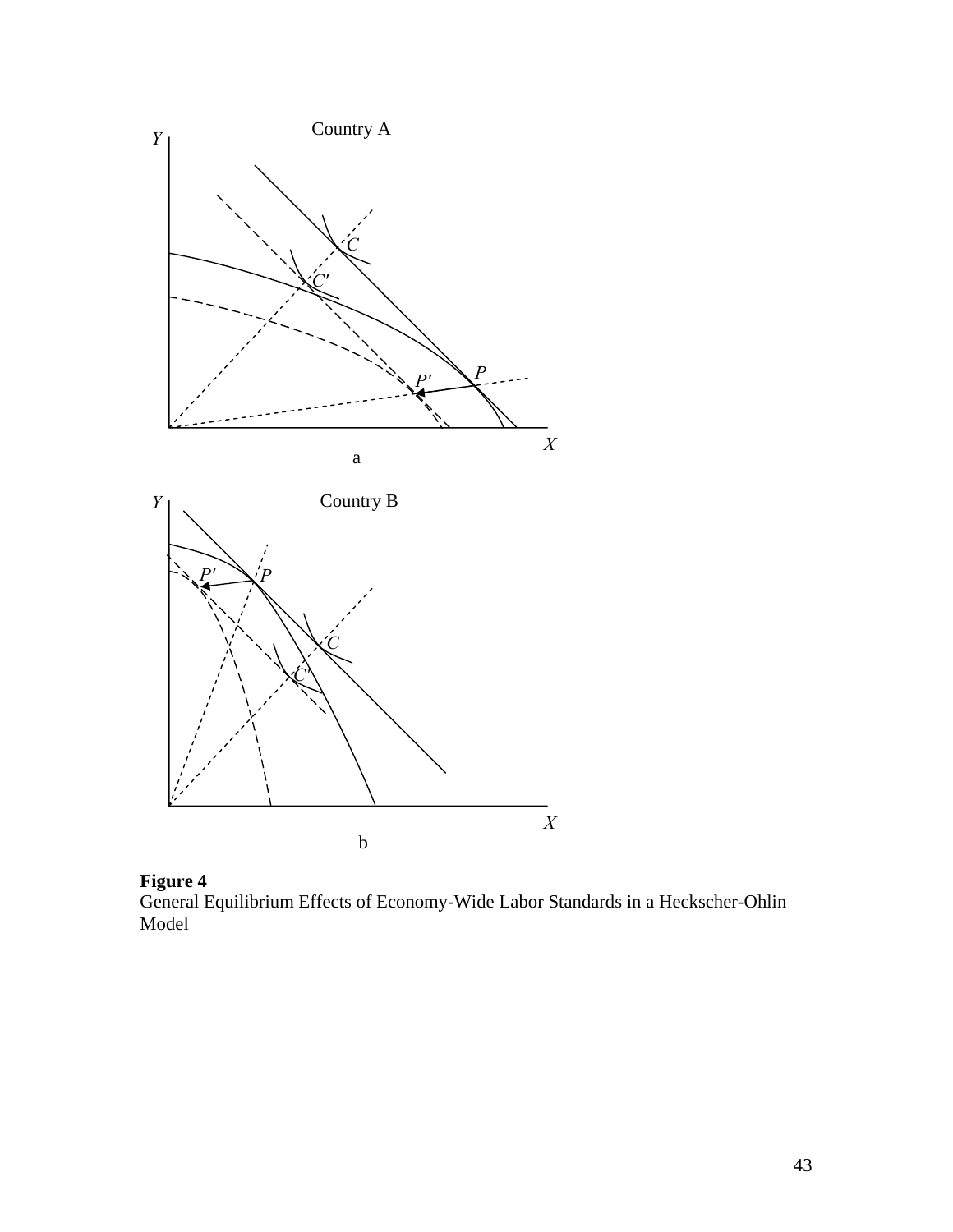

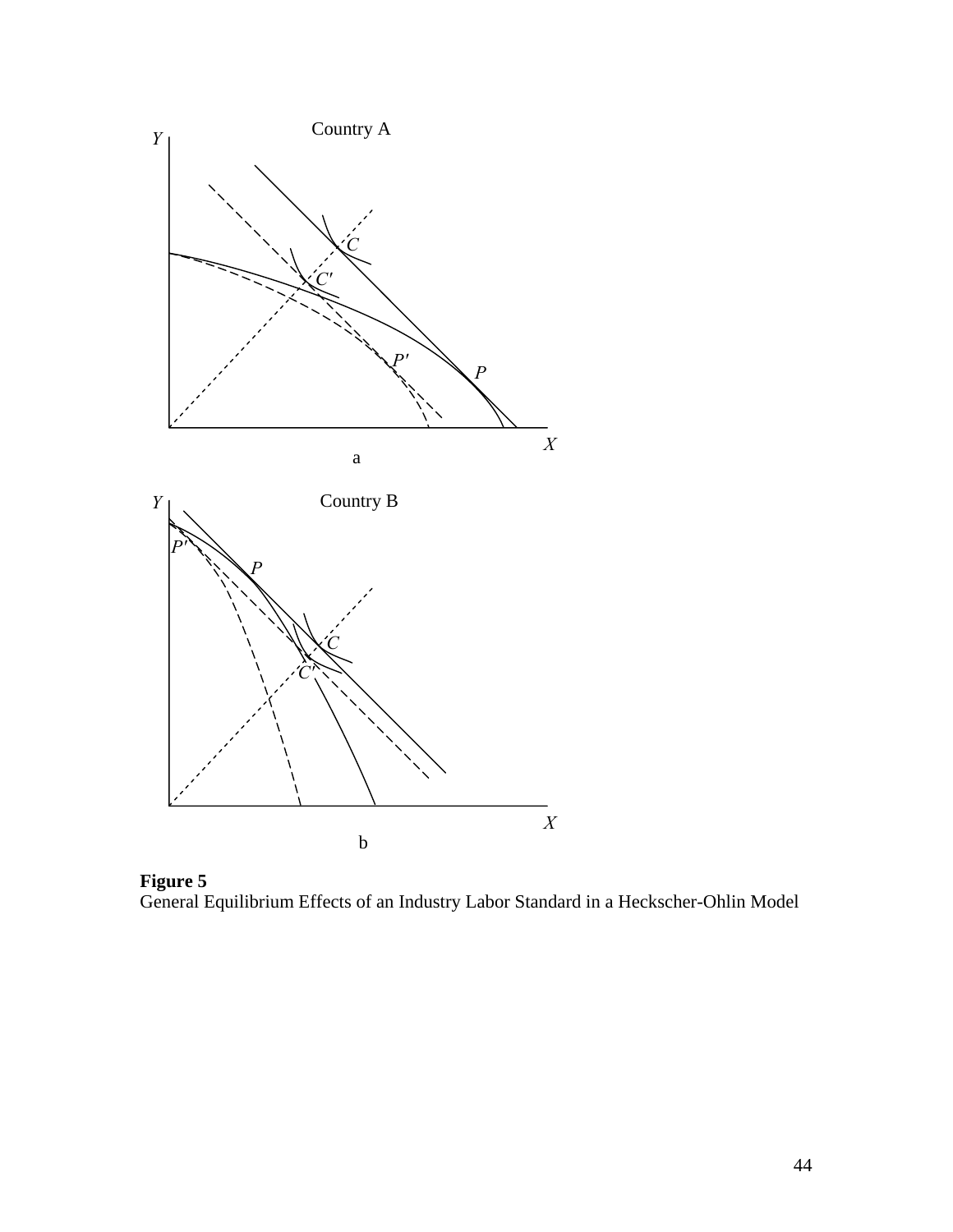

# **Figure 6**

The Trade-off between Wages and Safety for Firms and Workers in Two Sectors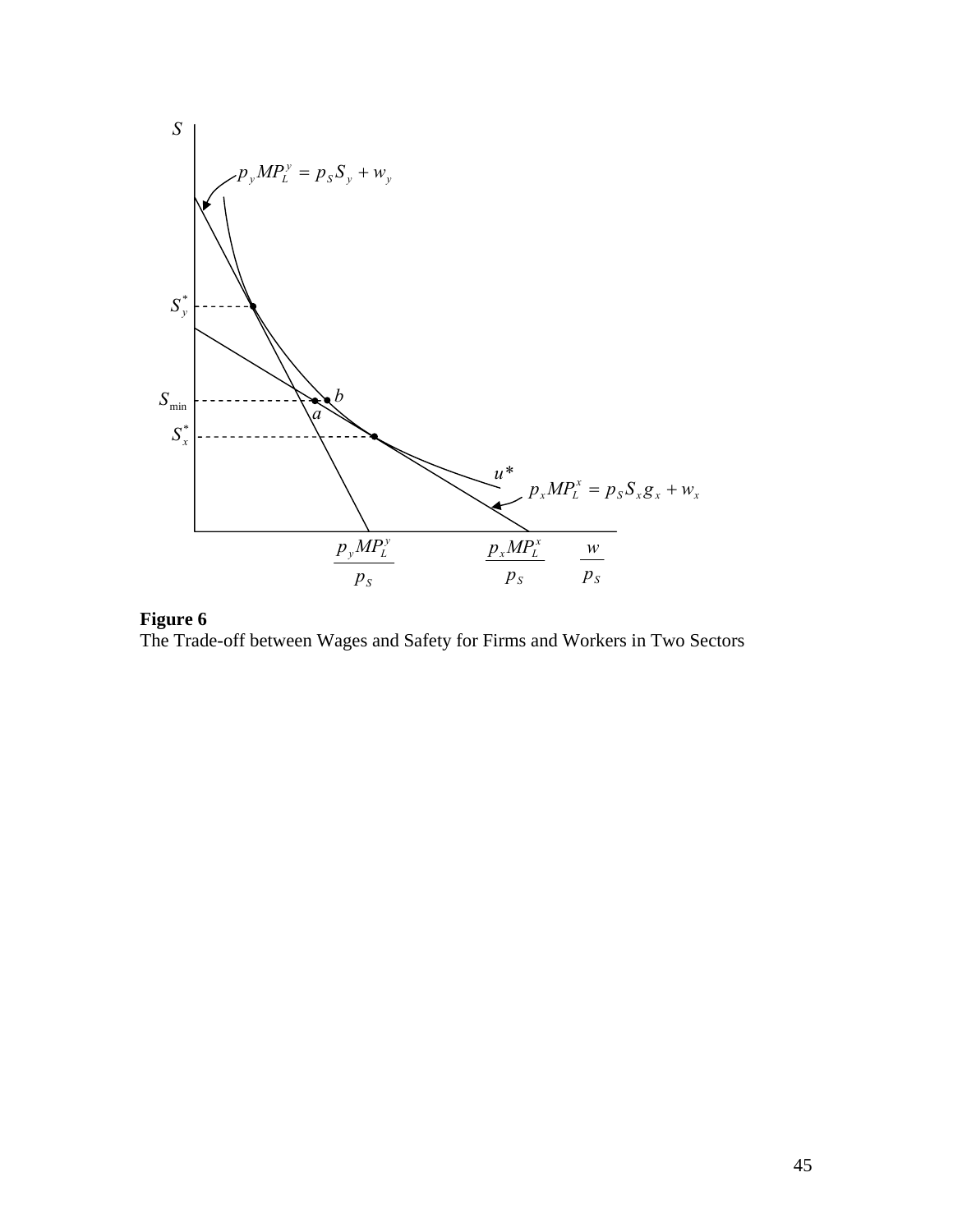

**Figure 7**  Effects of a Minimum Safety Requirement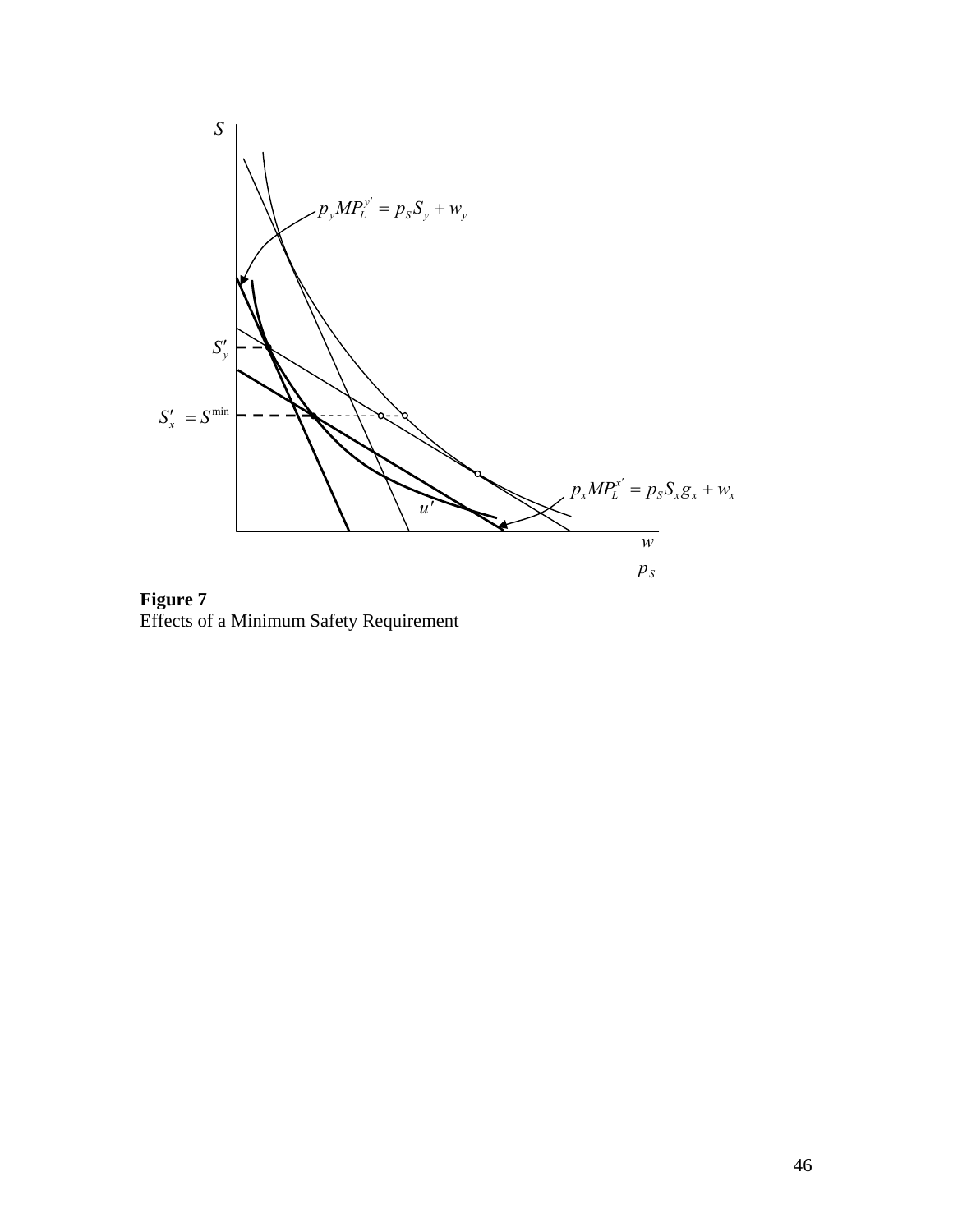

**Figure 8**  Two Industries with Heterogeneous Worker Preferences